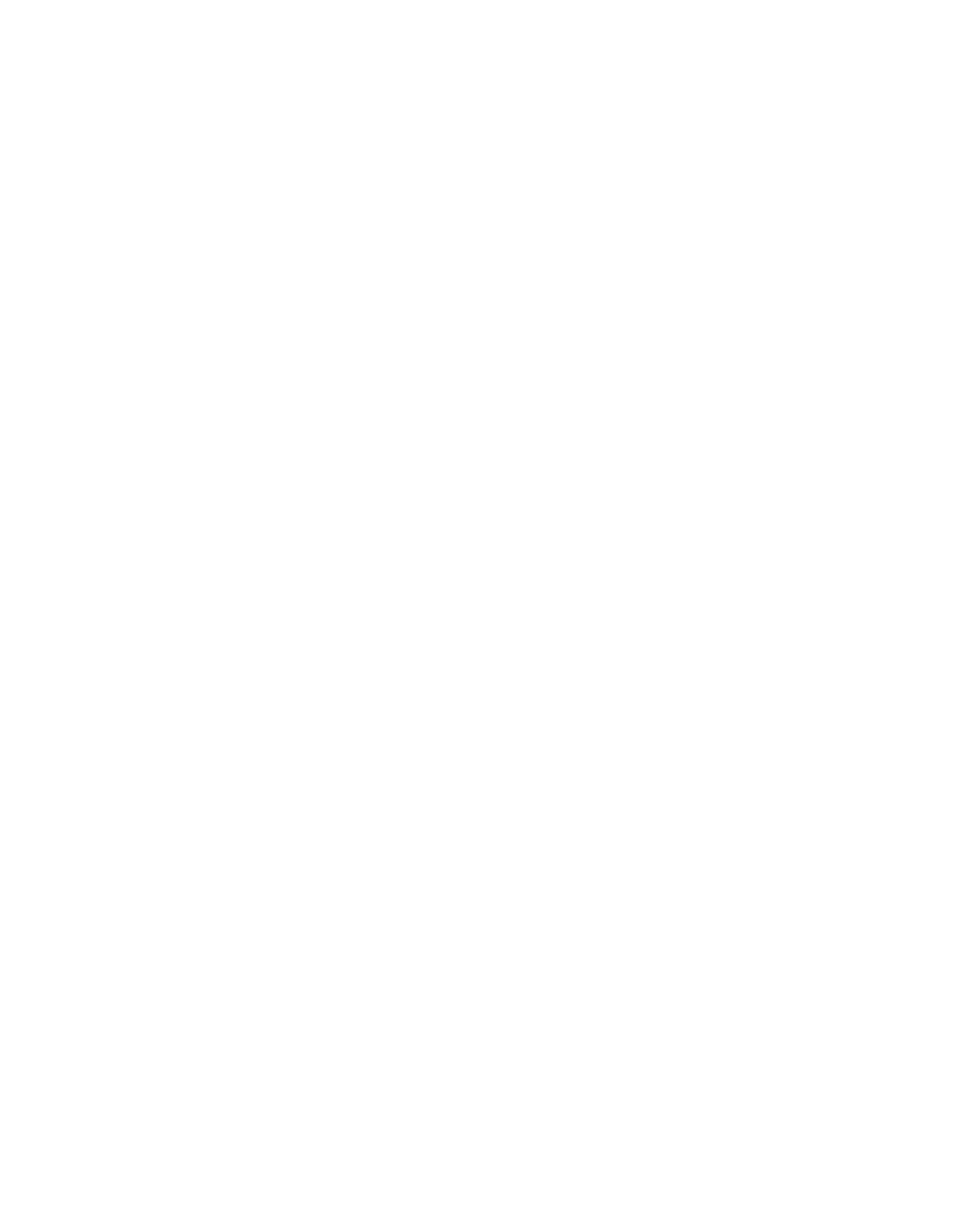#### **SOCIAL STUDIES • EVALUATING TODAY'S NEWS/ ALL STRANDS of SOCIAL STUDIES**

- To acquire strategies needed for applying decision-making and problem-solving techniques both orally and in writing to historic, contemporary and controversial world issues. **Skill:**
- Provide newspapers and the student worksheet SS 1-1.Transfer the questions from the worksheet to an overhead, so that you can point to the questions you are asking. **Preparation:**
	- Ask students to scan the newspaper for ten or fifteen minutes, then introduce the questions from the student worksheet SS 1-1 to the class: **Activities:**
		- 1.What is the most important story of the day in terms of national wellbeing? Why?
		- 2.What is the most important story of the day for your immediate city/area?
		- 3.What is the most tragic story of the day for all humankind? Why?
		- 4.What is the best news of the day? Why?
		- 5.What is the funniest story?
		- 6.What story interests you enough that you want to read more about the topic?
		- 7.What story will probably be followed in future newspaper editions?
		- 8.What story reflects a situation that is deeply rooted in our history? Explain.
		- 9. A reference to what story will probably appear in history books?\*

Indicate which questions you want students to answer in writing and/or orally by checking or circling the number on the overhead. Students should be encouraged to discuss selected questions in small groups and report their answers to the class.They are likely to disagree on some answers and should explain why they think one story is more important, tragic, funny or likely to make history.

To help students gain a deeper understanding of the news, use the questions or similar questions every day they receive a newspaper.

\*Oline Stigers, Handout, *The Gazette,* Cedar Rapids, Iowa.

#### **SOCIAL STUDIES • CURRENT EVENTS/ ALL STRANDS of SOCIAL STUDIES**

- **Skill:** To acquire strategies needed for applying decision-making and problem-solving techniques both orally and in writing to historic, contemporary and controversial world issues.
- **Preparation:** Provide newspapers for studying current events and the student worksheet SS 1-2.
	- **Activities:** Have students report current events using these questions:
		- 1.What event took place?
		- 2.Where did it happen?
		- 3.When did it occur?
		- 4.Who were the people involved?
		- 5.What led up to this event?
		- 6.Why is it important?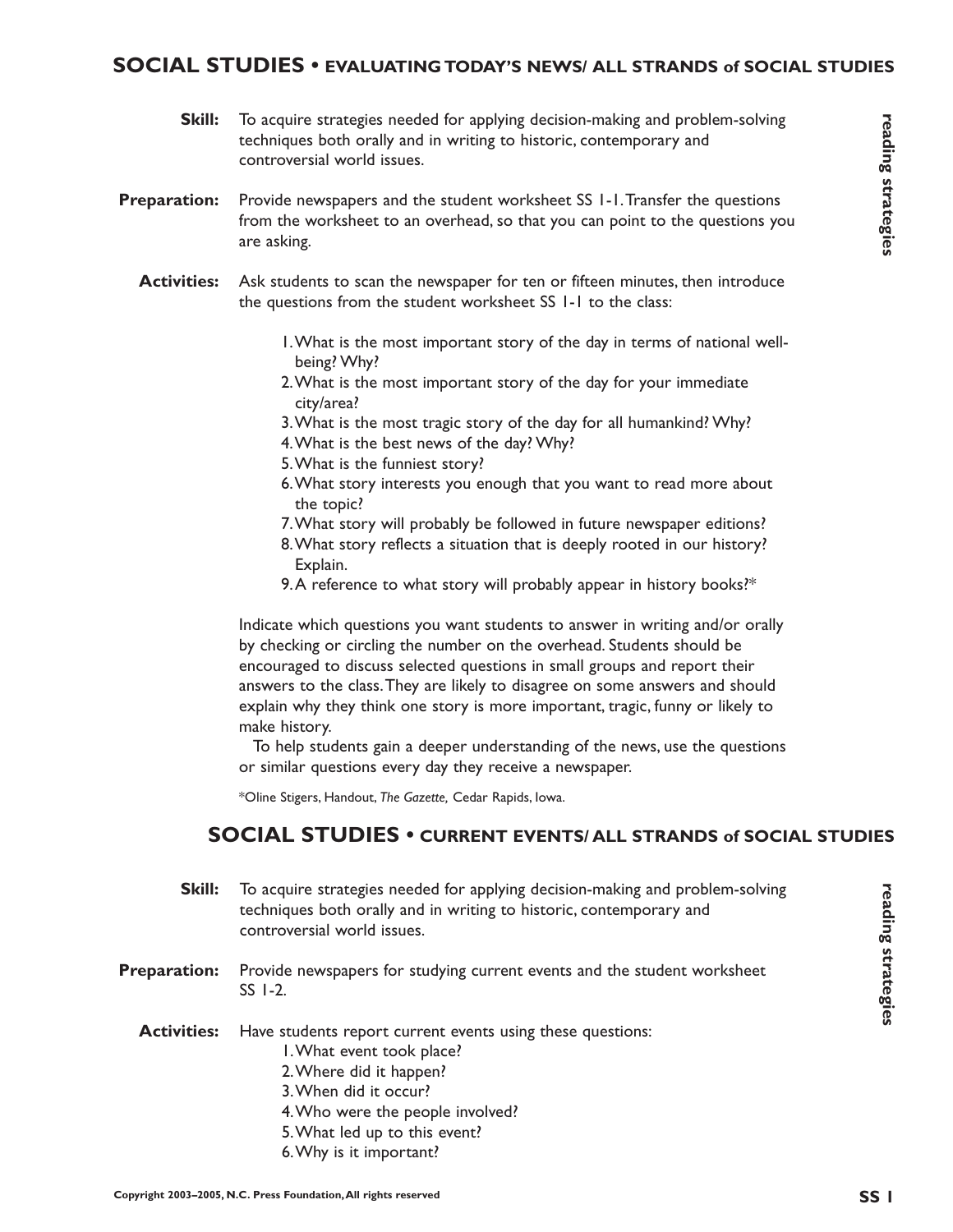**Activities,**

**continued:** Require students to vary the topics and report on local, state, national and international events. If students choose to report on the same current event, have them discuss the article in groups and present the information together. The presentation should not be long, and students should emphasize why it is important to learn about the current event.

# **SOCIAL STUDIES • EVALUATING INFORMATION/ ALL STRANDS OF SOCIAL STUDIES**

**Skill:** To acquire strategies needed for applying decision-making and problem-solving techniques both orally and in writing to historic, contemporary and controversial world issues.

**Preparation:** Make newspapers available.

**Activities:** Students should select and read an article dealing with a current event.Then ask them to explain why the event took place. Guide the discussion with questions:

- 1.Was the reason explicitly stated in the article or did you, the students, have to use interpretive comprehension skills to determine why? Was there only one reason given to explain the event?
- 2.What points of view are presented?
- 3. Does one point of view seem more reasonable than others?
- \* Interpretive reading comprehension skills require the reader to "read between the lines."

## **SOCIAL STUDIES • COMPARING NEWS to ADS/ ALL AREAS of SOCIAL STUDIES**

**Skill:** To acquire strategies to analyze, interpret, create and use resources and materials.

**Preparation:** Provide newspapers.

**Activities:** Have students locate newspaper advertisements about coming events, such as elections, meetings or concerts.Then have them read a newspaper article dealing with the same event(s) and compare the tone and content of the advertisement and the news article. Ask questions about the intent of the ad and the news story: Is one more factual than the other? (Ads are promotional. Stories are often positive but legitimately so only when the event, cause or person deserves the praise. Stories also help by calling attention to an event, cause or person and provide information on how to find out more about an event or person or where and when to attend an event.). Readers should look for differences in type style. If the advertising department rather than the news department generates stories, the style of type is different and the section is labeled "advertising," "advertising supplement" or "advertorial."

**reading strategies**

reading strategies

**reading strategies**

reading strategies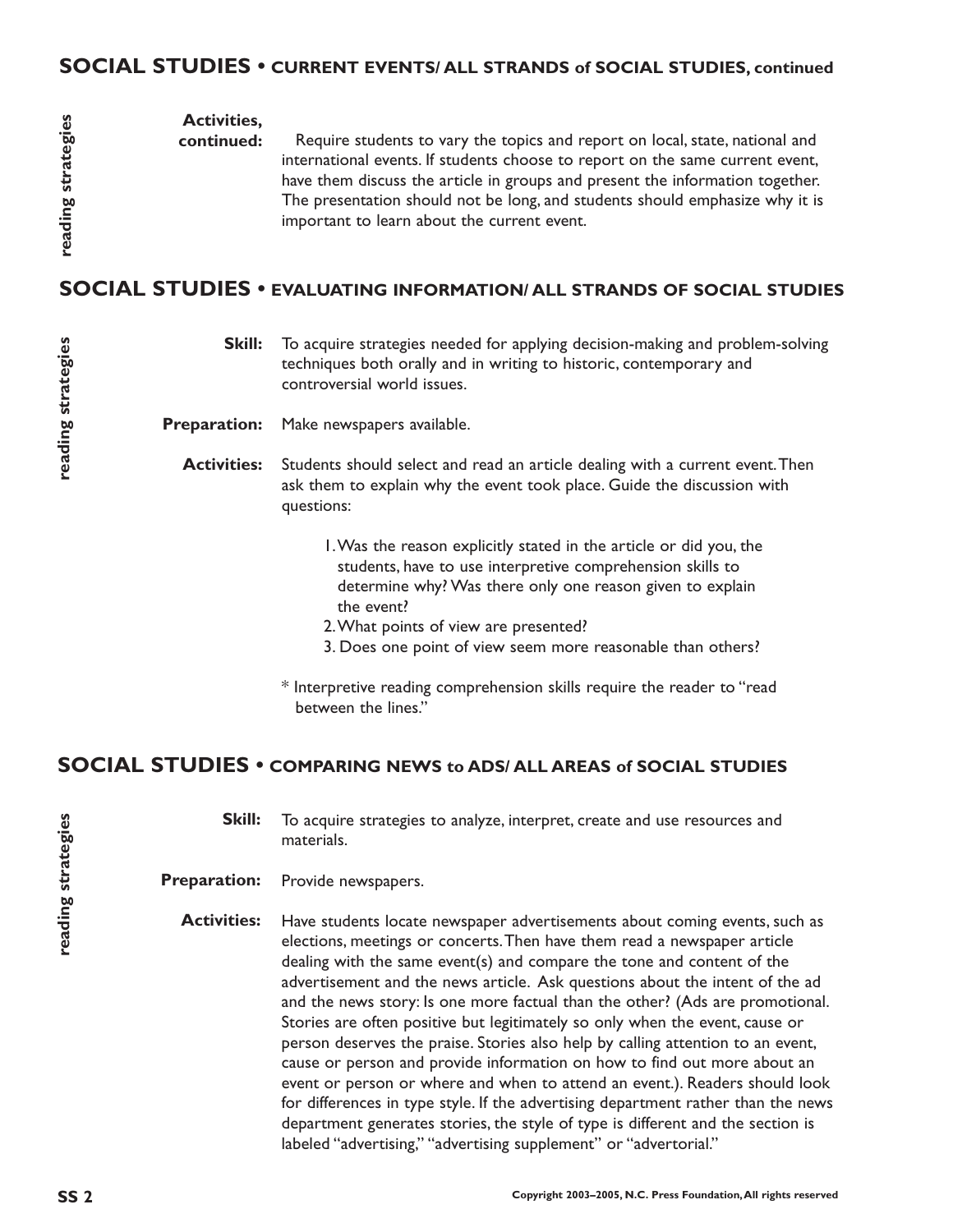## **SOCIAL STUDIES • FACT vs. OPINION/ ALL STRANDS of SOCIAL STUDIES**

- **Skill:** To acquire strategies needed for applying decision-making and problem-solving techniques both orally and in writing to historic, contemporary and controversial world issues.
- **Preparation:** Provide copies of newspapers and felt -tip markers. Allow class time for a discussion of differences between fact and opinion. Opinions represent points of view; facts are observable and less subject to debate. Facts can be documented readily and are used to support opinions.
	- **Activities:** Have students select one columnist whose writing appears regularly in the newspaper and collect several of his/her columns. Have them underline in blue the parts of the columns that are fact and underline in red the parts that are opinion. Ask: Is there more fact or more opinion presented by the columnist? Have students compare the amount of fact and opinion in the columns with that found in a news article. Ask:What conclusions can you draw from the comparison?

## **SOCIAL STUDIES • BALANCED COVERAGE/ ALL AREAS of SOCIAL STUDIES**

- **Skill:** To acquire strategies needed for applying decision-making and problem-solving techniques both orally and in writing to historic, contemporary and controversial world issues.
- **Preparation:** Provide newspapers and explain that reporters should act as observers, remaining as objective as humanly possible.
	- **Activities:** Have students identify fact and opinion in selected news stories. (Opinions should appear only in quotes.) Ask and discuss these questions:
		- 1. Are opinions quotes? Is there support for the opinions?
		- 2. Are the quotes from reliable sources? How do they know? Are they experts? Do they have special training or experience?
		- 3. Is any side of the story left out? (If so, check for more information and/or rebuttal in newspapers published over the next days or weeks.) Is coverage balanced over time?
		- 4. Is there a slant to the story that is not justified?

#### **SOCIAL STUDIES • PRIMARY SOURCES/ ALL AREAS of SOCIAL STUDIES**

- **Skill:** To acquire strategies needed for applying decision-making and problem-solving techniques both orally and in writing to historic, contemporary and controversial world issues.
- **Preparation:** Provide newspapers. Identify and/or have students identify stories that cite various sources of information, such as a state department official, an informed source, public relations officer, a source close to the president or an administration critic.

**reading strategies decision making**

decision making reading strategies<br>reading strategies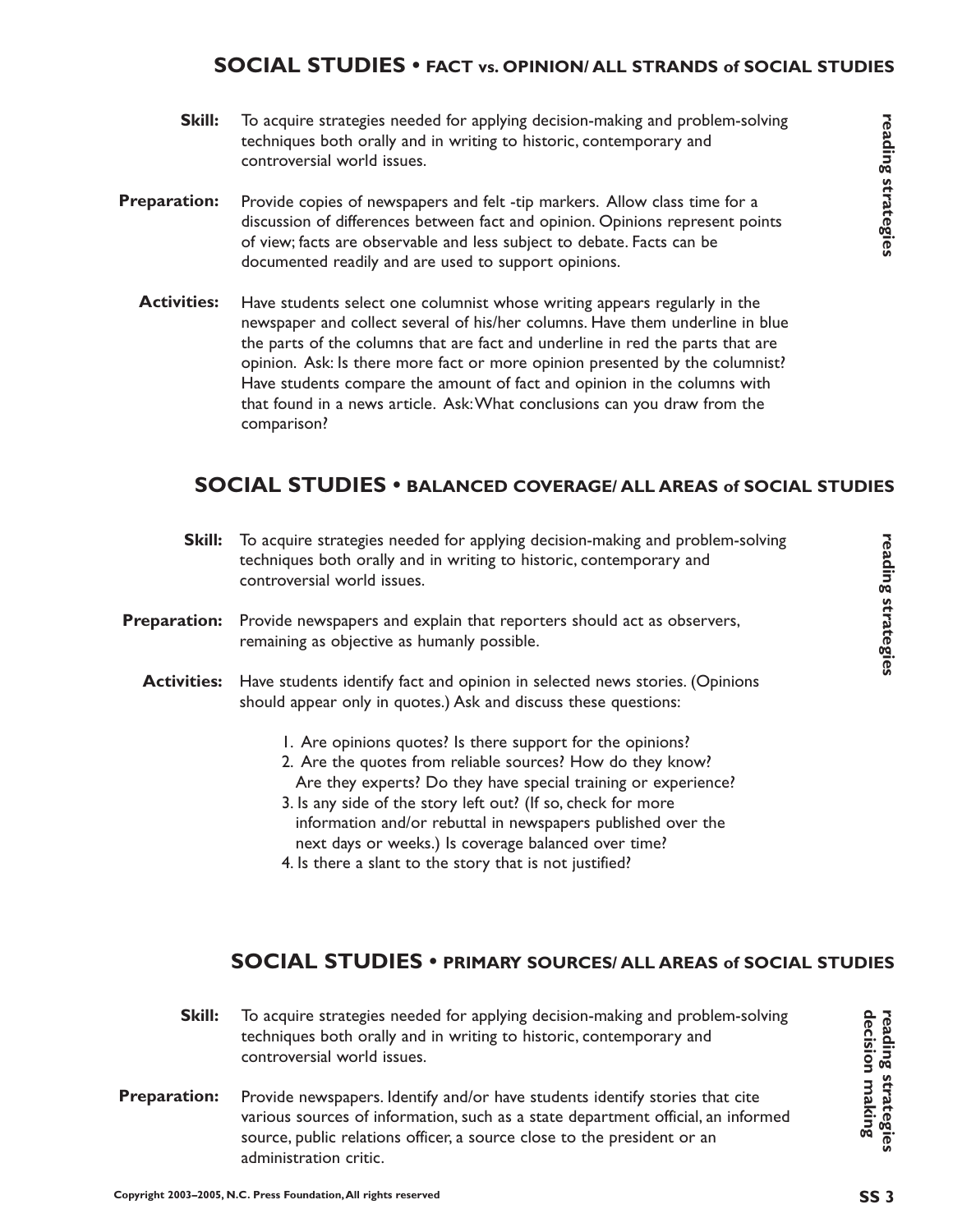### **SOCIAL STUDIES • PRIMARY SOURCES/ ALL AREAS of SOCIAL STUDIES, continued**

**Activities:**

Have students find and list the sources given in news stories.Then have them explain the significance of each.They should determine how specific the attribution is. Ask:Who is responsible for the statement?

Discuss the fact that some statements test public reaction to a proposal. Those may serve the public interest but can also cost the source his/her job if he/she is identified. Statements made by an unidentified source may also serve the purposes of an official by arousing interest in an upcoming speech or election. Because judging a person's or organization's motives and knowing the effects of a statement are difficult, evaluations of reliability can be only tentative.

Have students find statements that are more or less believable as a result of sources used to obtain the information. Have them rewrite stories in ways that make the statements more believable. Discuss:What makes information credible? What kind of behavior makes the public question an official's word?

## **SOCIAL STUDIES • "REAL-LIFE" ACTIVITIES/ ALL STRANDS of SOCIAL STUDIES**

**Goals:** To apply basic economic concepts and evaluate the use of economic resources within communities. To explore examples of and opportunities for active citizenship, past and present, at the local and state levels.

#### **Preparation:** Provide newspapers and choose activities like those students carry out in their daily lives.

In deciding which activities are best, keep in mind the following criteria for functional reading outlined by Richard and Jo Anne Vacca:

- 1. Skills are taught as the material requires.
- 2.The materials must be real and timely.
- 3.The activities should help students solve problems that they see as important.

The Vaccas based their criteria on two assumptions,"The first is that reading is never independent of meaning.The second is that reading is never independent of function." (Vacca, March 1981)

Activities: Choose "real life" activities that are appropriate for students in your class. Knowing their interests and concerns and those common to their age group will help in making choices. Also use problems that affect everyone.The following sample activities written for students are not exhaustive. Add to the list, keeping in mind what you know about newspapers and your students.

> 1. Pretend your parents limit TV time to one hour each night. Using the TV schedule choose the TV program that you'd like to see tonight, finding the time and channel. Look at other programs showing at the same time and ask yourself:Will someone else in my family want to see a different program? What criteria did I use in choosing the program? Am I choosing the best program? Why is it the "best"?

**problem-solving decision-making**

**reading strategies decision-making**

reading strategies decision-making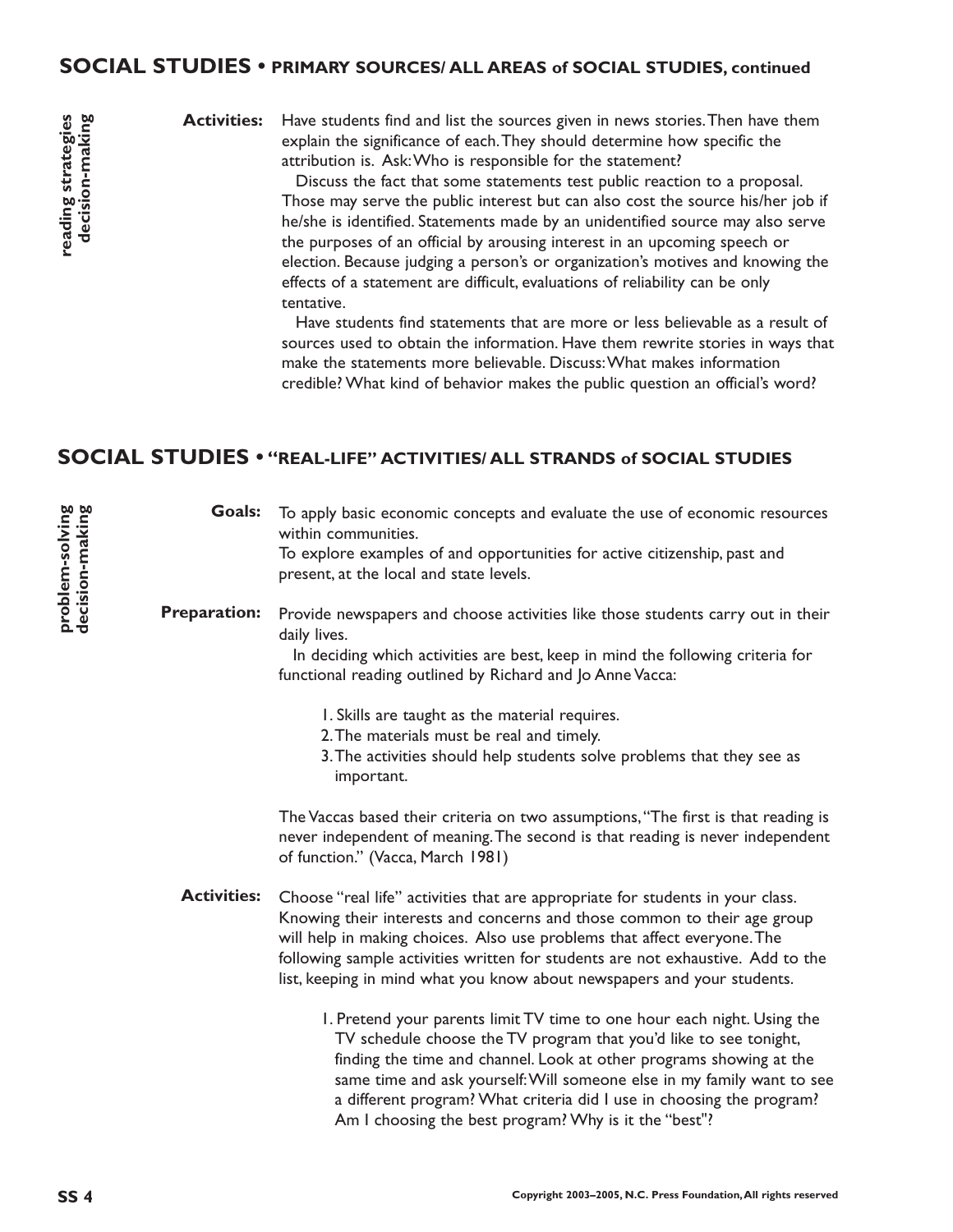#### **Activities, continued:** 2. Pretend you are shopping for a friend's birthday present. You have \$10 to spend. In ads, find five items suitable for your friend's birthday present. Each should cost less than \$10.Then select your first two choices. Use information about location of the store in making your final choice.

- 3. Pretend you are graduating from high school and looking for a job (summer or permanent). Use the Classifieds to identify ones that are suitable. Answer these questions:What are the requirements of the job? Are any important questions left unanswered in the ad?
- 4.You are a citizen of the United States, concerned about problems that face the local community, state, nation and world. Identify the problem that is most troubling and decide what you can do. Or look in the newspaper for opportunities to contribute to the community.You may also look for events in which you would like to participate.

## **SOCIAL STUDIES • DEALING with CONFLICT/ GOVERNMENT and ACTIVE CITIZENSHIP**

- **Goals:** To develop, defend and evaluate positions or issues regarding the personal responsibilities of citizens in the American constitutional democracy. To explain how the political and legal systems provide a means to balance competing interests and resolve conflicts.
- Preparation: Provide newspapers.

**Activities:** Have students read their newspapers and identify stories involving conflict of one form or another (person to person, person to government or business, government to government, business to business or other). Ask students to choose one conflict to describe as completely as they can. Ask questions such as:

- 1.What are the views of the different sides involved in the conflict?
- 2. How did the conflict begin and why is it continuing?
- 3.What do you think about the situation?
- 4.What solution do you propose to resolve the conflict?
- 5. Is there a way to resolve the conflict so that all parties come out ahead or must one party win?

Ask:What institutions are in place in the United States (and other countries) to help people, governments and other institutions resolve conflicts? Find examples in newspapers.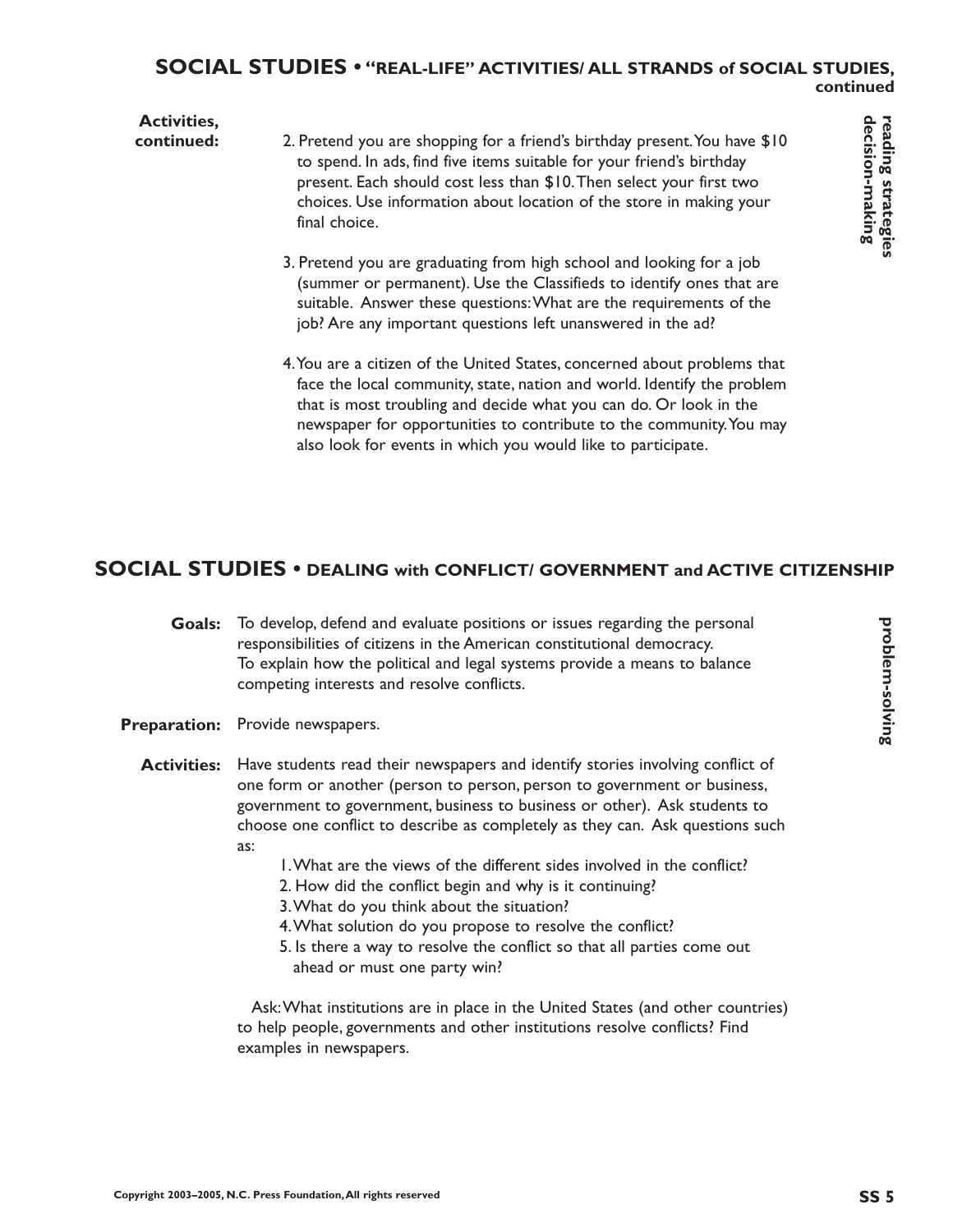#### **SOCIAL STUDIES • NEGOTIATING DIFFERENCES of OPINION/ GOVERNMENT and ACTIVE CITIZENSHIP**

**Goals:** To exhibit qualities of responsible citizenship in the classroom, school and other social environments. To develop, defend and evaluate positions on issues regarding the personal responsibilities of citizens in the American constitutional democracy.

**Preparation:** Provide newspapers.Tell students the activities will require them to gather facts, state opinions, hear other opinions and draw conclusions based on thoughtful consideration of facts and opinions.

**Activities:** Choose or have students choose a topic, event or issue. Make sure it is one that students care about. Students should read one or more stories about the topic. Even though students may find more information about topics that stay on the front page for several days, you may choose to start with a topic that is not likely to require as much reading. After students practice the activities, have them analyze more complicated issues.

> Then, ask students to collect and talk about letters to the editor, editorials, cartoons and columns in which opinions are expressed. After sorting through the facts and opinions, have students write their own statements of opinion. Conduct one or more follow-up activities:

- 1. Have students hand in their written opinions on one issue and deposit them into a box or bag. Ask them not to sign their names. Have students draw opinions from the box or bag and present them to the class in a convincing way, even though the opinion each student is expressing is not his/her own.
- 2. Have students who agree with each other on an issue form a group, designate a leader and prepare a speech in support of their position.The leader should speak for the group. After all student representatives present their positions, students should indicate which person they think made the strongest case. Remind them that they may not agree with that person but think that person is most convincing.
- 3. Have students vote on an issue. Use a human rating scale. State a position or question to which students can answer "yes" or "no." Ask them to line up. Designate one end of the room as indicating "no" and the other as indicating "yes." Students should line up across the room in a place that represents how strongly they feel for or against the statement you presented.

## **SOCIAL STUDIES • PROBLEM-SOLVING/ GOVERNMENT and ACTIVE CITIZENSHIP**

**Goal:** To develop, defend and evaluate positions on issues regarding the personal responsibilities of citizens in the American constitutional democracy.

**Preparation:** Provide newspapers over several weeks and the problem-solving outline on student worksheet SS 6-3.

**problem-solving**

arivlos-meldonc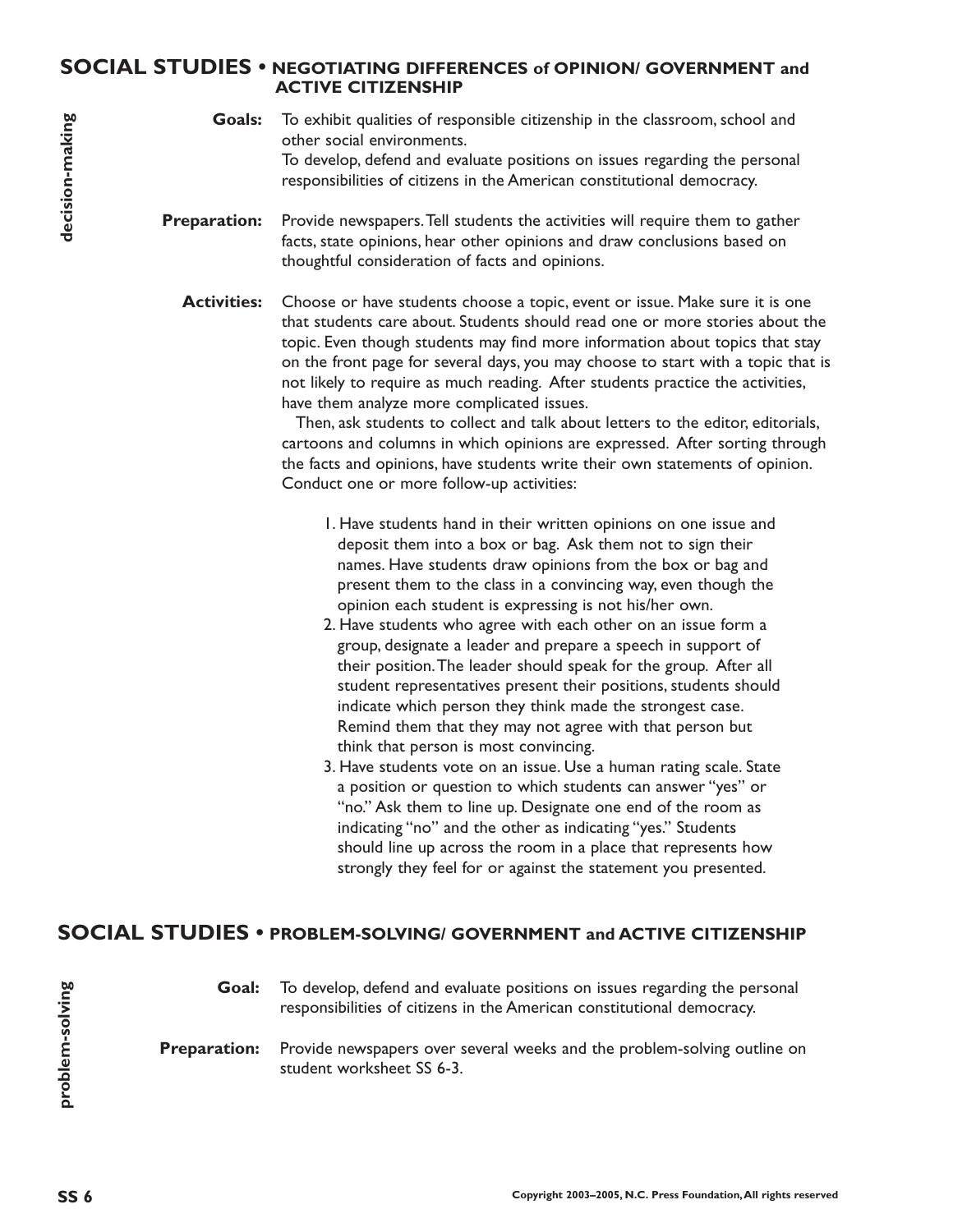#### **SOCIAL STUDIES • PROBLEM-SOLVING/ GOVERNMENT and ACTIVE CITIZENSHIP, continued**

**Activities:** Have students select a local, state, regional, national or international problem to study for several weeks. (See page SS 24-25 for explanations of local, state, regional, national and international.) Using all sections of the newspaper, have them write a summary of the development of the problem, its causes, effects, solution(s) and obstacles to the solution(s). If several newspapers are used, require a comparison of the ways the papers approached the problem. Provide the student worksheet SS 6-3 for students to outline their information.

> If several students study the same problem, have them compare their analyses. Expect different interpretations to show up in students' summaries and conclusions. Ask them if discussing the problem with other students changed their interpretations or opinions in any way.

To introduce point of view, have students explain the problem as the different parties involved and affected define it.Then they should define and outline the problem as they see it and determine which person's or group's position is most like theirs.

To make the activity simpler, have students use the problem-solving outline to analyze social problems that are discussed and debated in advice columns. Have them consider the perspective of the people writing letters and the viewpoint of the columnist. Have younger students analyze problems presented in comics and photos.

See page LA 80 for an activity on social studies.

#### **SOCIAL STUDIES • ANALYZING PROBLEMS/ GOVERNMENT and ACTIVE CITIZENSHIP**

- **Goal:** To develop, defend and evaluate positions on issues regarding the personal responsibilities of citizens in the American constitutional democracy.
- **Preparation:** Provide newspapers and social studies textbooks. Have students locate in textbooks an example of a local, state, national or international controversy or problem.Then have them identify the consequences of that controversy/problem as reported in the textbooks. If none is given, have students predict the consequences.
	- **Activities:** Over a period of several weeks, have students follow a controversy as reported in the newspapers. (If possible, students should follow the controversy until a solution is found.) Have students clip and summarize articles and record main ideas on index cards, noting page numbers and sections of the paper where articles are located.

Use the information to answer the following questions:

- 1.Which area(s) local, state, national or international are affected by the controversy? How? To what extent? (See page SS 24-25 for explanations of local, state, regional, national and international.)
- 2. How long did it take for a solution to be reached?
- 3.Was the outcome satisfactory? To whom?
- 4.What are your recommendations for settling the dispute?
- 5.What conclusions can be drawn?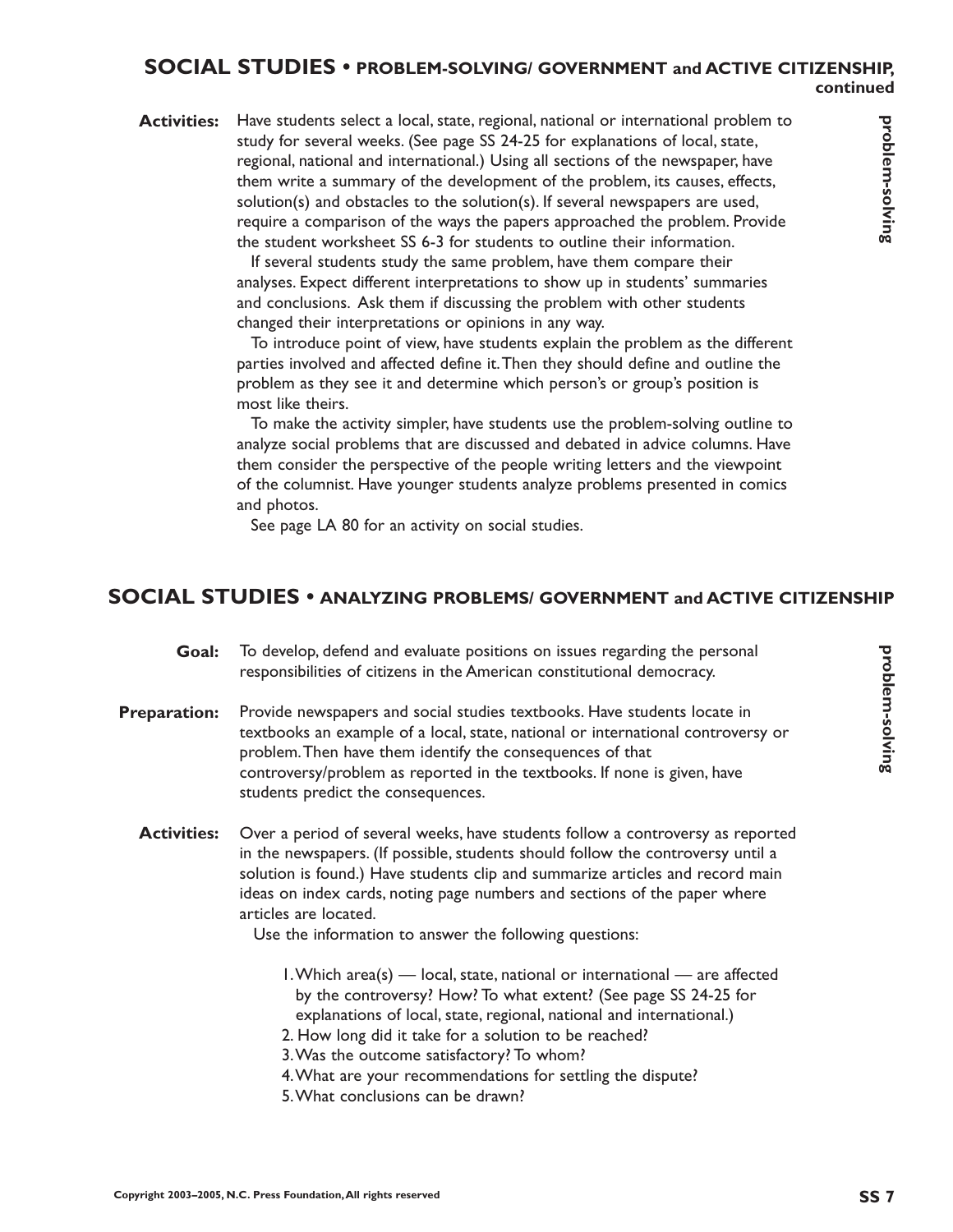#### **SOCIAL STUDIES • ANALYZING PROBLEMS/ GOVERNMENT and ACTIVE CITIZENSHIP, continued**

## **Activities,**

**continued:**

Follow up by having students select a controversy or problem and compare the way it is reported in different newspapers. Ask:

- 1. Is the content similar?
- 2. How is the controversy presented in each paper?
- 3. How much emphasis is placed on the problem? (How much space is given to it? Where are the stories/editorials located?)

#### **SOCIAL STUDIES • INVESTIGATING ISSUES and PROBLEMS/ GOVERNMENT and ACTIVE CITIZENSHIP**

Goals: To assess connections between historical events and contemporary issues. To analyze social and political institutions and examine how institutions respond to human needs, structure society and influence behavior.

Provide newspapers and list the following issues: **Preparation:**

- 1. Nuclear war
- 2. Mechanization and modernization
- 3. Energy
- 4. Inflation
- 5. Conflicts and alliances among nations

In a study of history, trace the roots of the problems or issues.

Have students identify stories that deal with the issues listed above. Ask them to determine which poses the gravest threat and explain in writing two ways that the issue can be resolved, one destructive and the other constructive. Use the words "fortunately" and "unfortunately" to direct students' thinking. **Activities:**

Follow a similar approach when discussing trends in America. Provide a list of important areas of concern:

- 1. Role of the family
- 2. Prevailing social and political attitudes
- 3. Energy
- 4. Health care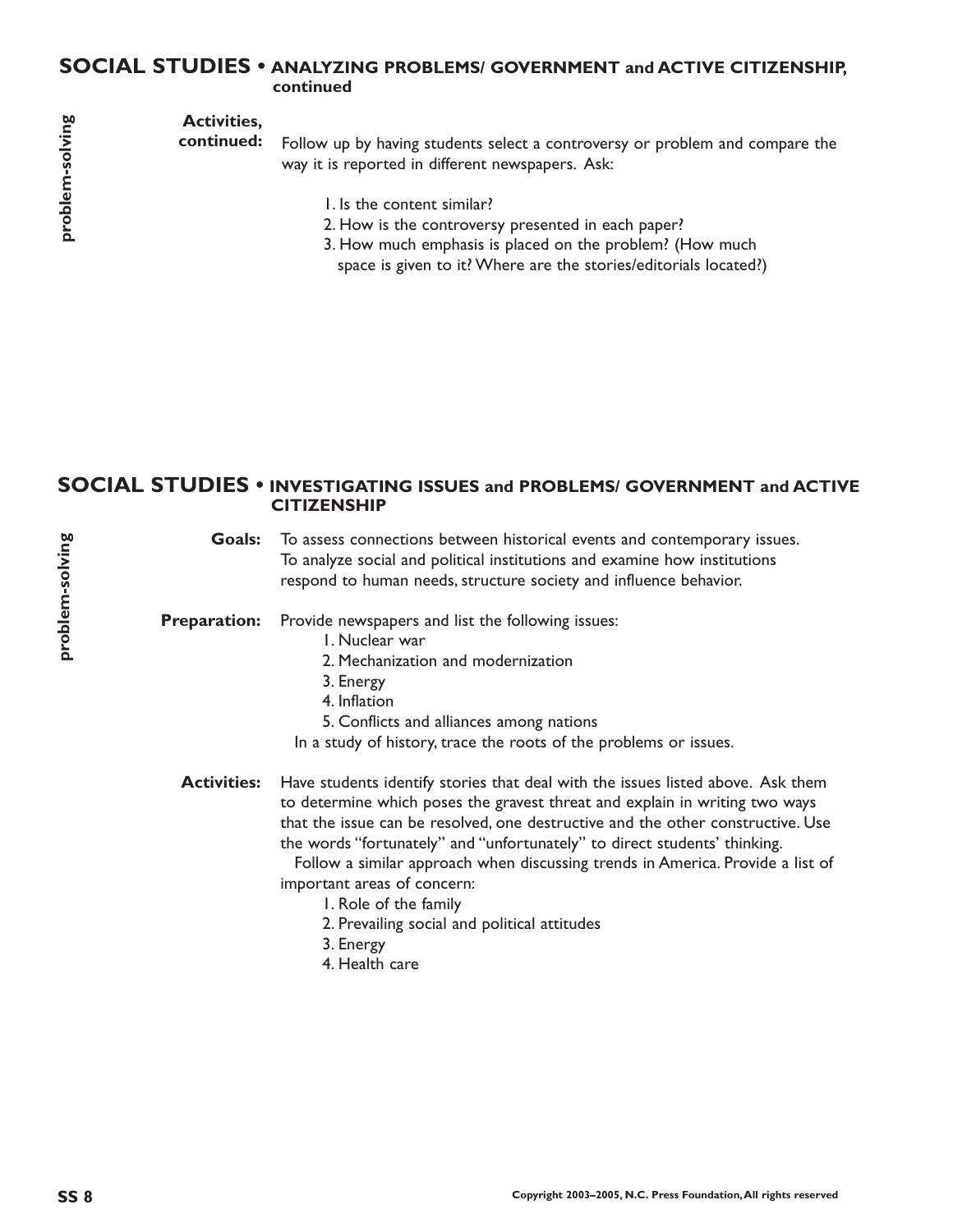## **SOCIAL STUDIES • The CONSTITUTION in ACTION/ GOVERNMENT and ACTIVE CITIZENSHIP**

- To investigate the foundations of the American political system and explore basic values and principles of American democracy. **Goal:**
- Provide newspapers. Complete a study of the U.S. Constitution. Emphasize the origin of the first ten amendments, the Bill of Rights. Post a copy of the Constitution and Bill of Rights on a classroom bulletin board. Allow space for students to pin articles that relate to the different articles and amendments. **Preparation:**
	- Have students find stories that show the Constitution in action.They should save them in a scrapbook or display them in classrooms and discuss them in groups. **Activities:**

Using various newspapers, have students identify news stories that illustrate the kinds of situations that generate constitutional questions. Examples include trials, access to information, religious expression and educational opportunity. Using the North Carolina Constitution, conduct similar activities.

## **SOCIAL STUDIES • BASIC FREEDOMS/ GOVERNMENT and HISTORICAL PERSPECTIVES**

- To investigate the foundations of the American political system and explore basic values and principles of American democracy. **Goal:**
- Preparation: Provide newspapers.
	- Ask students to find in newspaper articles at least two examples of the basic freedoms guaranteed by the Constitution. Examples are freedom of speech and press, the right to peaceful assembly and a guaranteed fair trial. Have them indicate in writing whether or not the interpretation of those **Activities:**

freedoms is the same today as when they were drafted and explain any changes.

A related activity is to identify situations in which those basic freedoms appear in conflict. One example is when public access to information appears to jeopardize an individual's right to a fair trial.

## **SOCIAL STUDIES • DEMOCRATIC CONCEPTS/ GOVERNMENT and ACTIVE CITIZENSHIP**

- To assess connections between historical events and contemporary issues. To examine the roles various ethnic groups have played in the development of the United States and other countries. **Goals:**
- Provide newspapers and identify significant ideas or concepts (such as freedom, nationalism and equal opportunity) that have influenced the actions of racial, ethnic and religious groups. **Preparation:**

More information is likely to be available in newspapers on events in the United States, but when they are studying other countries, students should look for news related to those countries. Direct them to online newspapers for perspectives from newspapers published in the countries they are studying. Some newspapers in other countries are written in English.The Newspaper Association of America Web site (http://www.naa.org) links to national and international newspapers.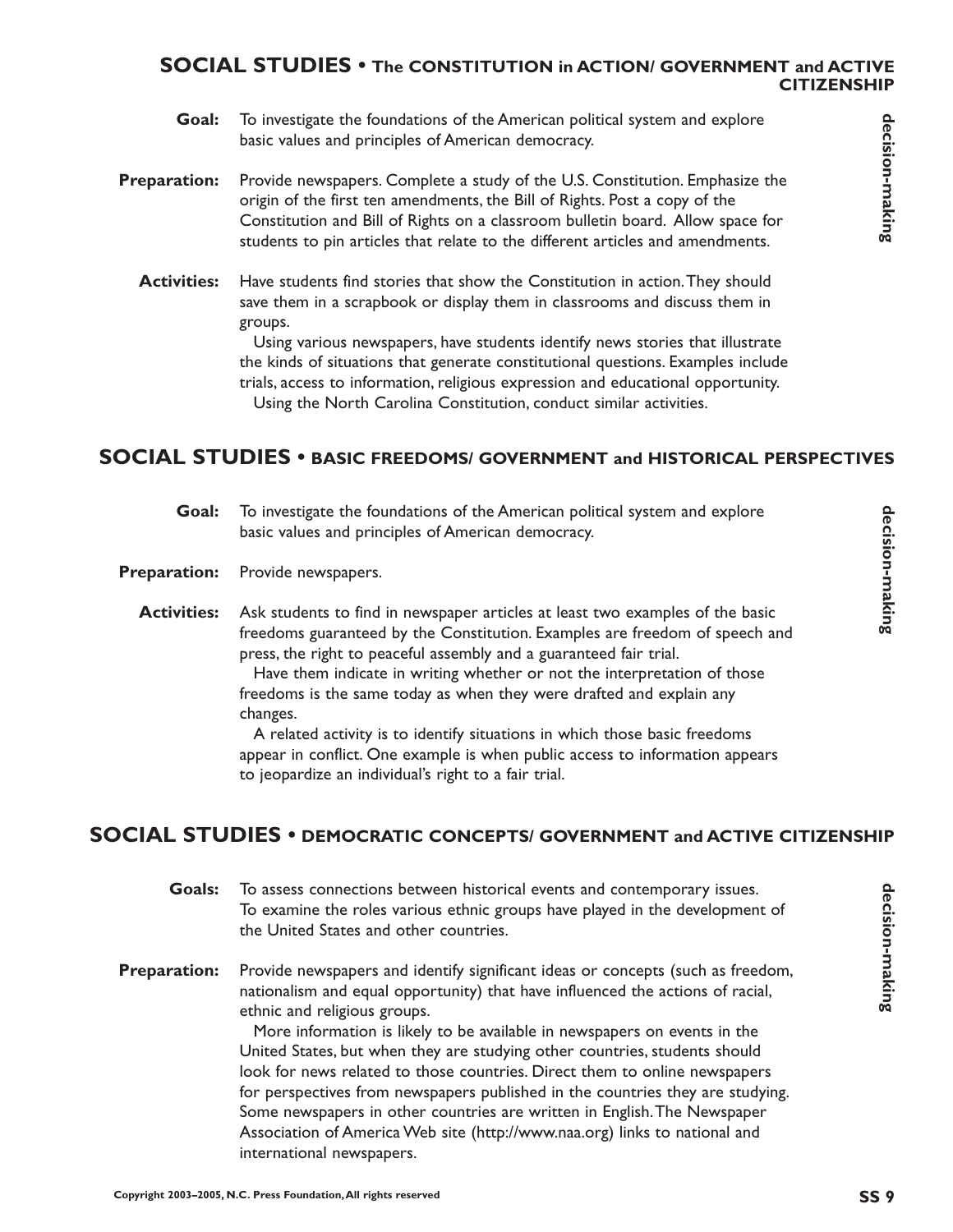#### **SOCIAL STUDIES • DEMOCRATIC CONCEPTS/ GOVERNMENT and ACTIVE CITIZENSHIP, continued**

Ask students to identify situations in which ideas, such as freedom, nationalism and equal opportunity, have been expressed in the past and write position papers about the effect of each on today's world.They should save stories from newspapers over several weeks related to their study and should cite examples from the stories in their papers. **Activities, continued:**

## **SOCIAL STUDIES • A GOOD CITIZEN/ GOVERNMENT and ACTIVE CITIZENSHIP**

To explore examples of and opportunities for active citizenship, past and present, at the local and state levels. To characterize qualities of good citizenship by identifying people who made a difference in the community and other social environments. Provide newspapers and the student worksheet SS 10-4. Discuss with students the meaning of good citizenship. **Goals: Preparation:**

> Have them prepare a bulletin board entitled "Good Citizen of the Week." Divide the board into three sections: local, state and national.

Ask each student to collect and present newspaper articles about people in their community who have demonstrated good citizenship. Have them award "Good Citizen of the Week" awards. Require students to give reasons for their selections. Have them complete the student worksheet SS 10-4 and display medals around the classroom. **Activities:**

> Follow up by having them choose people in their classroom or school for recognition as good citizens.

#### **SOCIAL STUDIES • PEOPLE SOLVING PROBLEMS/ GOVERNMENT and ACTIVE CITIZENSHIP**

To explore examples of and opportunities for active citizenship, past and present, at the local and state levels. To characterize qualities of good citizenship by identifying people who made a difference in the community and other social environments. **Goals:**

- **Preparation:** Provide newspapers that carry local news and the student worksheet SS 10-5.
	- Ask students to identify community problems in the newspaper.They can work alone, in teams or in small groups and can use one or more newspapers. Have them write the community in the center of the graphic organizer SS 10-5 and on the outside list the problems they identify. On the lines they should name and/or cut and paste a photo of the individual or individuals who are working to solve the problems. On separate paper, they can write about the work they are doing or the solutions they are proposing. Ask them to write a paper and include a paragraph about each problem they identify. Each paragraph should state the problem, identify the people working on the problem and tell what the people are doing or proposing as solutions. **Activities:**

**reading strategies decision-making**

reading strategies<br>decision-making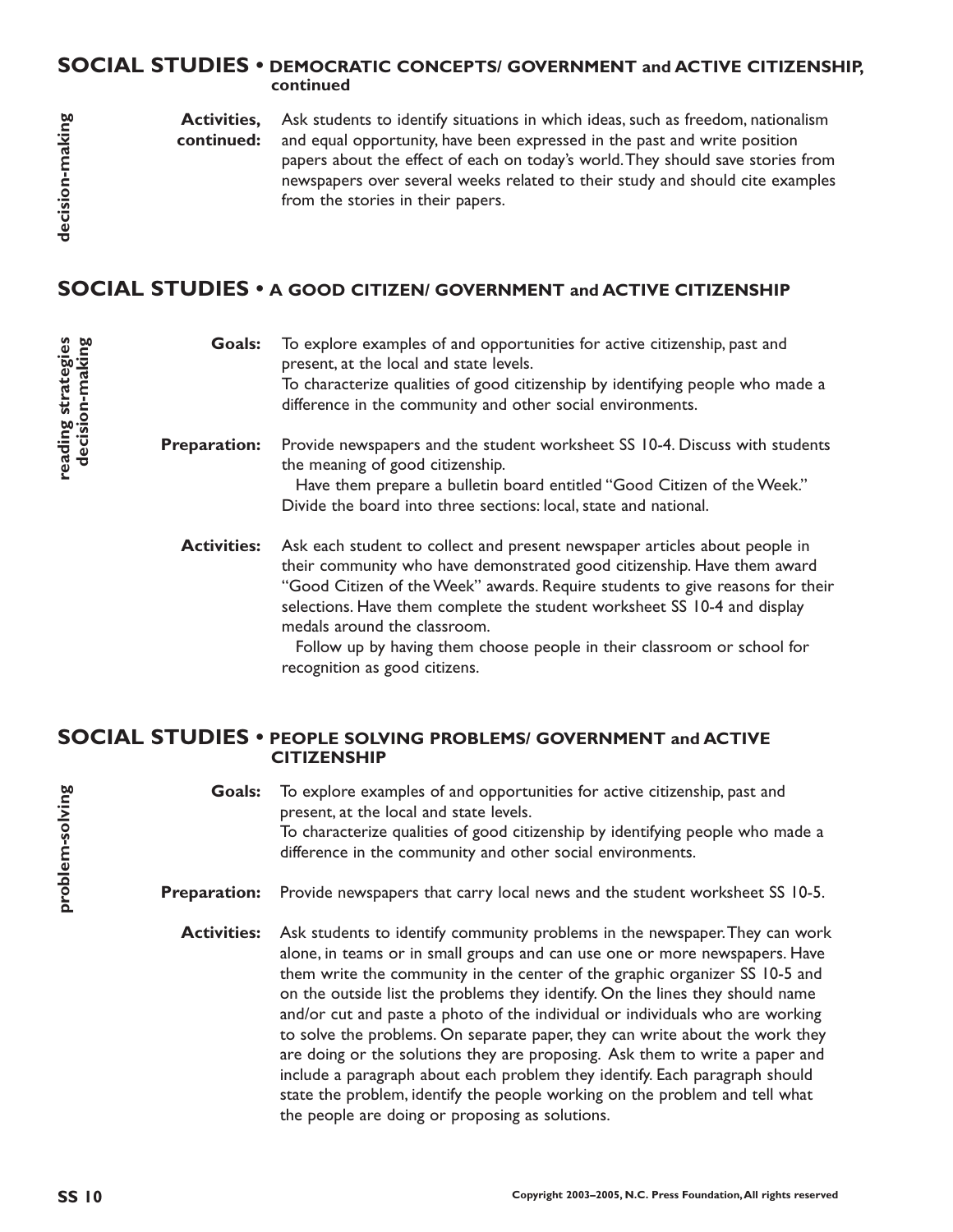#### **SOCIAL STUDIES • PEOPLE SOLVING PROBLEMS/ GOVERNMENT and ACTIVE CITIZENSHIP, continued**

#### **Activities,**

#### Repeat the activity and have students save their completed worksheets. Follow-up by having students classify the problems (education, economy, health, environment). Give them categories or have them come up with their own. They should graph their findings and discuss which problems or category of problems seem most serious and affect them most. **continued:**

## **SOCIAL STUDIES • LOCAL GOVERNMENT/ GOVERNMENT and ACTIVE CITIZENSHIP**

- To evaluate relationships between people and their governments. To analyze social and political institutions in North Carolina such as government, education, religion and family and how they structure society, influence behavior and respond to human needs. **Goals:**
- Make newspapers available. **Preparation:**
	- Have students identify local governing bodies discussed in newspapers. Examples are city council, county commissioners and school board. Reporters who are responsible for those beats have articles in the paper on a regular basis. **Activities:**

After finding and collecting articles about local governing bodies, have students identify recurring issues and different viewpoints. Ask them to assume the roles of mayor, councilman, etc. One group should form the city council; another, the county commissioners; and another, the school board.

Ask other students to act as reporters. Have several of them at each meeting. After stories are written, have students compare their versions. Point out differences in emphasis. One reporter may view one issue as most important and feature it in the lead paragraph. (The headline should be based on it). Another may focus on a second issue.

Have students rewrite lead paragraphs and headlines in newspapers and shift the emphasis. Discuss that reporters need knowledge and experience to make sound judgments.

Another related activity to help students understand policy making is to have them find articles about those individuals that have delegated authority in areas of city and county government such as city and county managers. Ask:What are their responsibilities? How much authority do managers have in determining policy?

After students read newspaper stories about local government and become familiar with the workings of local government, ask them to attend city council, county commissioner and school board meetings and report on the meetings to the class. Also, invite a member of the city council, commissioner or school board to the class and ask them to discuss issues and the ways decisions are made.The public official may also discuss the relationship among the three governing bodies — the city council, county commissioner and school board.

For more information about county and municipal government, go to the Web site for the N.C. City and County Management Association: http://www.ncmanagers.org/teachers.

problem-solving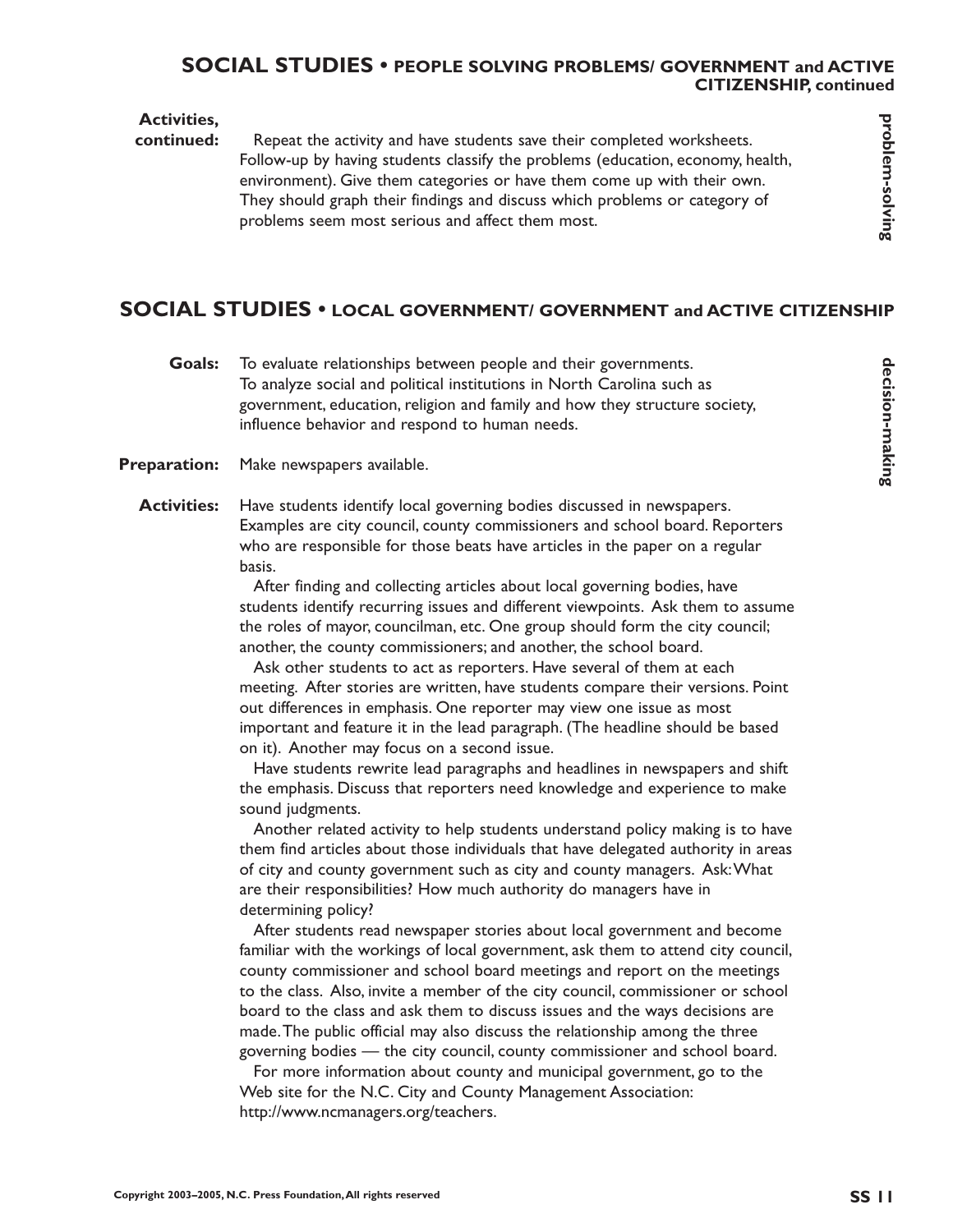### **SOCIAL STUDIES • PASSING LEGISLATION/ GOVERNMENT and ACTIVE CITIZENSHIP**

- To explain why laws are needed and how they are enacted, implemented and enforced at the national, state and local levels. **Goal:**
- Provide newspapers and present the following sketch that shows the steps involved in passing legislation. **Preparation:**
	- Have students select a bill as it is introduced to the General Assembly and follow its progress by reading newspaper articles dealing with the bill. As the bill passes from one step to another, ask students to find and display news articles beneath each step as represented on a bulletin board or in a notebook. Corresponding dates should be kept. Students can also use the student worksheet SS 31-16 on chronological order to record the order of events. **Activities:**



Discuss the process, its advantages and disadvantages, and alternatives to the system. Ask students to study other systems; some should be similar to and others different from the U.S. system.

Take the same approach when studying the federal government. Ask students to follow a bill through the state and federal systems and compare the two systems.

becomes law.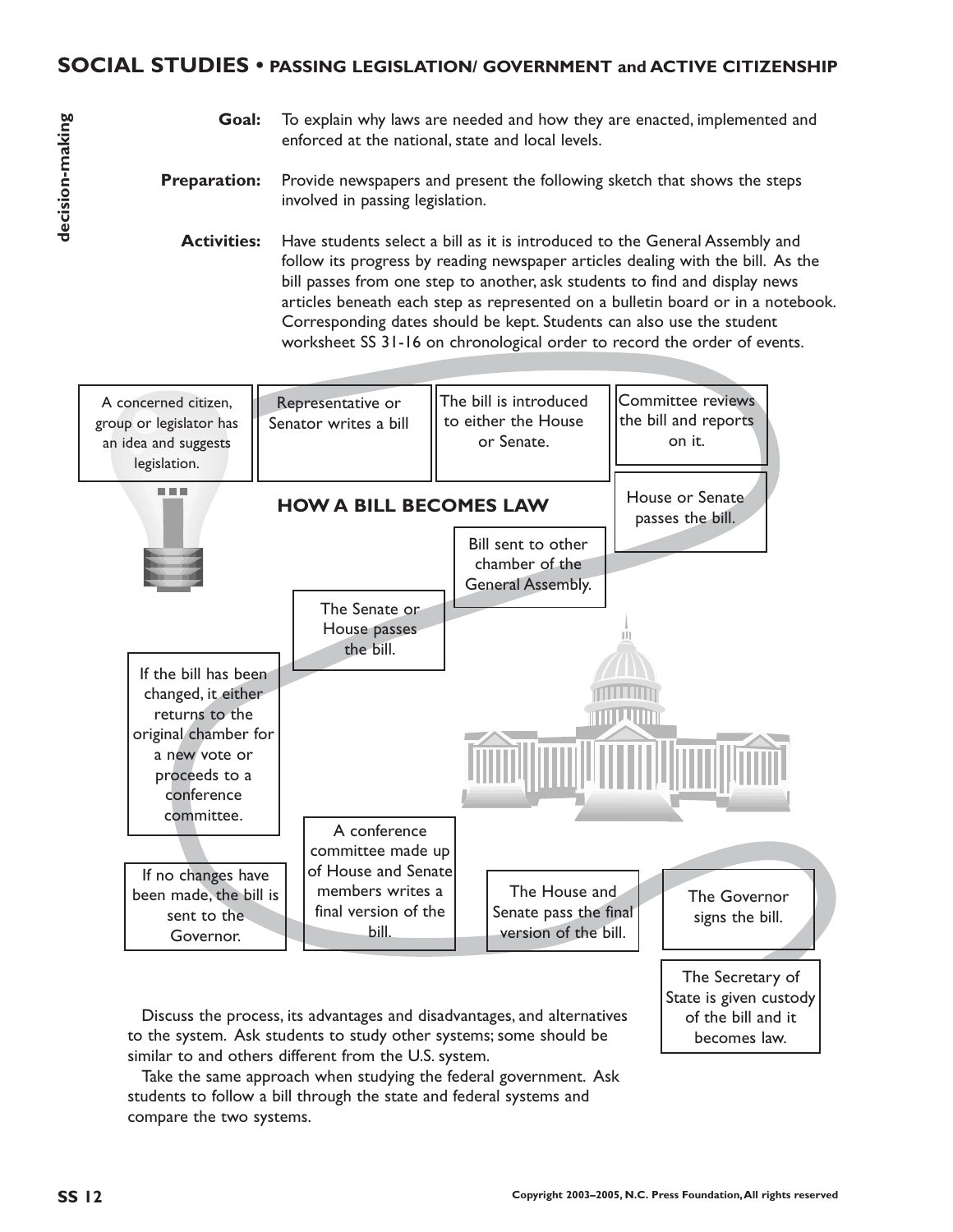### **SOCIAL STUDIES • APPOINTED OFFICIALS/ GOVERNMENT and ACTIVE CITIZENSHIP**

- To explain how political and legal systems provide a means to balance competing interests and resolve conflicts. **Goal:**
- Provide newspapers and background information about the limitations placed on presidential power. For example: Cabinet members and judges appointed by the President must be approved by the Senate; the Senate is to "advise and consent" to such presidential appointments. **Preparation:**
	- Have students locate news articles about presidential appointments and the role of the Senate in approving the appointments. Ask students to find answers to the following questions: **Activities:**
		- 1.What types of appointments require Senate "consent"?
		- 2.Which appointments are handled routinely?
		- 3.What types of appointments raise controversy in the Senate?

If possible, students should follow the newspaper coverage of an appointment from nomination to confirmation and write an analysis of the process.The same should be done for appointments of official positions in state governments.

In addition, ask students to focus on the person's qualifications and challenges to his competence.

# **SOCIAL STUDIES • PRESIDENTIAL ADVISERS/ GOVERNMENT and ACTIVE CITIZENSHIP**

- To explain how political and legal systems provide a means to balance competing interests and resolve conflicts. **Goal:**
- Provide newspapers and American history textbooks. Ask students to locate information about President Andrew Jackson's "Kitchen Cabinet." Discuss the makeup of the cabinet, explaining that it was an unofficial group of advisers to the president and not the cabinet members approved by the Senate. Because Jackson's advisers did not meet in official settings, they were said to meet in the kitchen, thus the designation "Kitchen Cabinet." Other presidents have sought advice regularly from unofficial advisers and friends. **Preparation:**
	- Over a period of weeks, collect newspaper articles about advisers and others who influence the current president and answer questions about them: **Activities:**
		- 1.What titles do these people hold, if any?
		- 2.What qualifies them to serve as advisers to the president?
		- 3. How did they gain access to the president?
		- 4. Does anyone seem to be the most "trusted" adviser?
		- 5. Do conflicts occur over the right of access to the president and over related issues? Explain.

To further develop the comparison, assign a paper comparing Andrew Jackson's "Kitchen Cabinet" to today's presidential advisers.

**decision-making**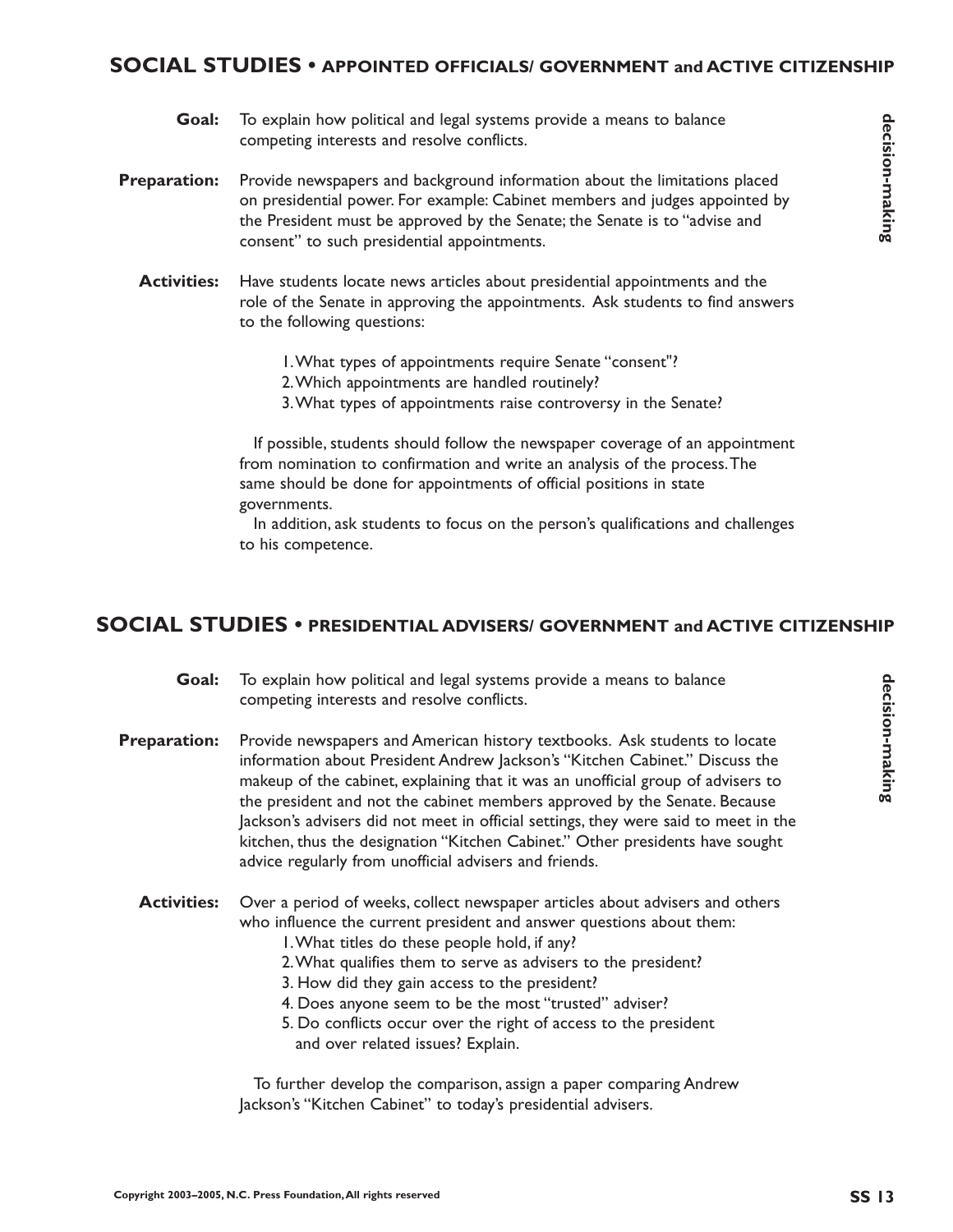#### **SOCIAL STUDIES • The INTENT of the LAW/ GOVERNMENT and ACTIVE CITIZENSHIP**

To analyze the social and political institutions in North America and examine how these institutions respond to human needs, structure society and influence behavior. **Goal:**

Provide newspapers. **Preparation:**

Have students scan newspapers for information about laws.They should list any reference to laws and answer key questions: **Activities:**

- 1.Who are the laws designed to help?
- 2.What are the costs for implementing the measures called for in the laws?
- 3.What commentary is there on how well the laws work or are likely to work?
- 4.What are your thoughts or reflections?

### **SOCIAL STUDIES • The RIGHT to DISSENT/ GOVERNMENT and ACTIVE CITIZENSHIP**

**Goals:** To examine how individuals can initiate change in families, neighborhoods and communities. To explore active roles as a citizen at the local, state and national levels of government.

**Preparation:** Provide newspapers and discuss the right of American citizens to disagree with public officials. Outline and discuss ways to express opinion. Emphasize the fact that well-thought-out and well-communicated ideas are more likely to influence others' opinions.

**Activities:** Have students construct a bulletin board titled "The Right to Dissent." They should include photographs and stories that tell of people expressing opposition to actions and policies of government.

> Ask them to list all of the ways people have for stating opinions. Examples are marches, pickets, boycotts, lobbying and letters to the editor. If any actions are illegal, discuss the reasons why.

> Have students identify stories and editorials (or literally cut them out of the newspaper and show the holes) about the government if newspapers were forbidden to criticize government officials. Point out the guarantee of the right of free speech and press written into the Bill of Rights.

People work inside and outside institutions to protest and bring about reform. Identify modern-day protesters and compare them with reformers in American history. Have students use a Venn diagram to show how they are alike and how they are different.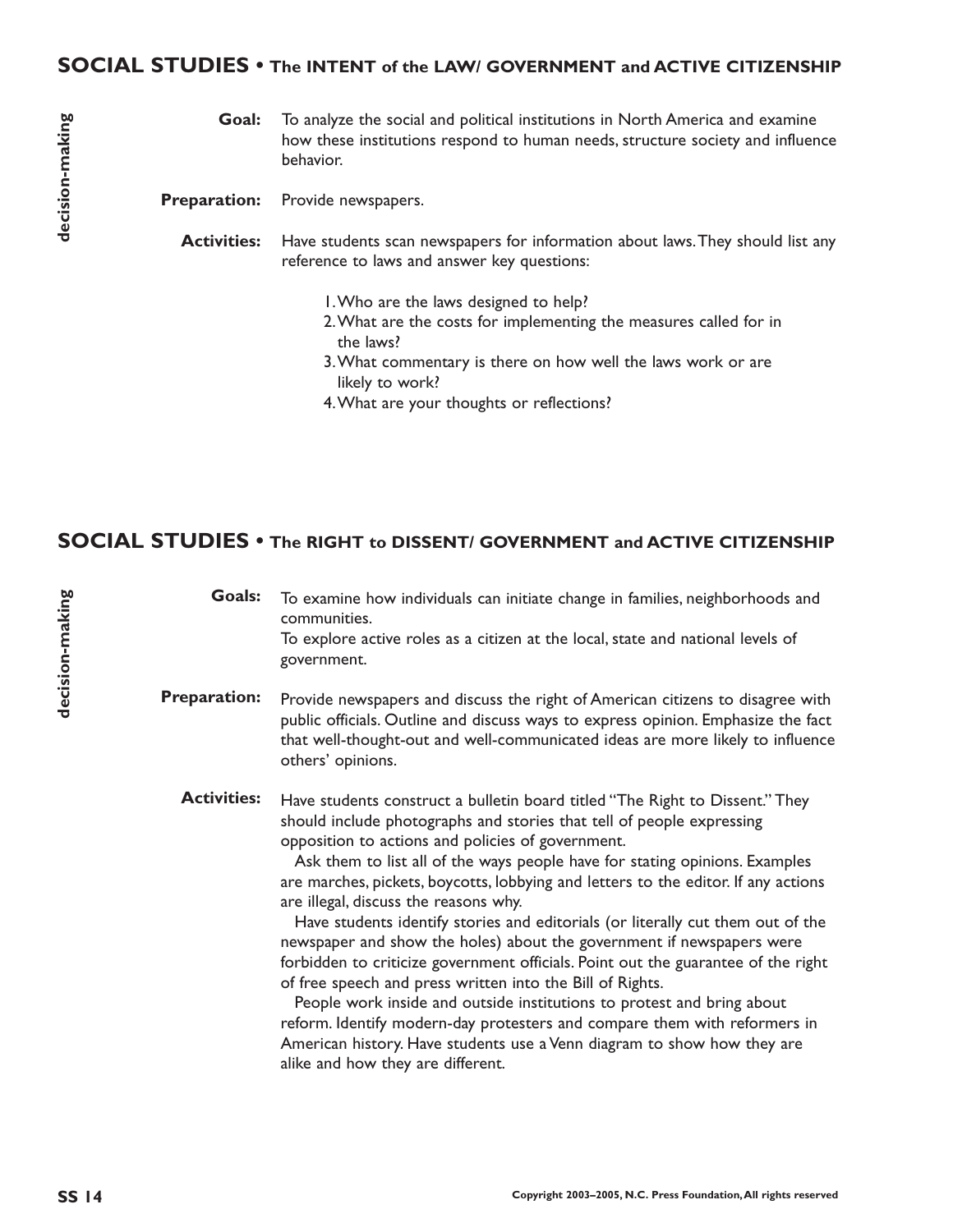#### **SOCIAL STUDIES • POLITICAL PARTIES/ GOVERNMENT and HISTORICAL PERSPECTIVES**

To evaluate the relationship between people and their governments. To explore active roles as a citizen at the local, state and national levels of government. **Goals:**

Prepare students by providing newspapers and by discussing the views of Thomas Jefferson and Alexander Hamilton.They debated the authority granted the federal government in the U.S. Constitution. Use and add to the following questions and answers: **Preparation:**

- 1. How strong should the new government be? Hamilton argued for a national bank and for a loose interpretation of the Constitution. He emphasized the need for order and stability and the need for a strong central government. Jefferson stressed the importance of individual freedom and states' rights. He opposed the formation of the national bank and the use of force by the federal government during the Whiskey Rebellion.
- 2. Should the government encourage manufacturing? Hamilton believed so. Jefferson disagreed; he favored an agrarian society.
- After students discuss the views of Hamilton and Jefferson, have them apply Hamilton's and Jefferson's philosophies to current situations. Have students use role play and debate to express their views on current events. **Activities:**

The differences between Hamilton and Jefferson gave rise to political parties. As part of a study of political parties and their differences, have students read newspaper stories looking for issues that divide existing political parties and discuss the shifts in emphasis over time.

Jefferson, though an advocate of strict interpretation of the Constitution, carried out proposals such as the purchase of the Louisiana Territory that went beyond strict interpretation. He did this because he felt it in the best interest of the nation. Have students look for shifts in position taken by current leaders and explanations for the changes.

## **SOCIAL STUDIES • CANDIDATES and CARTOONS/ GOVERNMENT and ACTIVE CITIZENSHIP**

- To explore active roles as a citizen at the local, state and national levels of government. **Goal:**
- Provide newspapers during an election campaign. Ask students what, how and why cartoonists make the people they draw look different than they do in real life or in photographs. Have students look at cartoons and consider how the people shown in the cartoon are likely to feel about their caricatures. Cartoonists exaggerate positions and peculiarities and defects of people in the news. **Preparation:**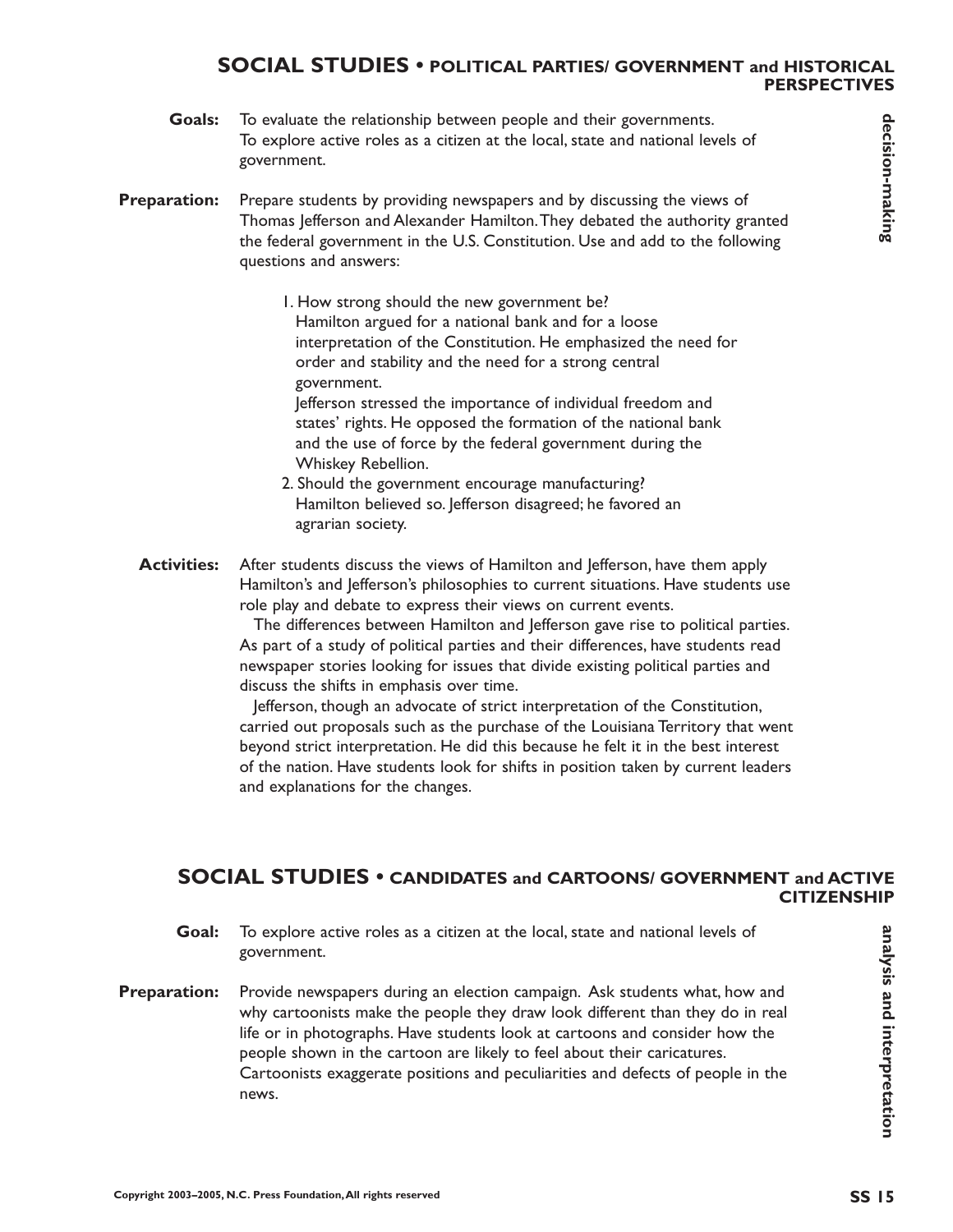#### **SOCIAL STUDIES • CANDIDATES and CARTOONS/ GOVERNMENT and ACTIVE CITIZENSHIP, continued**

During an election, have students use newspapers to collect editorial cartoons about candidates. Discuss the issues involved and whether the person is likely to object to the way he is portrayed in the cartoon. **Activities:**

> A more difficult approach is to have students collect different caricatures of the same person and draw conclusions about the various viewpoints of the cartoonists.

Students may also draw caricatures and use them in political cartoons to comment on current events.

#### **SOCIAL STUDIES • INTERPRETING POLITICAL CARTOONS/ GOVERNMENT and ACTIVE CITIZENSHIP**

To develop, defend, and evaluate positions on issues regarding the personal responsibilities of citizens in the American constitutional democracy. **Goal:**

Provide newspapers and help students locate political cartoons in each paper. Discuss briefly the functions of cartoons in a paper. One excellent Web site for cartoons is http://cagleslate.msn.com/ (accessed 2003) **Preparation:**

> Cartoons stimulate thinking. Often they are funny and sometimes harshly critical.Various techniques are used such as caricatures, symbols, historical analogies, literary devices and exaggerated statements.

Newspapers hire cartoonists and/or purchase syndicated cartoons. Readers should expect cartoonists on staff to present issues and ideas that the local editorial staff thinks are important. In selecting political cartoons, editors consider the relevance of issues to the community served by the paper, the skill of the cartoonist in communicating his ideas, the cleverness of presentation and the visual effect of the cartoons.

Students should keep a notebook of political cartoons found in several newspapers. Beside each cartoon, have them list the people shown in the cartoon, the way they are pictured or caricatured, the symbols used in the cartoon and the issue or issues upon which the cartoon is based. Ask for conclusions based on the recorded information: **Activities:**

- 1.Who appears most often in the cartoons?
- 2. How are they generally depicted?
- 3.What issues are mentioned most often?
- 4.What conclusions can be drawn about the style and content of the cartoons?

Then have students focus on individual cartoonists and the papers that publish their work. Each cartoonist's work should be collected and displayed so that students can study the individual's work more carefully and figure out the viewpoint that is generally expressed. Have students compare the point of view of the cartoonist to editorials in the newspaper and try to determine why the newspaper chose the cartoons. Direct class discussions with questions:

- 1.What caricatures are used by the cartoonist?
- 2. Are the positions taken "liberal," "conservative" or neither?
- 3. Is the cartoonist more supportive of Democrats or Republicans or are both parties criticized equally?

**reading strategies analysis and interpretation**

reading strategies<br>analysis and

interpretation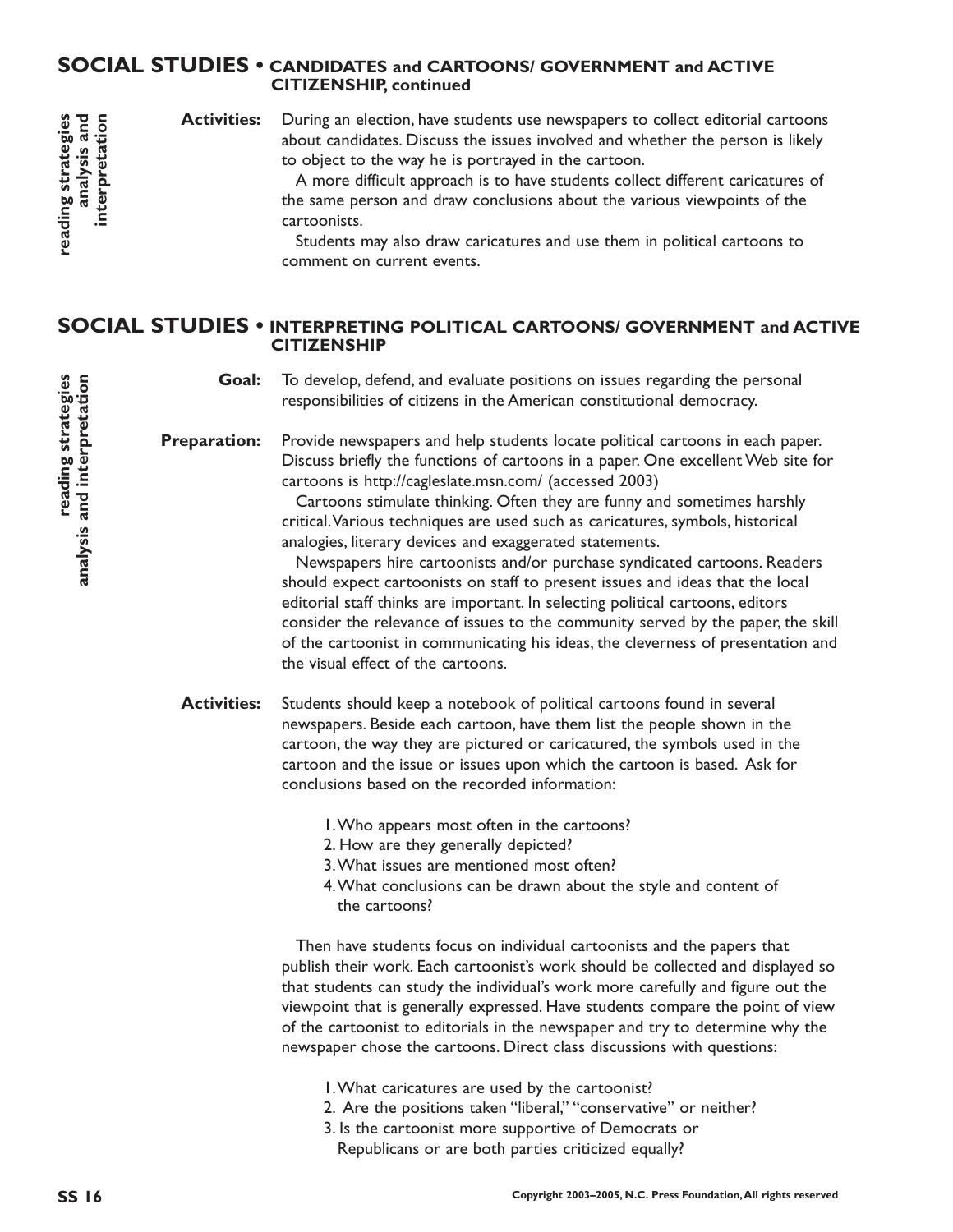#### **SOCIAL STUDIES • UNDERSTANDING POLITICAL CARTOONS/ GOVERNMENT and ACTIVE CITIZENSHIP**

- To develop, defend, and evaluate positions on issues regarding the personal responsibilities of citizens in the American constitutional democracy. **Goal:**
- Provide several newspapers that carry political cartoons. **Preparation:**

Use newspaper cartoons to create interesting discussions within a classroom. Have students collect and read symbols representing various ideologies. Suggestions include: **Activities:**

Ask questions such as the following:

- 1.What is the cartoonist trying to say?
- 2.What recent news prompted the cartoon?
- 3. Do I agree with the cartoonist's point of view? Why? Why not?
- 4. Can I find information in the newspaper to support my own point of view? the cartoonist's point of view?

Have students conduct research to find out when the symbols were introduced, by whom and under what circumstances.

## **SOCIAL STUDIES • POLITICAL ADS/ GOVERNMENT and ACTIVE CITIZENSHIP**

| Goals:              | To explore active roles as a citizen at the local, state and national levels of<br>government.<br>To develop and evaluate positions on issues regarding the personal<br>responsibility of citizens in the American constitutional democracy.                                                                                                                                                                                                                                                                                                                                                                                                  |
|---------------------|-----------------------------------------------------------------------------------------------------------------------------------------------------------------------------------------------------------------------------------------------------------------------------------------------------------------------------------------------------------------------------------------------------------------------------------------------------------------------------------------------------------------------------------------------------------------------------------------------------------------------------------------------|
| <b>Preparation:</b> | Provide newspapers that carry political advertisements. Those appear during<br>election campaigns.                                                                                                                                                                                                                                                                                                                                                                                                                                                                                                                                            |
| <b>Activities:</b>  | Have students find paid political advertisements in the newspaper. They should<br>look for labels at the top of the ad that identify the advertisement.<br>After looking at the photographs and art and reading the ads, have students<br>identify the candidate and office. Discuss the locations affected. Ask questions<br>such as: Is the candidate running for a local, state or national office? Are the<br>voters from a city, county or district?<br>Then have students look for articles that explain the issues involved and the<br>responsibilities of the offices. They should conduct research if more information<br>is needed. |

**analysis and interpretation**

analysis and interpretation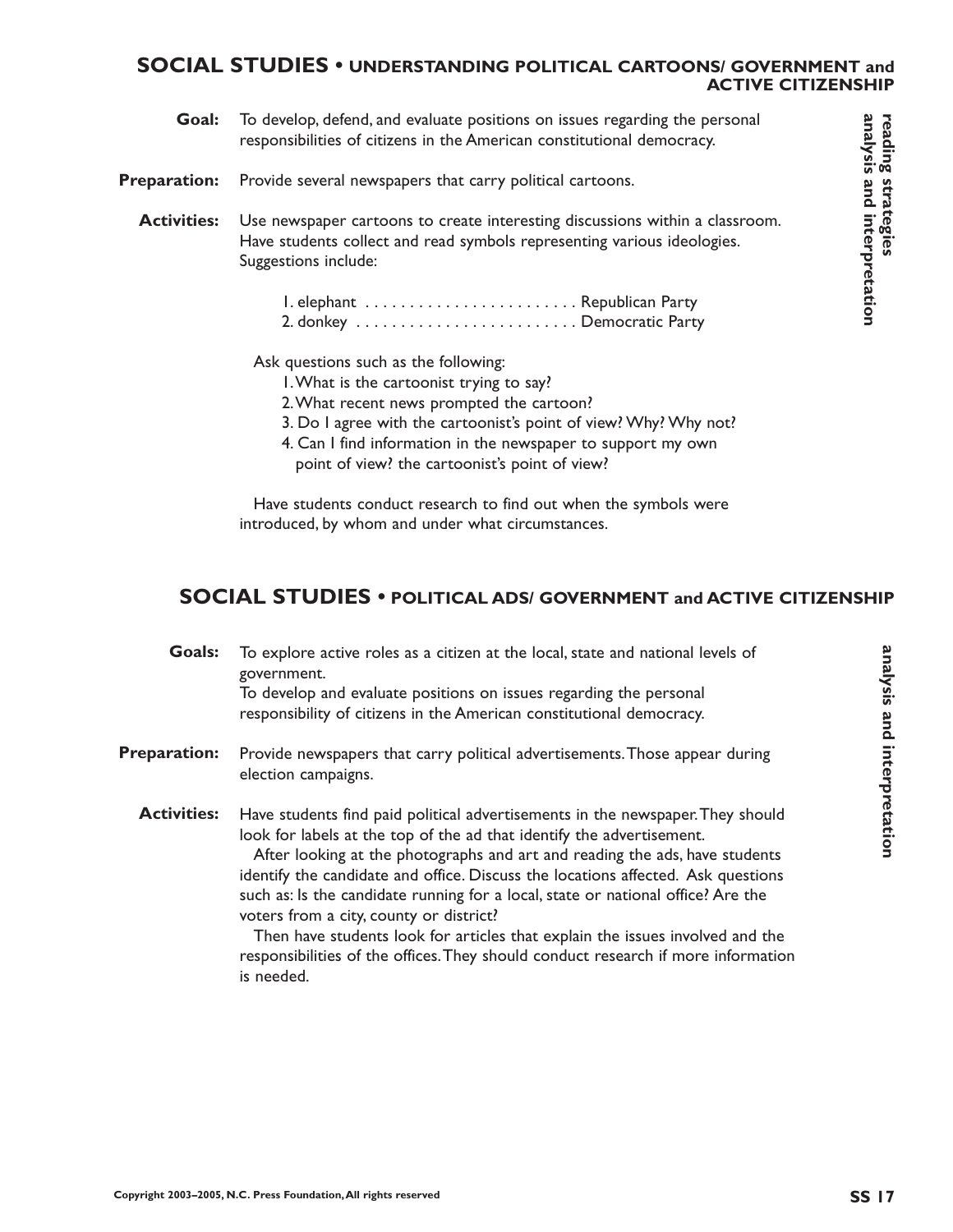#### **Activities, continued:**

After they become familiar with the background information about the election campaign, they should identify ways that candidates promote or sell themselves to the voters. Candidates often emphasize experience by listing jobs and positions held.They seek and run endorsements from prominent community leaders. If they served in the military, that experience is mentioned. Name recognition for athletes and for sons and daughters of other respected community figures is often a factor.Words such as "conservative," "moderate," "family man" and "religious" are descriptions that have appeal to some voters and are used in ads. Advertisements may include editorials from newspapers that endorsed them or criticized their opponent. If those are used, point out that the newspaper did not reprint the articles.

After discussing political advertisements, ask students which are most persuasive and which are successful in building the image the candidate desires for himself or herself. Refer to pages LA 58 and LA 59 for other ways to analyze ads.

Ask why, as voters, they should raise questions about the candidates and campaigns.

## **SOCIAL STUDIES • PROPAGANDA DEVICES/ GOVERNMENT and ACTIVE CITIZENSHIP**

To develop and evaluate positions on issues regarding the personal responsibility of citizens in the American constitutional democracy. **Goal:**

Provide newspapers that carry political ads as well as retail ads, editorials and columns. Help students evaluate the contents of the ads by defining propaganda and giving definitions and examples of propaganda devices. **Preparation:**

> Define propaganda as information intended to favor a person, position or belief or to damage or discredit a person or the position or belief of another. It may be desirable or undesirable in its effect. For example:A public service message is a form of propaganda but often encourages safety and good health practices. Ask if the word "propaganda" carries negative connotations and whether it should. Have students define "propaganda." They should check dictionaries and other sources.

Discuss the following propaganda devices:

- 1. Bandwagon:Attempts are made to persuade by stressing the popularity of a product. Editorials or columns speak of the popular position or majority opinion. Retail ads stress high sales.
- 2. Card stacking: Facts are selected that create a good impression. Ads and editorials build a case for a person, position or product by listing positive attributes.
- 3. Elitism:This technique associates people, products or positions with specific groups. If promoting a product, an ad will try to convince the buyers that the purchase gives them higher status. Editorials often associate policies with groups though not all may be regarded favorably.

analysis and interpretation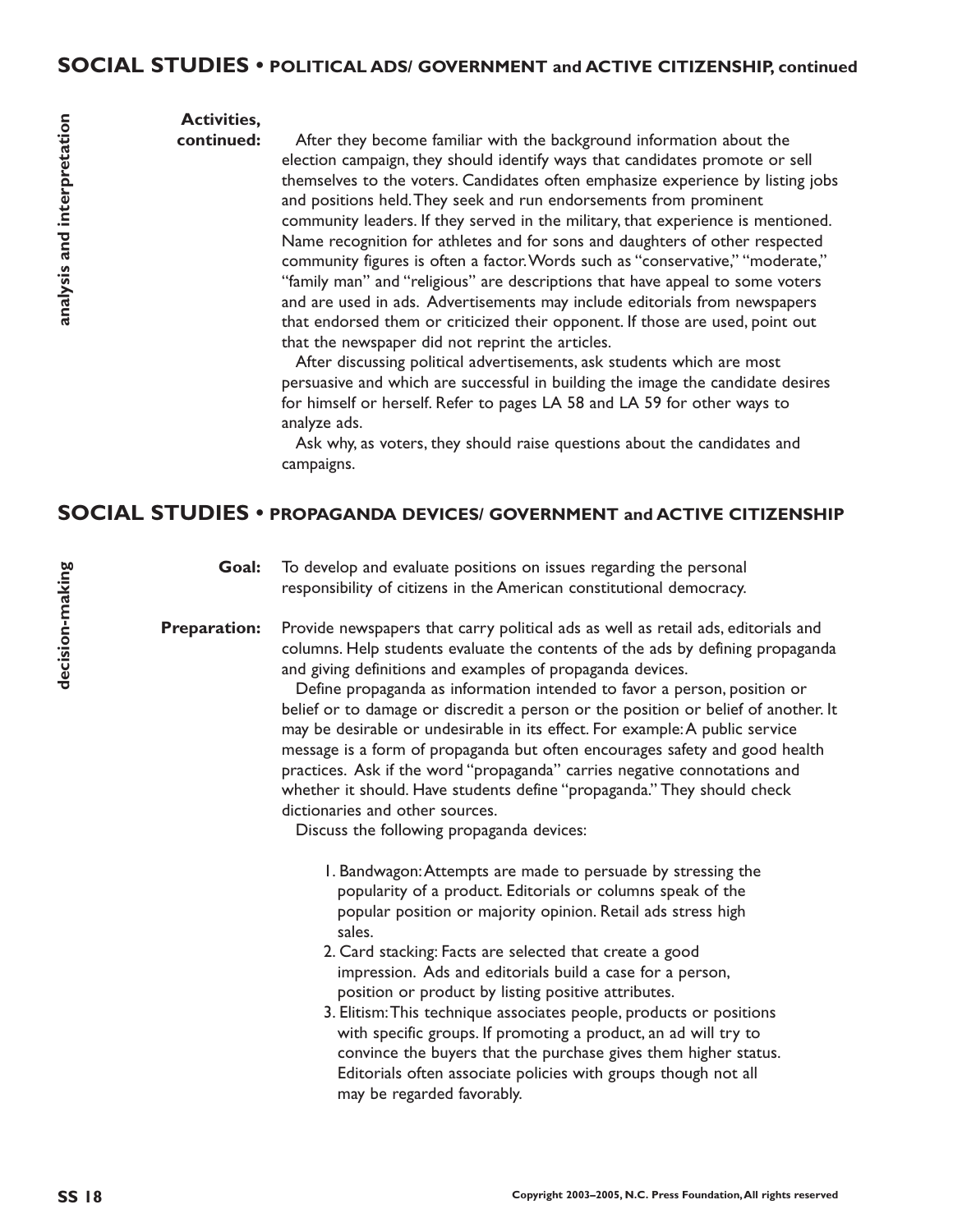| Preparation, |                                                                                                                                                                                                                                                                                                                                                                |
|--------------|----------------------------------------------------------------------------------------------------------------------------------------------------------------------------------------------------------------------------------------------------------------------------------------------------------------------------------------------------------------|
| continued:   | 4. Glittering generalities: General statements without supporting<br>details are used to create a positive impression of a person,<br>position or product. Because the statements lack details or<br>evidence, many are meaningless. A politician says that he<br>"cares," and a product is said to be "good for your health."                                 |
|              | 5. Name calling: This is applying labels that define people,<br>positions or products as undesirable. Examples are "militants,"<br>"radicals," "extremists," "terrorists," "right-wing", and "left-<br>wing."                                                                                                                                                  |
|              | 6. Plain folks: An association is made with the "common people."<br>Politicians are shown on the street shaking hands and talking to<br>people about their concerns. An ad shows a product such as a<br>car being used by all kinds of people.                                                                                                                 |
|              | 7. Testimonials: Candidates and advertisers often run statements<br>made by well-known people who support their positions or<br>products. Movie stars and athletes are often used in these<br>promotions.                                                                                                                                                      |
|              | 8. Transfer: If effective, this technique enhances the reputation of<br>a person, position and product by comparing it to another<br>person who is highly regarded. Examples are associating a<br>candidate with a highly regarded family member and comparing<br>a less expensive car with an expensive one that is widely<br>accepted to be of high quality. |
|              | Since all techniques are not likely to be illustrated in one newspaper, locate<br>good examples for use in class discussions.*                                                                                                                                                                                                                                 |

Have students locate as many examples of the propaganda devices as they can find in classroom newspapers and other resources. Likely sources are editorials and columns, advertisements and quotations of political figures in news stories. If the activity is timed to coincide with an election campaign, more examples are likely to be found. **Activities:**

> Follow up the activity by having students write original advertisements using the propaganda devices.They should also use the devices in political advertisements that they write for staged elections.

\*Berryman, *Improving Reading Skills,* 1973

#### **SOCIAL STUDIES • SHADOWING a PUBLIC OFFICIAL/ GOVERNMENT and ACTIVE CITIZENSHIP**

- To explore active roles as a citizen at the local, state and national levels of government. **Goal:**
- Provide newspapers over a period time. If studying state government, order newspapers while the state legislature is in session. In election years, provide students with newspapers during the fall campaign season. **Preparation:**

**decision-making**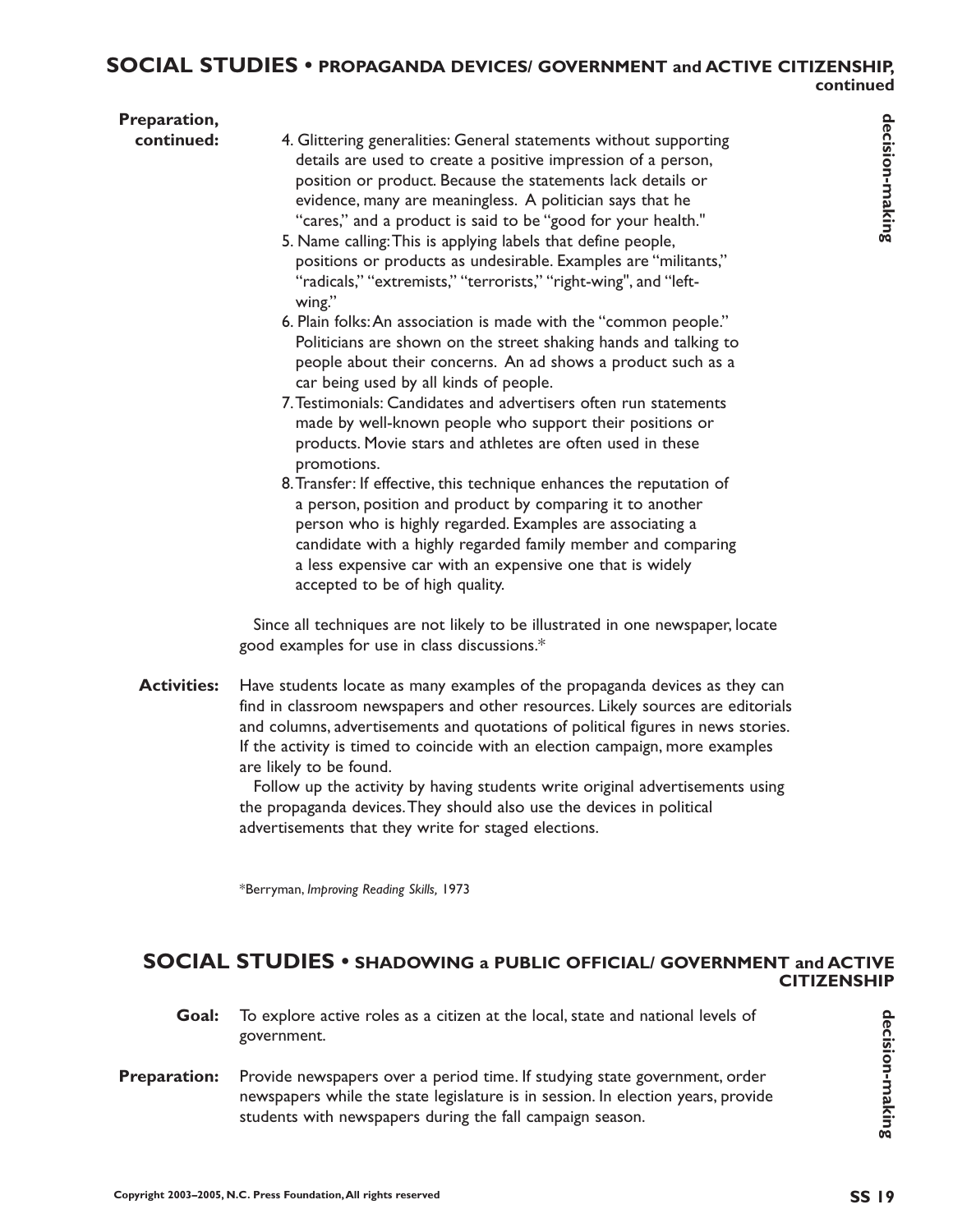#### **SOCIAL STUDIES • SHADOWING a PUBLIC OFFICIAL/ GOVERNMENT and ACTIVE CITIZENSHIP, continued**

**Activities:**

Have students keep track of where a public official (or candidate) goes and what he or she does. Provide a map for students to use in following the person.They should mark the map with the date and record where the person went and what he/she did in a notebook.

Have students draw conclusions in the end about the duties and responsibilities of the public official and the challenges and choices the person makes.They may choose a local, state or national leader to follow. During an election year, they should follow one or more candidates and draw conclusions about their campaign strategies and their effectiveness.

As part of a study of campaign strategies, students should collect yard signs, buttons and other campaign material and watch TV ads and debates. Ask if there is one public official or candidate for whom they would work.

## **SOCIAL STUDIES • FAMOUS PEOPLE/ GOVERNMENT and ACTIVE CITIZENSHIP**

To explore examples of and opportunities for active citizenship, past and present, at the local and state levels. To analyze the role of real and fictional heroes in shaping the cultures of communities. **Goals:**

Provide newspapers and other forms of print media. Have them also use radio and TV in follow-up activities. Provide the student worksheet SS 20-6. **Preparation:**

For a period of time, have students keep a list of famous people whose names appear in the newspaper. Assign related questions:What did they do to make news and why? How often were they mentioned? Who was mentioned most often and why? Were any famous for their good deeds or acts of courage? **Activities:**

> Then ask students to choose one person and find more information about him or her. Encourage the use of personal interviews and other media that offer current information. Prepare a written or oral report.

Provide the graphic organizer SS 20-6 and vary instructions on how to use the organizer. Direct students to record the person's name in the middle space and list actions the person took or statements the person made in the four boxes.They should explain why the person acted as he/she did or made the statements in the remaining spaces.

After recording and explaining the person's actions, have students generalize about the person. Using the organizer to record answers, they should assign the person four traits and then explain why by listing the actions and statements that support their choices in the other spaces.

You may choose to direct students towards individuals who demonstrate a certain trait such as courage or heroism. Have students complete the activity LA 77 and describe the qualities of a hero. Refer to activities in the language arts section, LA 74-77, for more ideas.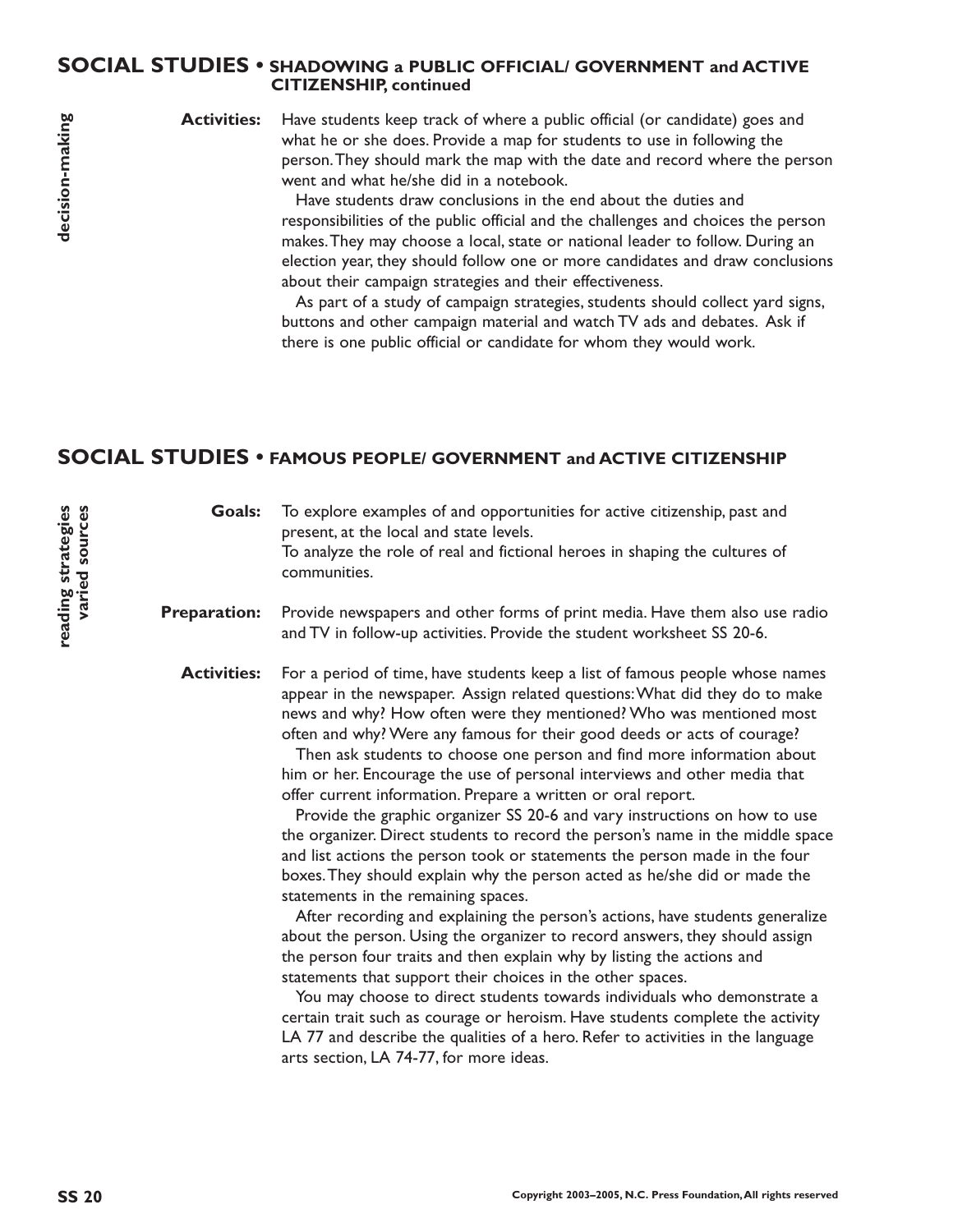## **SOCIAL STUDIES • PEOPLE in the NEWS/ GOVERNMENT and ACTIVE CITIZENSHIP**

| Goals:              | To explore examples of and opportunities for active citizenship, past and<br>present, at the local and state levels.<br>To characterize qualities of good citizenship by identifying people who made a<br>difference in the communities and other social environments.                                                                                                                                                                                                                                            |
|---------------------|-------------------------------------------------------------------------------------------------------------------------------------------------------------------------------------------------------------------------------------------------------------------------------------------------------------------------------------------------------------------------------------------------------------------------------------------------------------------------------------------------------------------|
| <b>Preparation:</b> | Provide newspapers and use them to familiarize students with current events<br>and the people who shape them. Also provide the student worksheet SS 21-7.                                                                                                                                                                                                                                                                                                                                                         |
| <b>Activities:</b>  | Allow ten minutes for students to read about people in the news. Ask them to<br>make a list of those people and their titles.<br>Also have students identify the responsibilities and duties of the people they<br>find. Follow with a discussion about the differences in title and responsibilities<br>and how well they are doing their jobs.<br>Focus on leaders in successful organizations, government and other. In the<br>newspaper stories, look for qualities that make the leader successful. Refer to |

## **SOCIAL STUDIES • MARKS of LEADERSHIP/ GOVERNMENT and ACTIVE CITIZENSHIP**

| Goals:              | To explore examples of and opportunities for active citizenship, past and<br>present, at the local and state levels.<br>To characterize qualities of good citizenship by identifying people who made a<br>difference in the communities and other social environments.                                                                                                                                                                                                                                                                                                                                                                                                                                                                                                                                                                | decision-making |
|---------------------|---------------------------------------------------------------------------------------------------------------------------------------------------------------------------------------------------------------------------------------------------------------------------------------------------------------------------------------------------------------------------------------------------------------------------------------------------------------------------------------------------------------------------------------------------------------------------------------------------------------------------------------------------------------------------------------------------------------------------------------------------------------------------------------------------------------------------------------|-----------------|
| <b>Preparation:</b> | Provide newspapers and the student worksheet SS 21-8.                                                                                                                                                                                                                                                                                                                                                                                                                                                                                                                                                                                                                                                                                                                                                                                 |                 |
| <b>Activities:</b>  | Have students evaluate leaders who are described in newspaper stories. They<br>should record answers on the student worksheet SS 21-8. When students<br>identify one of the following traits in a leader, they should write his or her name<br>beside the description and give the specific action that supports their position.<br>Vary the activity by having the students follow in the news someone whom<br>they admire. Over time, they should read as much as they can about the person<br>and record behaviors demonstrating the marks of leadership. Students should<br>also add to the list, if they discover other attributes of a positive leader.<br>Follow up by asking questions such as: Do you consider some qualities more<br>important than others? Which attributes would you most like to develop in<br>yourself? |                 |
|                     | <b>SOCIAL STUDIES • TYPES of LEADERSHIP/ GOVERNMENT and ACTIVE CITIZENSHIP</b>                                                                                                                                                                                                                                                                                                                                                                                                                                                                                                                                                                                                                                                                                                                                                        |                 |

| Goals:              | To explore examples of and opportunities for active citizenship, past and<br>present, at the local and state levels.                                                                                                                                                                                                                                                                                                                                                                                                                                                                                                                                                                                                                                                                                                                  |                 |
|---------------------|---------------------------------------------------------------------------------------------------------------------------------------------------------------------------------------------------------------------------------------------------------------------------------------------------------------------------------------------------------------------------------------------------------------------------------------------------------------------------------------------------------------------------------------------------------------------------------------------------------------------------------------------------------------------------------------------------------------------------------------------------------------------------------------------------------------------------------------|-----------------|
|                     | To characterize qualities of good citizenship by identifying people who made a<br>difference in the communities and other social environments.                                                                                                                                                                                                                                                                                                                                                                                                                                                                                                                                                                                                                                                                                        | decision-making |
| <b>Preparation:</b> | Provide newspapers and use them to familiarize students with current events<br>and the people who shape them. Also provide the student worksheet SS 21-7.                                                                                                                                                                                                                                                                                                                                                                                                                                                                                                                                                                                                                                                                             |                 |
| <b>Activities:</b>  | Allow ten minutes for students to read about people in the news. Ask them to<br>make a list of those people and their titles.<br>Also have students identify the responsibilities and duties of the people they<br>find. Follow with a discussion about the differences in title and responsibilities<br>and how well they are doing their jobs.<br>Focus on leaders in successful organizations, government and other. In the<br>newspaper stories, look for qualities that make the leader successful. Refer to<br>activities in the language arts section for more ideas. See pages LA 74-77.<br><b>SOCIAL STUDIES •</b> MARKS of LEADERSHIP/ GOVERNMENT and ACTIVE CITIZENSHIP                                                                                                                                                    |                 |
| Goals:              | To explore examples of and opportunities for active citizenship, past and<br>present, at the local and state levels.<br>To characterize qualities of good citizenship by identifying people who made a<br>difference in the communities and other social environments.                                                                                                                                                                                                                                                                                                                                                                                                                                                                                                                                                                | decision-making |
| <b>Preparation:</b> | Provide newspapers and the student worksheet SS 21-8.                                                                                                                                                                                                                                                                                                                                                                                                                                                                                                                                                                                                                                                                                                                                                                                 |                 |
| <b>Activities:</b>  | Have students evaluate leaders who are described in newspaper stories. They<br>should record answers on the student worksheet SS 21-8. When students<br>identify one of the following traits in a leader, they should write his or her name<br>beside the description and give the specific action that supports their position.<br>Vary the activity by having the students follow in the news someone whom<br>they admire. Over time, they should read as much as they can about the person<br>and record behaviors demonstrating the marks of leadership. Students should<br>also add to the list, if they discover other attributes of a positive leader.<br>Follow up by asking questions such as: Do you consider some qualities more<br>important than others? Which attributes would you most like to develop in<br>yourself? |                 |
|                     | <b>SOCIAL STUDIES • TYPES of LEADERSHIP/ GOVERNMENT and ACTIVE CITIZENSHIP</b>                                                                                                                                                                                                                                                                                                                                                                                                                                                                                                                                                                                                                                                                                                                                                        |                 |
| <b>Goals:</b>       | To analyze the different forms of government.<br>To evaluate the relationship between people and their governments.                                                                                                                                                                                                                                                                                                                                                                                                                                                                                                                                                                                                                                                                                                                   |                 |
| <b>Preparation:</b> | Make newspapers available and define and explain the following three types of<br>leadership:<br>I. The authoritarian leader retains power.<br>2. The democratic leader involves others in the decision-making<br>process.<br>3. The leader who operates according to laissez-faire philosophy<br>allows others' decisions to stand, assuming an attitude of non-<br>interference.                                                                                                                                                                                                                                                                                                                                                                                                                                                     | decision-making |
|                     | Copyright 2003-2005, N.C. Press Foundation, All rights reserved                                                                                                                                                                                                                                                                                                                                                                                                                                                                                                                                                                                                                                                                                                                                                                       | <b>SS 21</b>    |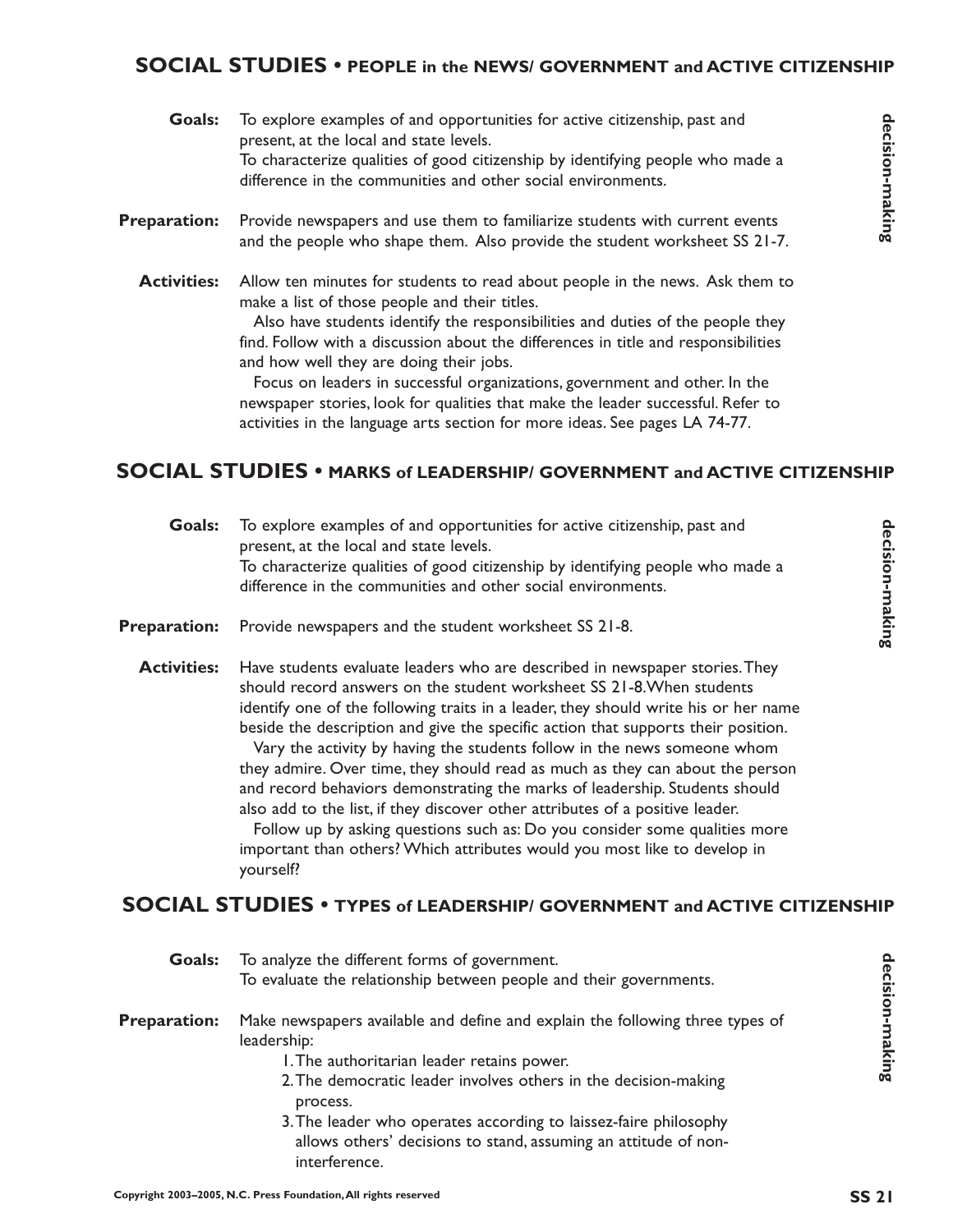#### **SOCIAL STUDIES • TYPES of LEADERSHIP/ GOVERNMENT and ACTIVE CITIZENSHIP, continued**

decision-making

After reading several news reports, features, columns, analyses and editorials about today's leaders, students should identify attitudes and behaviors that match the three types of leadership defined above. **Activities:**

After recording the information, have students draw conclusions about the kind of leadership that each person exerts. Students should be able to support any generalization with specific information and to compare the approach of today's leaders with that of past leaders.

Discuss whether the form of government (or way of organizing a business) in a country determines the type of leader. For example: Does a dictatorship require the leader to be authoritarian?

For other activities on leadership, refer to the LA 76-77.

# **SOCIAL STUDIES • FORMS of GOVERNMENT/ GOVERNMENT and ACTIVE CITIZENSHIP**

To analyze the different forms of government in countries other than the United States. Provide copies of newspapers and discuss various forms of government: totalitarian, democratic, socialist and communist. Activities: Have students do the following: 1. Search for news articles that deal with countries having forms of government unlike the United States. Classify the form of **Goal: Preparation:**

- government. Discuss the meaning of related concepts/words, such as theocracy.
- 2. Discuss whether the incidents in those articles could happen in the U.S.
- 3. Do the same with those articles about happenings in the U.S. and decide whether they could have occurred in China, Brazil or Great Britain and explain the reasons.

#### **SOCIAL STUDIES • AMERICAN FOREIGN POLICY/ GOVERNMENT and HISTORICAL PERSPECTIVES**

To assess connections between historical events and contemporary issues. **Goal:**

#### Provide newspapers.When studying a foreign country or U.S. foreign policy, review the newspaper for related information. **Preparation:**

Follow stories such as the territorial disputes in the Middle East, and have students determine the impact of American foreign policy.They should use columns and timelines to record information. Have them also look for information in the stories that explains why the situations developed as they did. **Activities:**

Using newspaper stories, have them note any changes in the situations over the period of time and judge which are significant. Students interested in understanding the relationship of past and present will be motivated to conduct research.

**SS 22** decision-making 60<br>Presearch skills 0<br>Conserch skills 0 decision-making<br>research skills **decision-making research skills**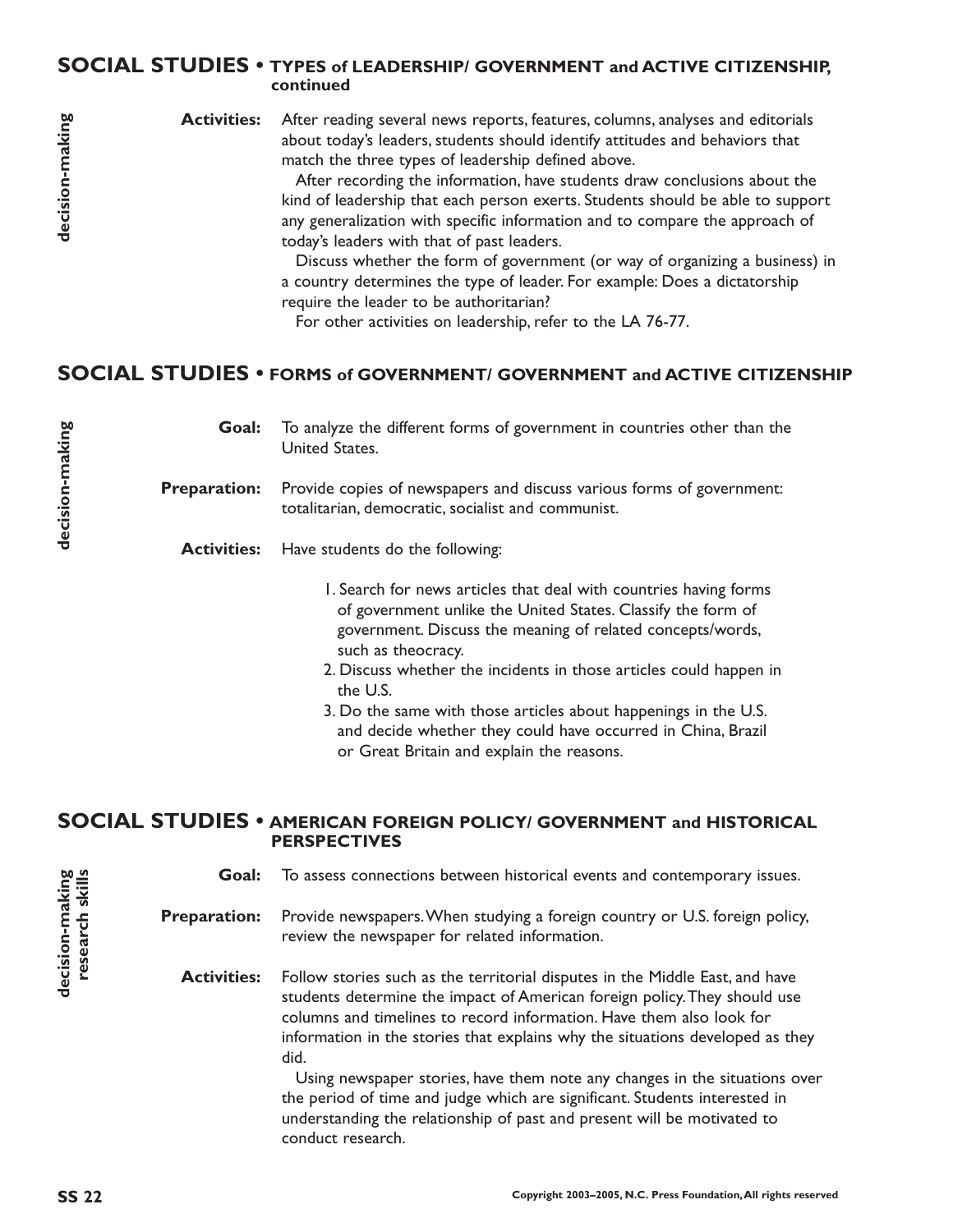#### **SOCIAL STUDIES • CHANGES in GOVERNMENT/ GOVERNMENT and HISTORICAL PERSPECTIVES**

To analyze the different forms of government in countries other than the United States. **Goal:**

Provide newspapers. **Preparation:**

Ask students to identify stories in which leaders and/or forms of government are changing. Some changes result from democratic elections and others from military intervention and civil war. Ask: Does the change in leadership constitute a change in the form of government? Is the change called for in the country's constitution? **Activities:**

> When reading about shifts in power, look for stories that indicate how citizens of the country feel, how divided the country is and if the transition to new leadership took place peacefully.

When discussing power and leadership, locate the affected countries on maps.

## **\*SOCIAL STUDIES • INDIVIDUAL ROLES/ INDIVIDUAL DEVELOPMENT and IDENTITY**

- To analyze the multiple roles that individuals perform in families, workplaces and communities. **Goal:**
- Provide newspapers. **Preparation:**
	- Lead a discussion on why people read the newspaper (to be entertained, informed, etc.). Let students suggest categories of people who read the newspaper: housewives, entertainers, financial experts, sports fans, teachers, shoppers and lawyers. Ask them to list reasons why each category of people reads the newspaper and locate specific articles that each would probably read. Discuss the fact that everyone plays several roles. For example:A man or woman may work and have a family. Reading interests broaden as a result. **Activities:**

#### **SOCIAL STUDIES • YOUNG PEOPLE/ INDIVIDUAL DEVELOPMENT and ACTIVE CITIZENSHIP**

- To explore examples of opportunities for active citizenship, past and present, at the local and state levels. **Goal:**
- Provide newspapers and point out stories and sections that carry news about young people. **Preparation:**
	- Have students find reports about the good and bad behavior of young people. Discuss what is found. Emphasize ways to avoid and solve problems common to young people.To outline problems, provide students with the worksheet SS 10-5. **Activities:**

Also ask students to identify ways that young people can contribute to the community. Have groups of students or the whole class select and work on a service project related to community concerns they learn about through local newspapers.

**problem-solving**

problem-solving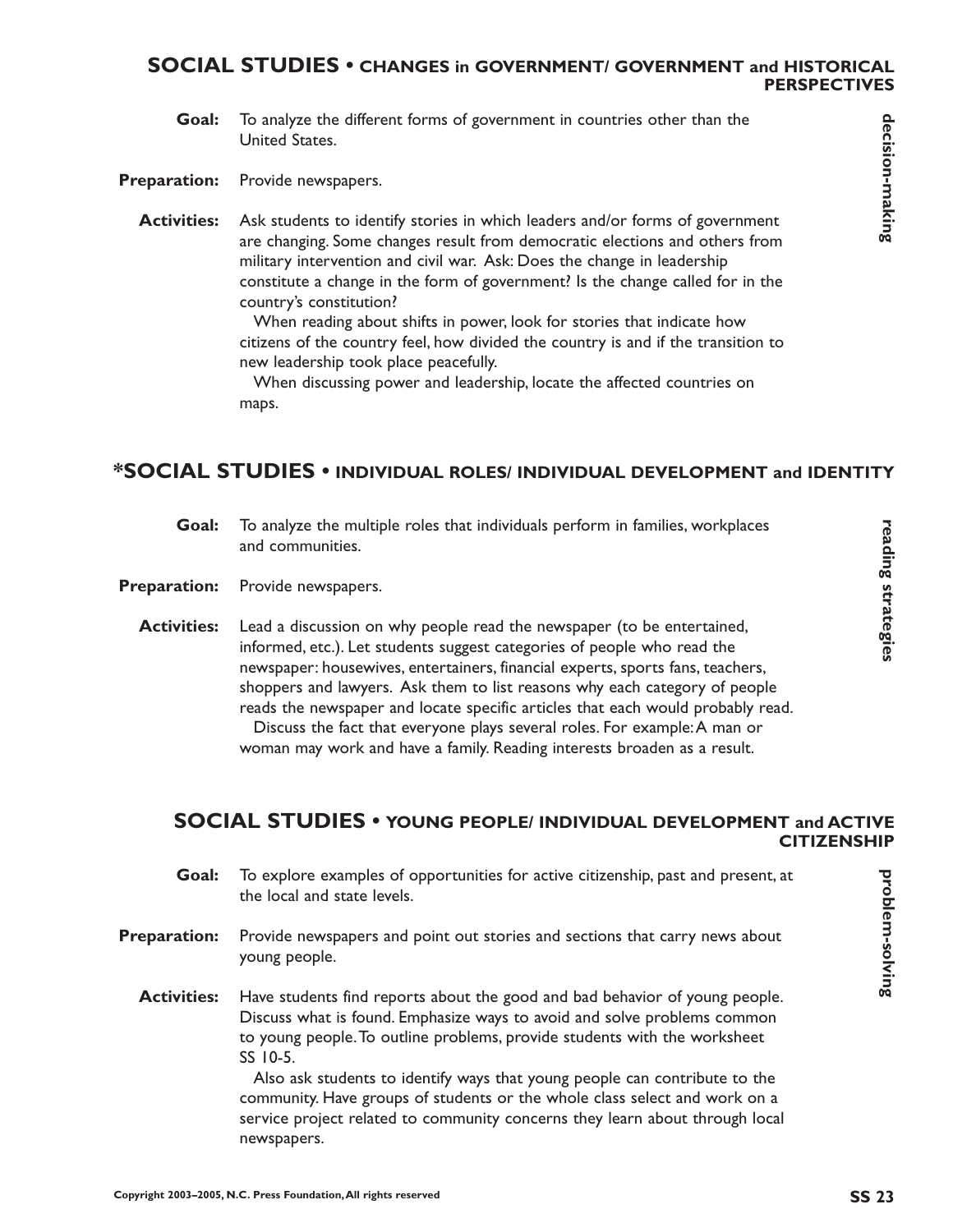### **SOCIAL STUDIES • LIFESTYLE CHANGES/ CULTURES and DIVERSITY**

| Goal:               | To exhibit an understanding of change in communities over time.                                                                                                                                                                                                                                                                           |
|---------------------|-------------------------------------------------------------------------------------------------------------------------------------------------------------------------------------------------------------------------------------------------------------------------------------------------------------------------------------------|
| <b>Preparation:</b> | Provide newspapers. Have students look through copies of available textbooks<br>and find pictures that show lifestyles in an earlier era. Suggest categories such<br>as travel, clothing, housing, cooking and recreation.                                                                                                                |
| <b>Activities:</b>  | Have students use copies of newspapers to find photographs that fit into the<br>same categories and discuss the similarities and differences shown in the<br>pictures and photographs. Encourage students to evaluate what they see.<br>Discuss causes and effects and have students list advantages and disadvantages<br>of each change. |

## **SOCIAL STUDIES • COMMUNITY CHANGES/ CULTURES and DIVERSITY**

| Goal:               | To examine how individuals can initiate change in families, neighborhoods and<br>communities.                                                                     |
|---------------------|-------------------------------------------------------------------------------------------------------------------------------------------------------------------|
| <b>Preparation:</b> | Provide newspapers and discuss the makeup of American society. Lead students<br>in a study and discussion of the settlement of America.                           |
| <b>Activities:</b>  | Ask students to find news stories, photographs and feature stories about<br>people who live and work in the local community. With the information,<br>have them:  |
|                     | I. Construct a collage, bulletin board or scrapbook that shows the<br>makeup of the community. If the population is diverse, it should be<br>represented as such. |
|                     | 2. Describe the response of the community and people moving into it.<br>3. Explain what happens when people from different cultures mix.                          |

Consider religion, education, food, dress and ways of earning a living.

## **SOCIAL STUDIES • HUMAN RELATIONS/ CULTURES and DIVERSITY**

To examine how individuals can initiate change in families, neighborhoods and communities. **Goal:**

Provide newspapers and use them in a discussion of human relations. Emphasize U.S. history since the 1950s dealing with rights of minority groups. The Supreme Court decision Brown vs. Board of Education, May 17, 1954, was a pivotal event in the history of civic rights; the court struck down "separate but equal" schools. **Preparation:**

Ask students to answer the question: How have various racial, ethnic and religious groups communicated their interests and concerns? **Activities:**

Have them collect related stories and write a paper using details from news stories to support their views on the state of human relations in their communities or in other parts of the country.

Also encourage them to compare the social order in 1950 with the social order today.They should conduct research and draw examples from current newspapers and other media.

**decision-making**

decision-making

**decision-making**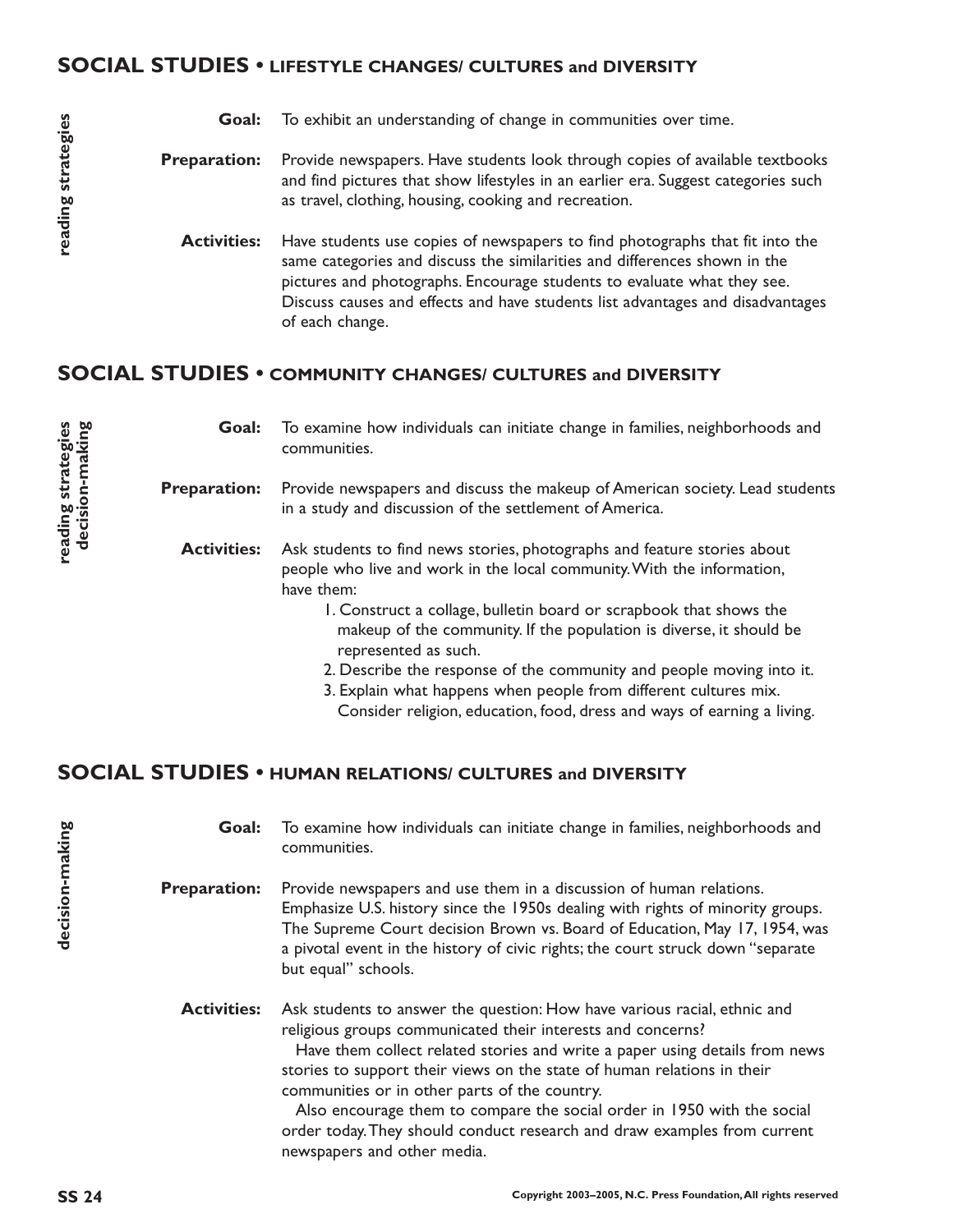## **SOCIAL STUDIES • HOLIDAYS/ CULTURES and DIVERSITY**

- Provide newspapers on or near holidays. Make paper, scissors and glue available and/or a scrapbook for students to use for collecting and displaying what they find in newspapers. **Preparation:**
	- Newspapers include articles and ads about holidays. Have students use items cut from newspapers to create collages about the different holidays. Have students use newspapers to answer follow-up questions: **Activities:**
		- 1. Is the holiday religious or secular? fun or serious?
		- 2. Does it celebrate a historic event or person?
		- 3. Is it a national holiday?

**Goal:**

- 4. Did it originate in another country?
- 5. Is it celebrated in other countries?
- 6.Who designated the holiday, and when was it designated a holiday?
- 7.Who celebrates the holiday and how they are likely to celebrate it?

Over the course of a year, students can use newspapers to illustrate individual or classroom calendars with holiday photos, ads and stories.They should choose items that symbolize and explain the different events and the people who celebrate the events.

## **SOCIAL STUDIES • WHERE NEWS HAPPENS/ GEOGRAPHIC RELATIONSHIPS**

- To apply key geographic concepts. **Goal:**
- Provide newspapers and the students worksheet SS 25-9. Make available maps of the state, nation and/or world. **Preparation:**
	- Give students a specified amount of time to identify and list as many places as they can in the newspaper.They should not list or circle a place more than once. Have them list the page number where they find the place. Conduct a series of activities: **Activities:**
		- 1. See who finds the most different places
		- 2. Have students identify only the places listed at the beginning of stories.The dateline tells where the reporters are when they submit the stories if they are not local. Follow up by asking who wrote the stories and which wire or news services provided the stories that come with datelines.
		- 3. Have them classify the places by county, region of the state, state, region of the country, nation, hemisphere and/or continent.

analysis and interpretation **analysis and interpretation** reading strategies **reading strategies**

**reading strategies**

reading strategies

**analysis and interpretation**

analysis and interpretation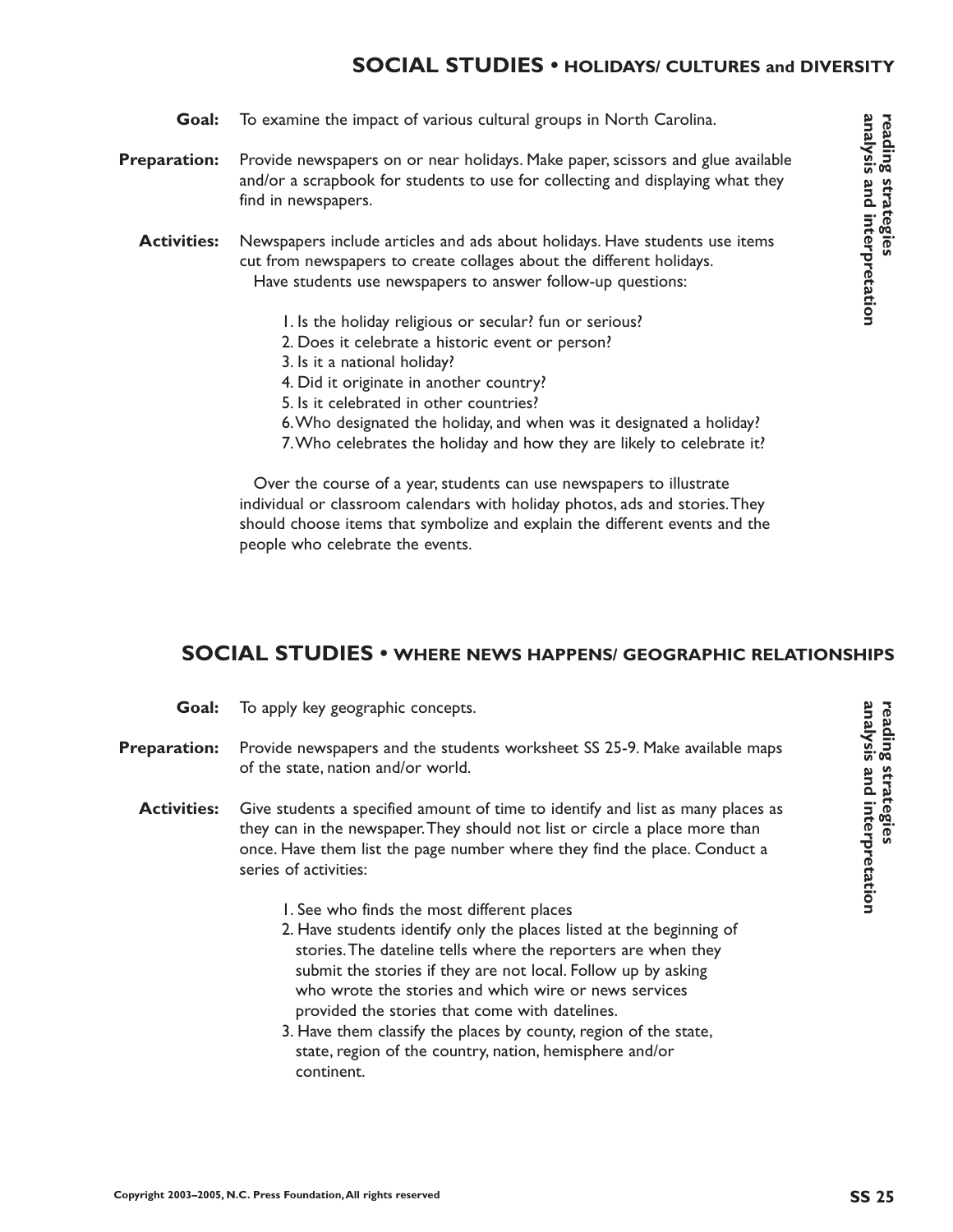**Activities, continued:**

- 4. Ask students to identify places that are unfamiliar to them. Have them choose the place they think will stump the class by being the hardest to locate on a map.The student should say and write the name of the place on the board or chart and choose from volunteers who think they can find the place on the map. Students can work in teams. Reward students who find the "hard to find" places.
- 5. Have students conduct research to obtain more information about the unfamiliar places in the news.

Repeat the activity and have students note the places that most often appear in the news and figure out why those places are featured prominently. Extend the activity by having students use in newspapers and other sources to find out more information about the places. Information may range from weather information to names of leaders and forms of government. Provide the students with worksheet SS 25-9 for students to record their answers.

#### **SOCIAL STUDIES • LOCAL, STATE, NATIONAL or WORLD/ GEOGRAPHIC RELATIONSHIPS**

To explain geographic concepts and the relationship between people and geography in real life situations. To apply key geographic concepts. **Goals:**

Provide newspapers that cover local, state, regional, national and international issues. Also have samples of newspapers that specialize in one area. For example: *The Wall Street Journal,The Christian Science Monitor* and *The New York Times* cover stories of national and international interest. Also make local newspapers available. **Preparation:**

Use the following explanations in a way that best serves your purposes:

- 1. International is of worldwide interest and impact.
- 2. National is of interest and has impact throughout the United States.
- 3. Regional is important and interesting inside a specified area such as the South, eastern U.S., western or eastern North Carolina or the region covered by the Atlantic Coast Conference.
- 4. State news is of special concern to people inside North Carolina.
- 5. Local news covers events close to home, those in your local community.

Provide the student worksheets SS 26-10 and SS 26-11.

Define and give examples of local, state, regional, national and international before asking students to locate examples of each. By having students find examples before defining the terms, they become aware that some articles fit in more than one category. Have them complete the student worksheet SS 26-10. **Activities:**

**reading strategies**

**analysis and interpretation**

reading strategies<br>analysis and interpretation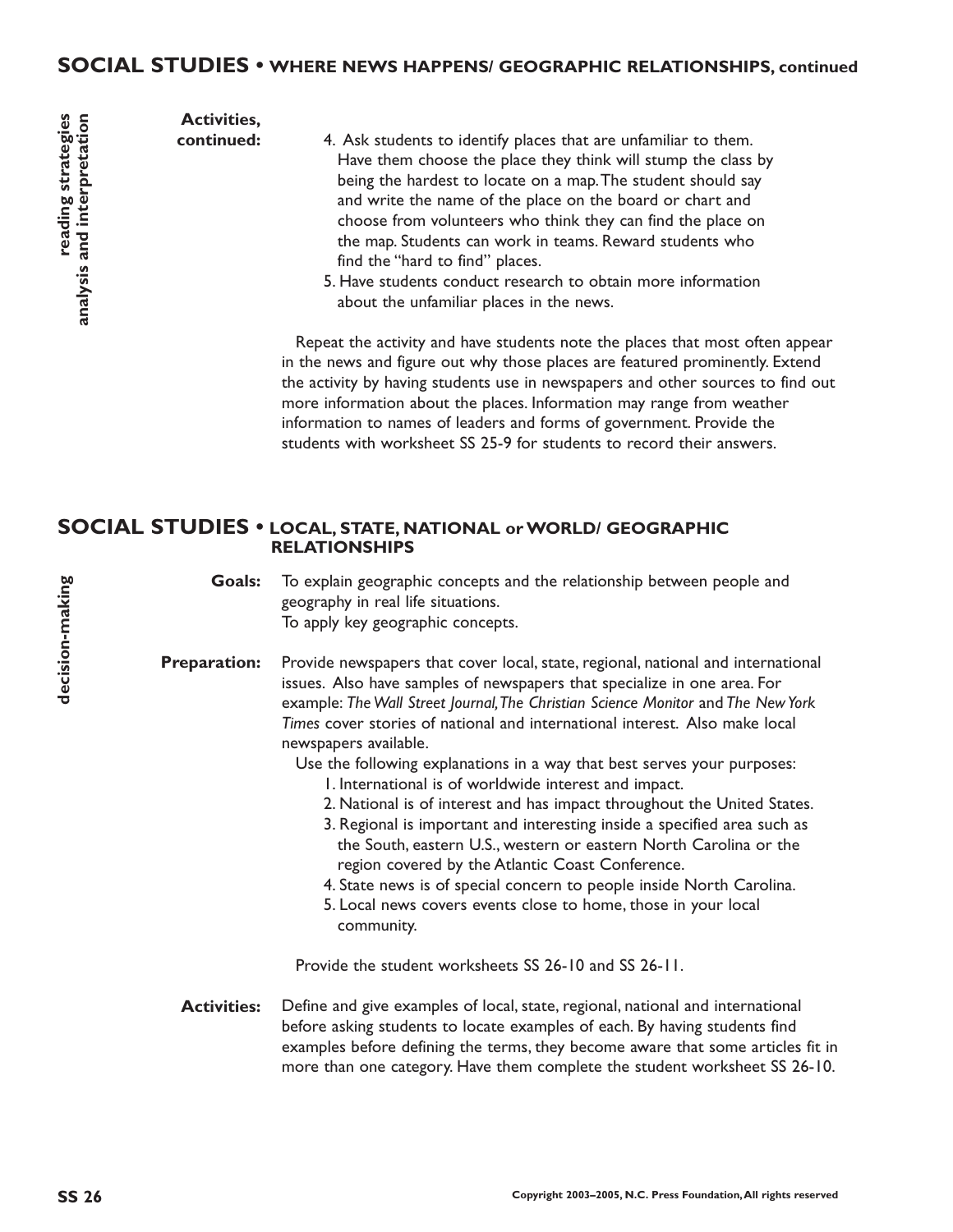#### **SOCIAL STUDIES • LOCAL, STATE, NATIONAL or WORLD/ GEOGRAPHIC RELATIONSHIPS, continued**

#### **Activities,**

#### They should also discuss the criteria for assigning an article to one or more category.To direct their thinking, ask if one area is primary and others less affected. For example:An article about the congressional budget cuts may affect the local farmer but is better classified as national in scope. Provide the student worksheet SS 26-11 when asking them to choose the category that best fits a story. **continued:**

Note any students who are consistently inaccurate in classifying articles and give those students individual attention while others read independently. Remember that having students analyze the news is more important than agreeing on one correct answer. Often more than one answer is acceptable.

Follow up by having students classify governmental actions according to the area that is responsible for the law.

## **SOCIAL STUDIES • COMPARING LOCATIONS/ GEOGRAPHIC RELATIONSHIPS**

| Goal:               | To apply the five themes of geography to North Carolina and its people.                                                                                                                                                                                                                                                                                                                                                                                                                                                                                                                                                           |                                   |
|---------------------|-----------------------------------------------------------------------------------------------------------------------------------------------------------------------------------------------------------------------------------------------------------------------------------------------------------------------------------------------------------------------------------------------------------------------------------------------------------------------------------------------------------------------------------------------------------------------------------------------------------------------------------|-----------------------------------|
| <b>Preparation:</b> | Provide newspapers that cover state and local news. Make the student<br>worksheet SS 27-12 available for students to record their answers.                                                                                                                                                                                                                                                                                                                                                                                                                                                                                        | decision-making<br>varied sources |
| <b>Activities:</b>  | Over a period of weeks, have students locate information in newspapers that<br>explains how and why their state is different from other states. They should<br>consider climate, famous people, sports, industry and historic landmarks. Use<br>the same approach in a study of nations, cultures, cities and towns.<br>Have students explore other media for information about their state and<br>draw conclusions about the impressions and image formed about their state<br>through the media.<br>Follow up by having students create a promotional brochure or travel section<br>about their state, using what they learned. |                                   |
|                     | <b>SOCIAL STUDIES • MAP SKILLS: Charting Weather/ GEOGRAPHIC RELATIONSHIPS</b>                                                                                                                                                                                                                                                                                                                                                                                                                                                                                                                                                    |                                   |

- To apply key geographic concepts to the United States and other countries of North America. **Goal:**
- Provide newspaper weather reports and photographs. Also provide the graphic organizer SS 27-13. If necessary, provide photographs from other materials that show how people live in various parts of the North America. For example: Photos may show people coping with severe weather conditions or enjoying recreation areas. **Preparation:**

Have students note differences in lifestyle and discuss the effects of climate. Use maps to locate mountains, bodies of water and other factors influencing climate.

Designate cities or areas of the North America for students to study. Use the newspaper to record the high and low temperatures over a period of several weeks, and discuss the possible effects of those weather conditions on daily life. **Activities:**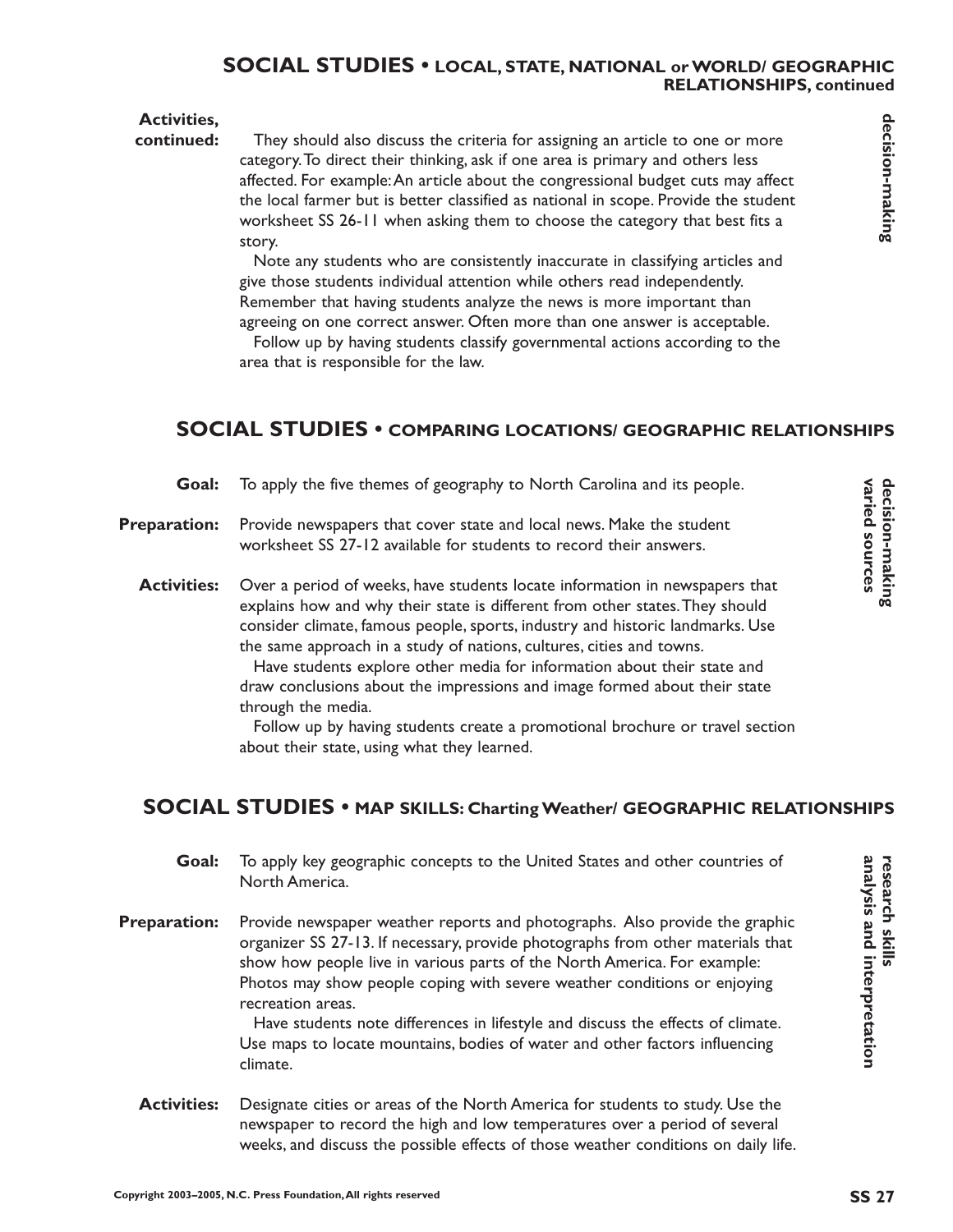## **SOCIAL STUDIES • MAP SKILLS: Charting Weather/ GEOGRAPHIC RELATIONSHIPS, continued**

| l axilius<br>tation                               | <b>Activities,</b><br>continued: | To follow up the activity, students should do the following:                                                                                                                                                                                                                                                                                                                                                                        |
|---------------------------------------------------|----------------------------------|-------------------------------------------------------------------------------------------------------------------------------------------------------------------------------------------------------------------------------------------------------------------------------------------------------------------------------------------------------------------------------------------------------------------------------------|
| 5 T<br>' <sup>Lescar</sup><br>interpr<br>analysis |                                  | I. Request copies of newspapers from the areas of the North<br>America that they study. Follow directions for target dating<br>Contact local NIE programs for directions on target dating or<br>use online newspapers.<br>2. Describe the lifestyle depicted in ads and stories.<br>3. Discuss the impact that climate has on lifestyle.<br>4. Compare the details and conclusions with information about<br>their local community. |

# **SOCIAL STUDIES • NATURAL RESOURCES/ GEOGRAPHIC RELATIONSHIPS**

| Goal:               | To analyze the impact of interaction between humans and their physical<br>environments.                                                                                                                                |  |
|---------------------|------------------------------------------------------------------------------------------------------------------------------------------------------------------------------------------------------------------------|--|
| <b>Preparation:</b> | Provide newspapers and the student worksheet SS 28-14. Major newspapers<br>often have articles on aspects of current concerns about ecology and pollution.<br>Local newspapers report the impact on their communities. |  |
| <b>Activities:</b>  | Have students find and discuss articles dealing with natural resources. Provide<br>the student worksheet SS 28-14. Have them categorize the articles:                                                                  |  |
|                     | <b>Consumed –</b> The article stresses the idea that the natural<br>resource should be consumed.                                                                                                                       |  |
|                     | <b>Conserved –</b> The article stresses the idea that the natural<br>resource should be conserved.                                                                                                                     |  |
|                     | <b>Polluted –</b> The article stresses the idea that the natural<br>resource has been polluted.                                                                                                                        |  |
|                     | <b>Destroyed - The article stresses the idea that the natural</b><br>resource has been destroyed.                                                                                                                      |  |
|                     | <b>Renewed – The article stresses the idea that the natural</b><br>resource has been or should be renewed.                                                                                                             |  |
|                     | Follow up with a discussion aimed at helping students understand which                                                                                                                                                 |  |

Follow up with a discussion aimed at helping students understand which natural resources people are utilizing, which they are destroying and which they are renewing. Examine newspapers from other regions to enable students to see how reporting on natural resources varies in emphasis and viewpoint. Direct them to locate stories affecting people around the world.

**reading strategies decision-making**

reading strategies<br>decision-making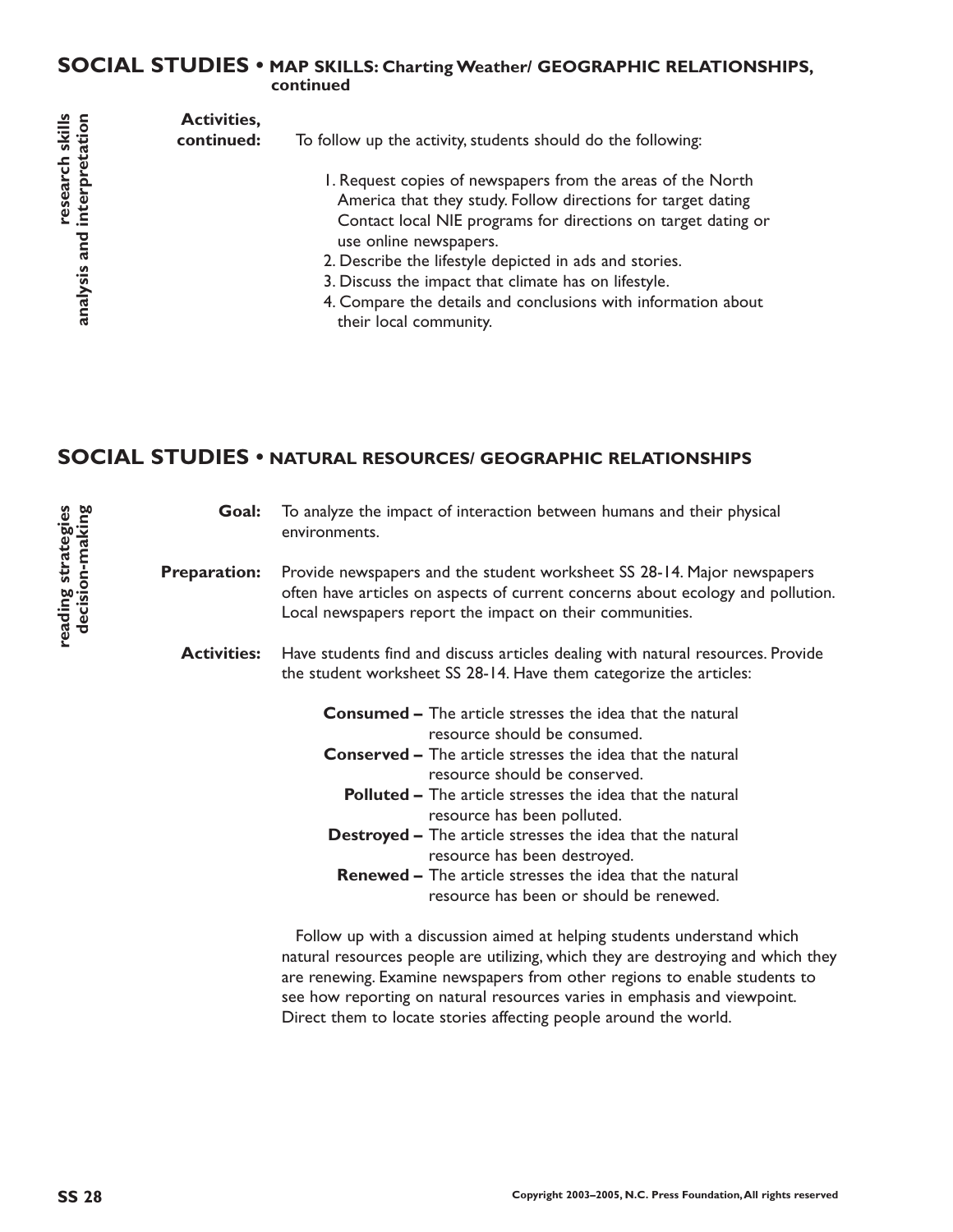## **SOCIAL STUDIES • MODIFYING the ENVIRONMENT/ GEOGRAPHIC RELATIONSHIPS**

- To analyze the impact of interactions between humans and their physical environment. **Goal:**
- Explain that physical geography may help or hinder the development of a country. Modern technology allows people to change the physical environment. Examples of that type of influence are shown in the following newspaper headlines: **Preparation:**
	- 1. Russia plans to reverse river with nuclear explosives
	- 2. China's massive irrigation endangers artifacts
	- 3. Aswan Dam completed
	- Have students find newspaper articles dealing with human efforts to modify the environment.The chosen articles should relate to areas of the state, nation or world under study. **Activities:**

Ask students to summarize the main points in each article and answer questions:What are people trying to achieve? Do you think efforts to modify the environment are justified? Why or why not?

To emphasize location, give students a map of the world to spot the areas cited in the articles.

## **SOCIAL STUDIES • WHAT MAKES NEWS/ HISTORICAL PERSPECTIVES**

- To recognize and understand the concept of change in communities over time. To assess connections between historical events and contemporary issues. **Goals:**
- Provide newspapers.Through discussion and the use of dictionaries and other resources, help students understand the meanings of the following criteria for determining why a story was chosen for publication in newspapers: **Preparation:**
	- 1. **Importance** An important event affects many people or has a profound effect now and into the future.
	- 2. **Timeliness** Events are timely if they have just happened.
	- 3. **Proximity** Proximity relates to location. An event that is local, in the city or state, or even in the country is more likely to receive coverage than a similar event in other communities, states and countries.
	- 4. **Uniqueness** A unique situation is out of the ordinary or unexpected
	- 5. **Progress** The latest information in science, education, medicine technology, archaeology or and/other fields represent progress.
	- 6. **Suspense** Suspense builds when readers wonder what will happen next.
	- 7. **Conflict** Conflicts or disagreements occur among people, countries, businesses, in courtrooms, etc.
	- 8. **Emotion** Human interest comes when events touch emotions and deal with the "ups and downs" of life.
	- 9. **Prominence** Prominence refers to well-known, famous or familiar people, places or things.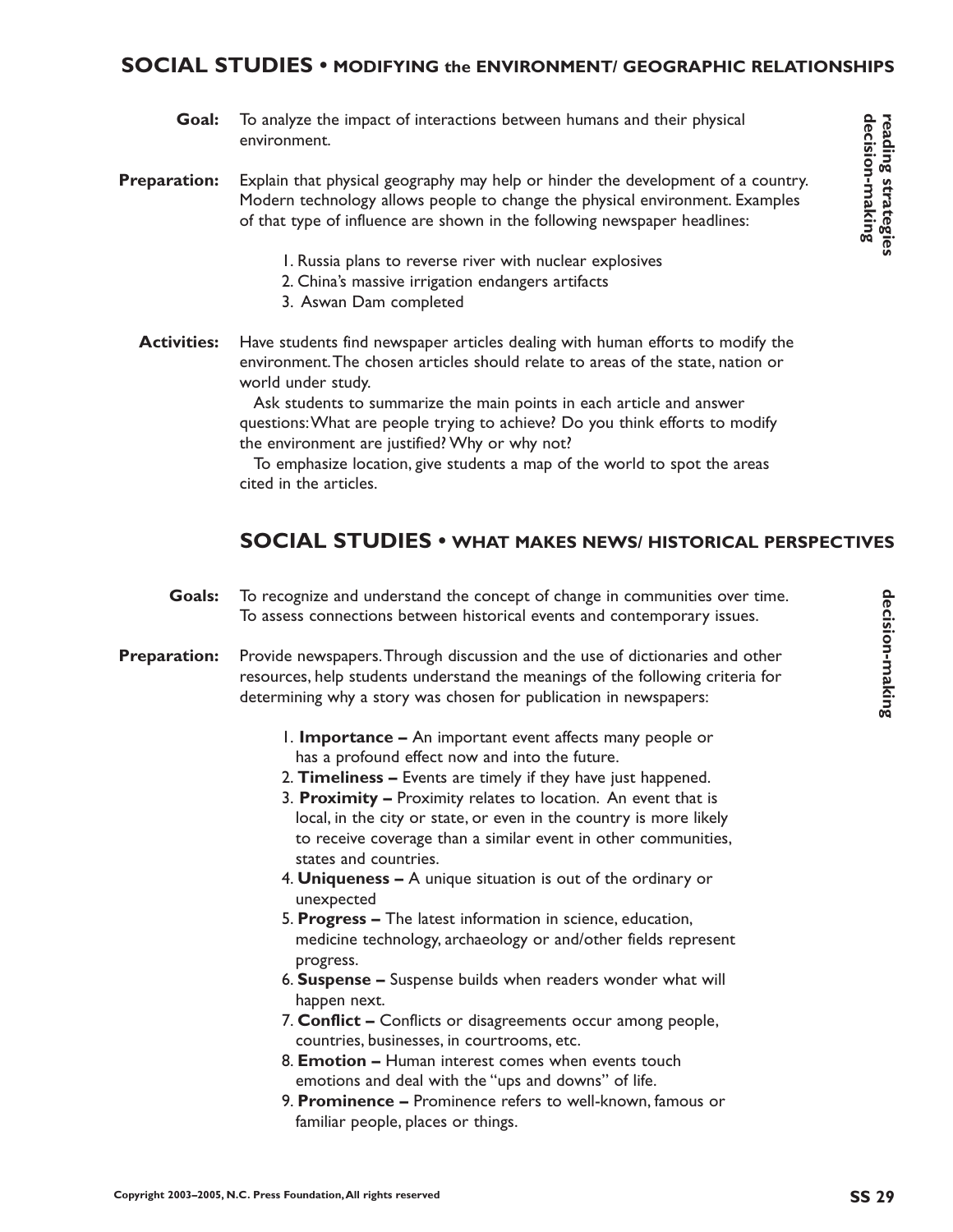# **SOCIAL STUDIES • WHAT MAKES NEWS/ HISTORICAL PERSPECTIVES, continued**

| Preparation,<br>continued: | Choose one or more stories from current newspapers and use them to<br>illustrate the terms. Provide the student worksheet SS 29-15 for students to<br>use in their evaluation of stories.                                                                                                                                                                                                                  |
|----------------------------|------------------------------------------------------------------------------------------------------------------------------------------------------------------------------------------------------------------------------------------------------------------------------------------------------------------------------------------------------------------------------------------------------------|
| <b>Activities:</b>         | Have students choose one or more stories, write headlines on the worksheet<br>SS 29-15 and check which of the criteria explain why the story was considered<br>newsworthy. They should look for stories that meet all or most of the criteria<br>and write a paper explaining why and how the story is so significant. Ask if the<br>same criteria apply when choosing events to include in history books. |

# **SOCIAL STUDIES • MAKING HISTORY/ HISTORICAL PERSPECTIVES**

| Goals:              | To recognize and understand the concept of change in communities over time.<br>To assess connections between historical events and contemporary issues.                                                                                                                                                                                                                                                                                                                                                                                                                                                                                                                                                                                                                                                                                                                                                              |
|---------------------|----------------------------------------------------------------------------------------------------------------------------------------------------------------------------------------------------------------------------------------------------------------------------------------------------------------------------------------------------------------------------------------------------------------------------------------------------------------------------------------------------------------------------------------------------------------------------------------------------------------------------------------------------------------------------------------------------------------------------------------------------------------------------------------------------------------------------------------------------------------------------------------------------------------------|
| <b>Preparation:</b> | Provide newspapers and compare history and news and how they were<br>written. Offer the following or a similar explanation:<br>History books record events that the authors think are the most important<br>during a period of time. Editors do the same on a daily basis: the newspaper is<br>their record.<br>News is important for a variety of reasons:                                                                                                                                                                                                                                                                                                                                                                                                                                                                                                                                                          |
|                     | I. Who is covered is significant. A statement by the president is<br>likely to have a greater impact than a statement by some other<br>officials.<br>2. What happens has an influence on daily life and subsequent<br>events. Drought causes crop failure and food shortages.<br>3. Where events happen is often crucial. A strike in Russia has<br>different consequences than a strike in the United States.<br>4. When actions take place affects significance. Disclosing<br>injurious information about a candidate just before an election<br>is likely to affect the outcome.<br>5. Explaining why events occur is important and often difficult.<br>Whys explain the logic behind government policies and the<br>personal motivations of the people involved. Those are hotly<br>debated issues.<br>6. How an act is committed is often news. A particularly<br>generous or brutal act often gets attention. |
|                     | Personal experiences will also influence the way readers view the news. One<br>person may feel that he can affect local situations and consequently regards<br>local events as most important while another may view international crises as<br>most important because of the number of people affected.                                                                                                                                                                                                                                                                                                                                                                                                                                                                                                                                                                                                             |
| <b>Activities:</b>  | To help students understand the connection between the events reported in<br>newspapers and textbooks, ask them to display the most important news<br>stories around the classroom.                                                                                                                                                                                                                                                                                                                                                                                                                                                                                                                                                                                                                                                                                                                                  |

**decision-making research skills**

decision-making<br>research skills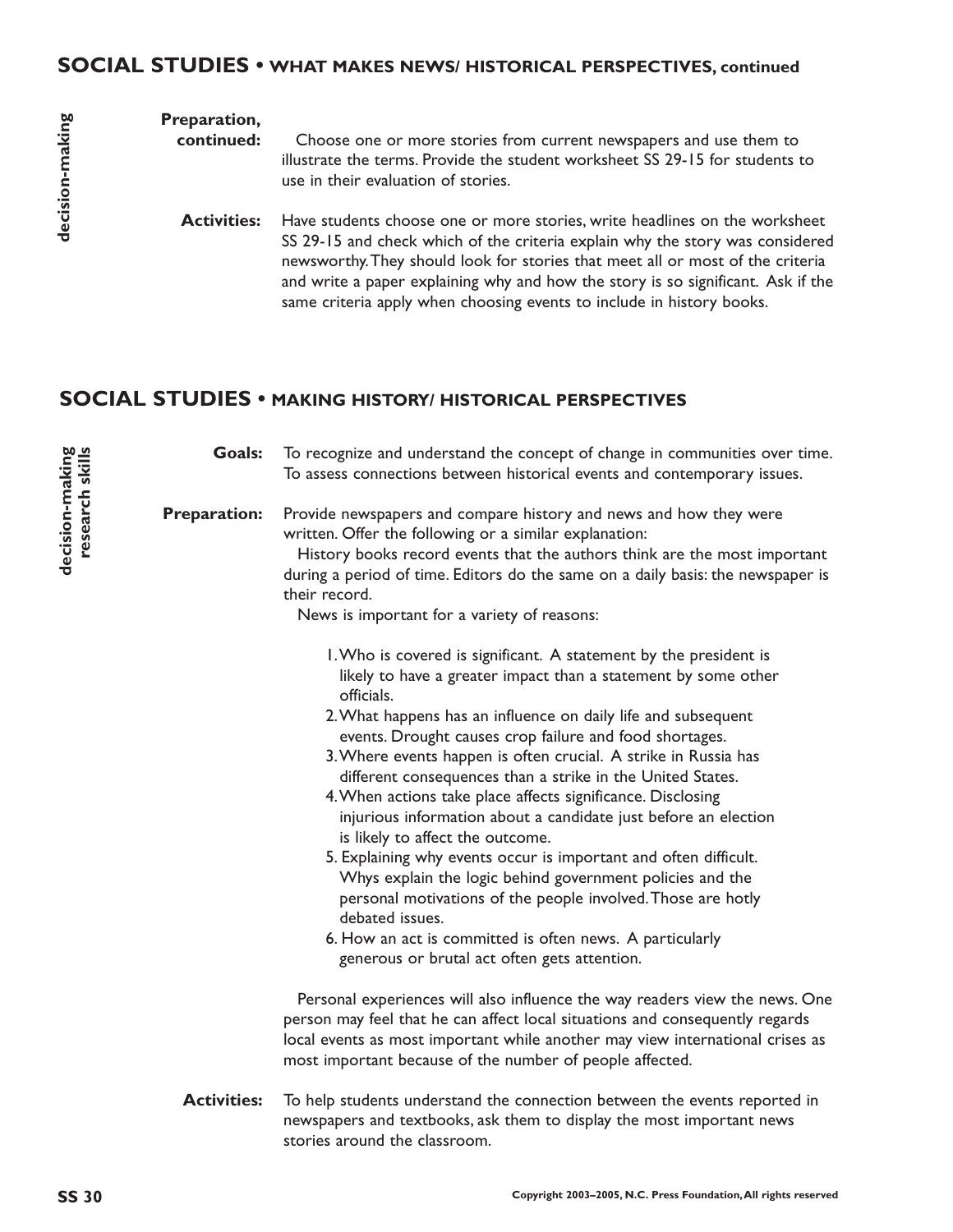#### **Activities,**

**continued:**

At the end of nine weeks, have students choose articles they feel are the most important during that period of time. Limit the number. Have them analyze their choices using factors outlined in the preparation. See if there is a consensus of opinion about what makes news important and what is likely to make history.

Students can choose the most important local, state, national or world news story. Students can also collect a weekly news item, put it in a notebook or folder and explain why the news is and will continue to be important.

Follow-up by having students choose a historical event that should or might have received coverage in newspapers when it occurred. Have them use microfilm and any other resources available to find news stories about the event, reported when it happened. Students will have less trouble finding more recent events (late 20th century) on microfilm and Internet sources. An example is the Wright Brothers' first flight, an event that received scant coverage in newspapers of the day but proved to be of worldwide significance. The opposite may also be true. Newspapers may provide heavy coverage of an event or series of events that may prove not to have long-term effects.

## **SOCIAL STUDIES • CHRONOLOGICAL ORDER/ HISTORICAL PERSPECTIVES**

- To recognize and understand the concept of change in communities over time. To assess connections between historical events and contemporary issues. **Goals:**
- Provide newspapers, social studies textbooks and the student worksheet SS 31-16. **Preparation:**
	- Ask students to read newspapers and locate words that indicate when events happened. Examples include year, decade and century.Then ask them to locate time-related words in textbooks. List the words found in the newspaper and the textbook on the board. Compare the two lists. **Activities:**

To further develop an understanding of time and chronology, have students read stories and recall events in order. Also scramble events or statements that appear in news stories and ask students to figure out the correct sequence of events. Provide the student worksheet SS 31-16.

For a story that is likely to continue over several days or weeks, such as a court case, have students save the stories by tearing out pages on which the stories appear and putting them in files.They can use the file to build timelines.

Also, identify and have students identify situations in which timing is crucial. For example:Who intervened first? Whose proposal was offered first, second, etc.?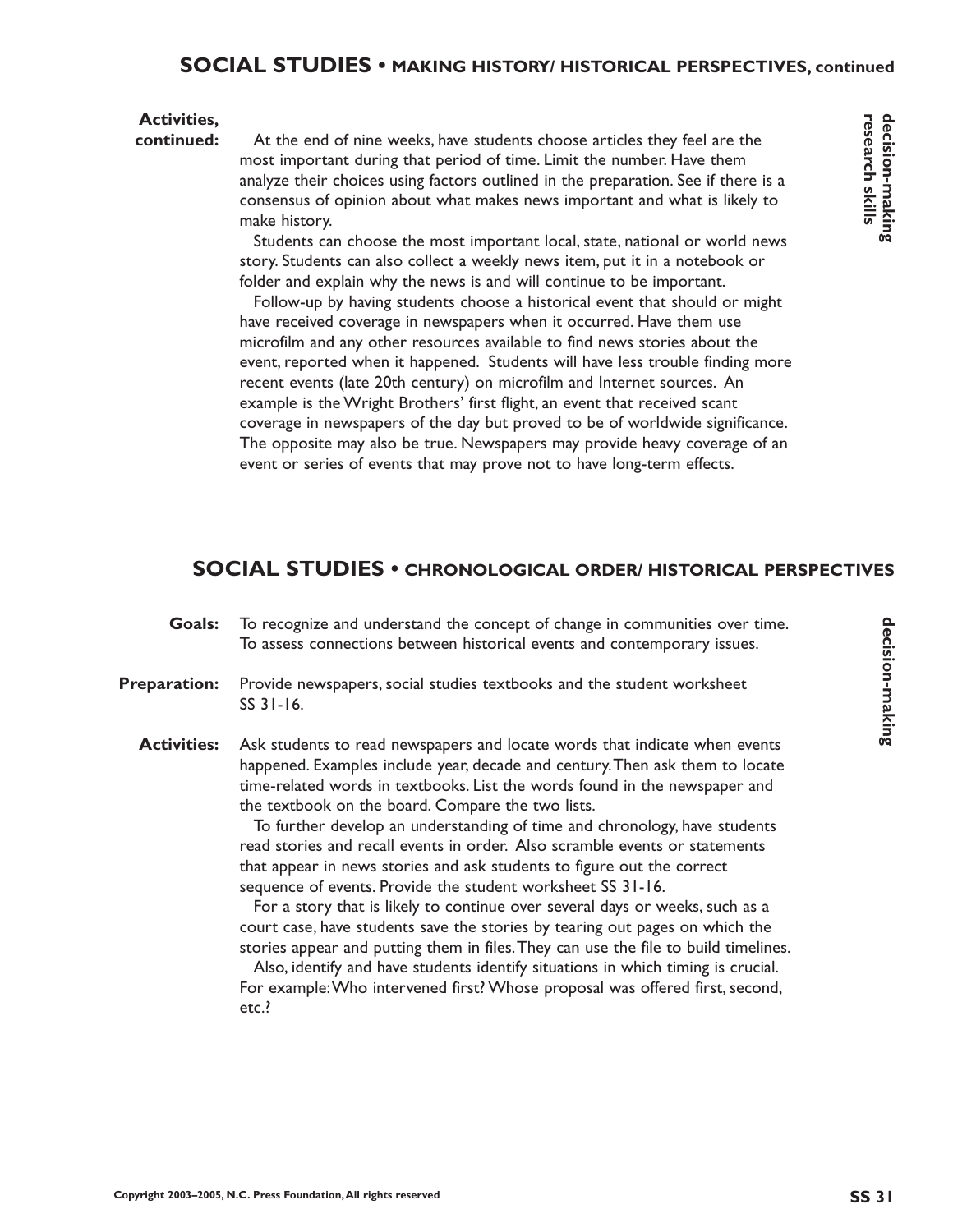#### **SOCIAL STUDIES • ADS from the PAST/ HISTORICAL PERSPECTIVES**

- Skill: To acquire strategies to analyze, interpret, create and use resources and materials.
- Provide newspapers and discuss with the class what makes an appealing advertisement. **Preparation:**
	- 1. Art should be eye-catching and a good representation of the product.
	- 2.The headline should tell what's being sold.
	- 3.The copy should be clear and complete
	- 4.White space should be used to draw attention through contrast.
	- 5.The store logo should be legible and distinctive.
	- 6. Essential shopping information like location should be included.
	- Have students evaluate newspaper ads using the criteria given above.Then ask students to lay out and create advertisements from a particular period of history. For example: **Activities:**
		- 1. Coat of arms for sale
		- 2. Confederate uniforms made to fit
		- 3.Travel Bright's clipper ship
		- 4. Personalized edition of Book of Dead

Ask student to plan an advertisement for a "car of the future" or other inventions for the future.

To show how lifestyles have changed, have students prepare a series of newspaper advertisements for a given item or topic. Each ad should present the item as it was at a given point in history. For example: Ask students to create automobile ads for cars available in 1910, 1920, etc. and for music during the same periods.

## **SOCIAL STUDIES • RELATING HISTORY to NEWS/ HISTORICAL PERSPECTIVES**

To analyze political and social institutions in North America and examine how these institutions respond to human needs, structure society and influence behavior. **Goal:**

Preparation: Provide newspapers.

Have students identify news articles that relate to their study of history. Use the following list of correlations to guide the students: **Activities:**

- 1. Immigration to the New World Displaced persons and refugees
- 2. Colonial antipathy to George III Attitude of non-Western world to Europeans
- 3. Articles of Confederation United Nations
- 4. Northwest Ordinance Colonial policies in Africa
- 5. Monroe Doctrine Organization of American States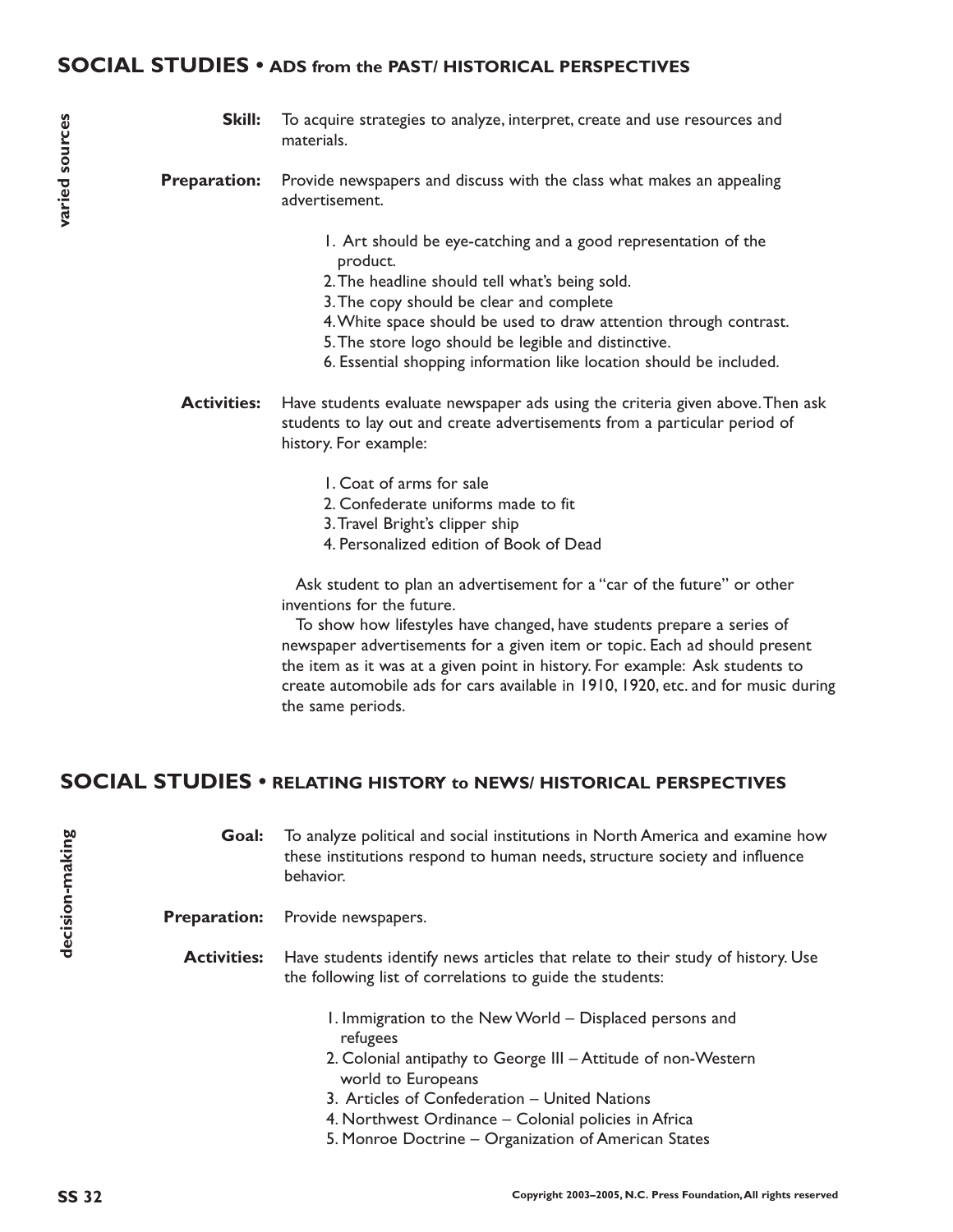#### **SOCIAL STUDIES • RELATING HISTORY to NEWS/ HISTORICAL PERSPECTIVES, continued**

| <b>Activities,</b><br>continued: | 6. Frontier gold discovery - Uranium and oil claims<br>7. Pure food and drug laws - Student diet and health<br>8. Wagner Labor Act - Local unions                                                                                                                                                                                                                                                                                                                      | decision-making               |
|----------------------------------|------------------------------------------------------------------------------------------------------------------------------------------------------------------------------------------------------------------------------------------------------------------------------------------------------------------------------------------------------------------------------------------------------------------------------------------------------------------------|-------------------------------|
|                                  | Have students mount the news stories on paper and explain how the<br>information in the stories correlates with the period of history under study.<br>Ask them to identify the particular social and political institutions involved and<br>the needs that are addressed.                                                                                                                                                                                              |                               |
|                                  | <b>SOCIAL STUDIES • UPDATING TEXTBOOKS/ HISTORICAL PERSPECTIVES</b>                                                                                                                                                                                                                                                                                                                                                                                                    |                               |
| Skill:                           | To acquire strategies needed for applying decision-making and problem-solving<br>techniques both orally and in writing to historic, contemporary and<br>controversial world issues.                                                                                                                                                                                                                                                                                    | varied sources                |
| reparation:                      | Provide newspapers and social studies textbooks. Lead a discussion on what<br>"history" is, emphasizing the fact that history is a record of change.                                                                                                                                                                                                                                                                                                                   |                               |
| <b>Activities:</b>               | Have students update their textbooks by using newspapers. For example: Add<br>the election of the current president of the United States, and identify issues<br>that determined the outcome of the election.<br>Students should explain why they chose certain information to use in an<br>updated textbook and why they decided not to include other information.                                                                                                    |                               |
|                                  | <b>SOCIAL STUDIES • AGRARIAN COMMUNITY/ HISTORICAL PERSPECTIVES and</b><br><b>ECONOMIC DEVELOPMENT</b>                                                                                                                                                                                                                                                                                                                                                                 |                               |
| Goal:                            | To trace key developments in United States history and describe their impact<br>on the land and people of the nation and its neighboring countries.                                                                                                                                                                                                                                                                                                                    | reading                       |
| reparation:                      | Provide newspapers and social studies textbooks. Have students use social<br>studies textbooks to study the causes and effects of the 19th century revolt.<br>Focus attention on the impact of physical conditions on the agrarian economy<br>and the reasons for rural grievance.                                                                                                                                                                                     | decision-making<br>strategies |
| <b>Activities:</b>               | Using newspapers, have students locate information concerning the problems<br>of American farmers. Examples are encroaching development and bad weather.<br>Have students analyze the special problems confronting members of the<br>agrarian community throughout history. They should include answers to the<br>following questions: How are problems today like or unlike those of the 19th<br>century? What solutions do you suggest for solving current problems? |                               |
|                                  | yright 2003–2005, N.C. Press Foundation, All rights reserved                                                                                                                                                                                                                                                                                                                                                                                                           | <b>SS 33</b>                  |

## **SOCIAL STUDIES • UPDATING TEXTBOOKS/ HISTORICAL PERSPECTIVES**

- To acquire strategies needed for applying decision-making and problem-solving techniques both orally and in writing to historic, contemporary and controversial world issues. **Skill:**
- Provide newspapers and social studies textbooks. Lead a discussion on what "history" is , emphasizing the fact that history is a record of change. **Preparation:**
	- Have students update their textbooks by using newspapers. For example:Add the election of the current president of the United States, and identify issues that determined the outcome of the election. Students should explain why they chose certain information to use in an **Activities:**

#### **SOCIAL STUDIES • AGRARIAN COMMUNITY/ HISTORICAL PERSPECTIVES and ECONOMIC DEVELOPMENT**

- To trace key developments in United States history and describe their impact on the land and people of the nation and its neighboring countries. **Goal:**
- Provide newspapers and social studies textbooks. Have students use social studies textbooks to study the causes and effects of the 19th century revolt. Focus attention on the impact of physical conditions on the agrarian economy and the reasons for rural grievance. **Preparation:**
	- Using newspapers, have students locate information concerning the problems of American farmers. Examples are encroaching development and bad weather. Have students analyze the special problems confronting members of the agrarian community throughout history.They should include answers to the following questions: How are problems today like or unlike those of the 19th century? What solutions do you suggest for solving current problems? **Activities:**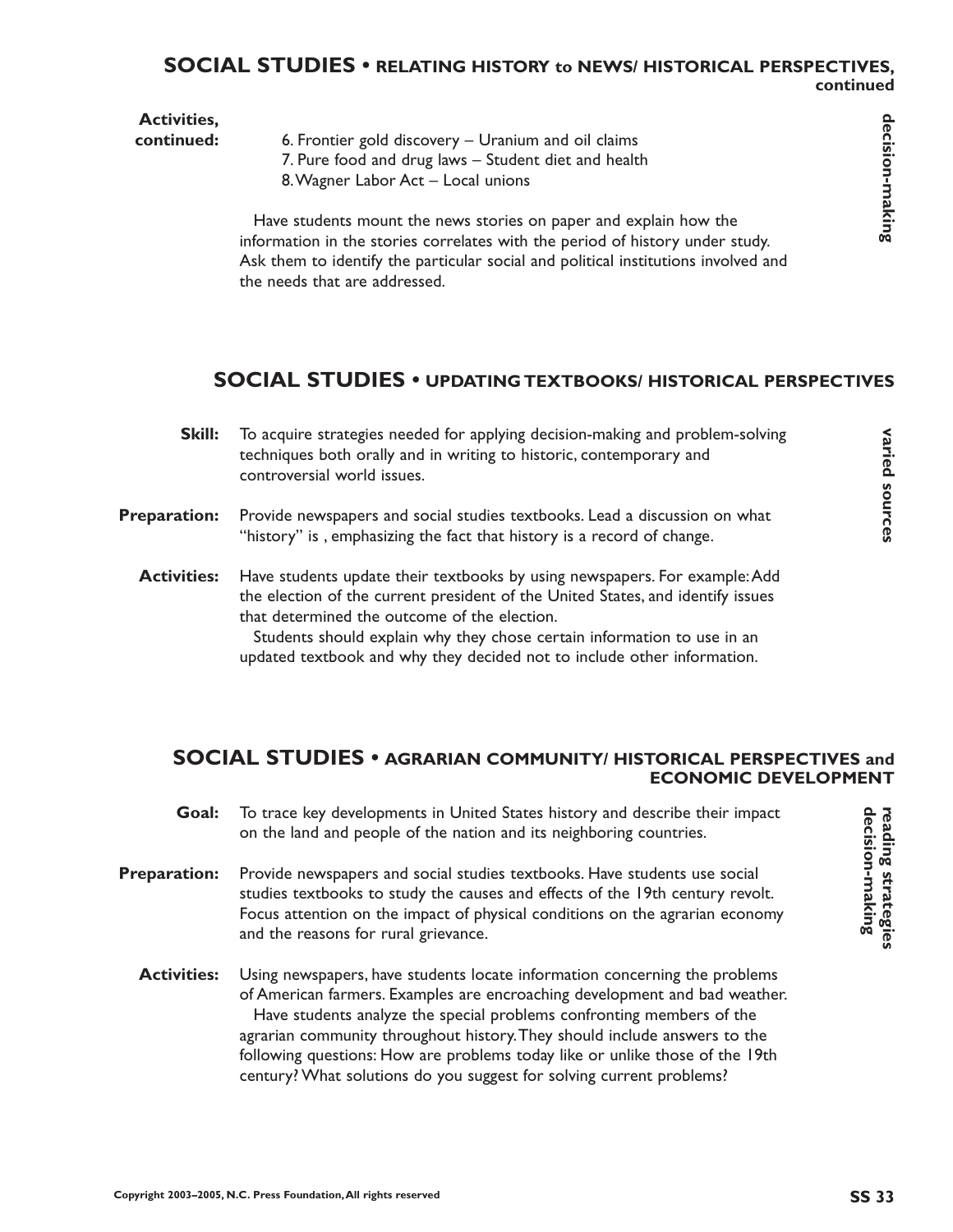#### **SOCIAL STUDIES • IMMIGRATION/ HISTORICAL PERSPECTIVES, CULTURES and DIVERSITY**

To examine the roles various ethnic groups have played in the development of the United States and neighboring countries. **Goal:**

Provide newspapers and social studies textbooks. Ask students to use the textbooks to find information about the development of immigration in the 19th century. Stress these factors: **Preparation:**

- 1. National sources of immigration
- 2. Reasons for the flood of immigrants
- 3. Reaction of Americans to this flood of immigrants
- Have students use the daily newspapers to find information concerning recent immigrations to the U.S. Attention should be given to the factors listed in the preparation. **Activities:**

After a discussion of the information obtained from the textbooks and from the newspapers, have students write an analysis of the problem(s) associated with immigration. A comparison of the information should be written, concentrating on the development of immigration and on the attitudes of Americans toward the immigrants.

Follow up with a discussion about the growing diversity in North Carolina's population. Refer to Census figures. Have them look in newspapers for evidence of diversity within their communities.

#### **SOCIAL STUDIES • CHANGING FOREIGN POLICY/ HISTORICAL PERSPECTIVES and GOVERNMENT**

To assess connections between historical events and contemporary issues. To identify and analyze trends in domestic and foreign affairs of the United States during this time period (1973–present). **Goals:**

Provide newspapers. **Preparation:**

Have students read newspapers and determine the present direction of United States foreign policy toward various areas of the world.They should analyze the influence of foreign policy matters on American society and discuss and evaluate differences of opinion expressed in the media. **Activities:**

> Have students conduct research to find out the changes made in foreign policy over the last half century.Trace the relationship of the United States and one country under study.

**decision-making**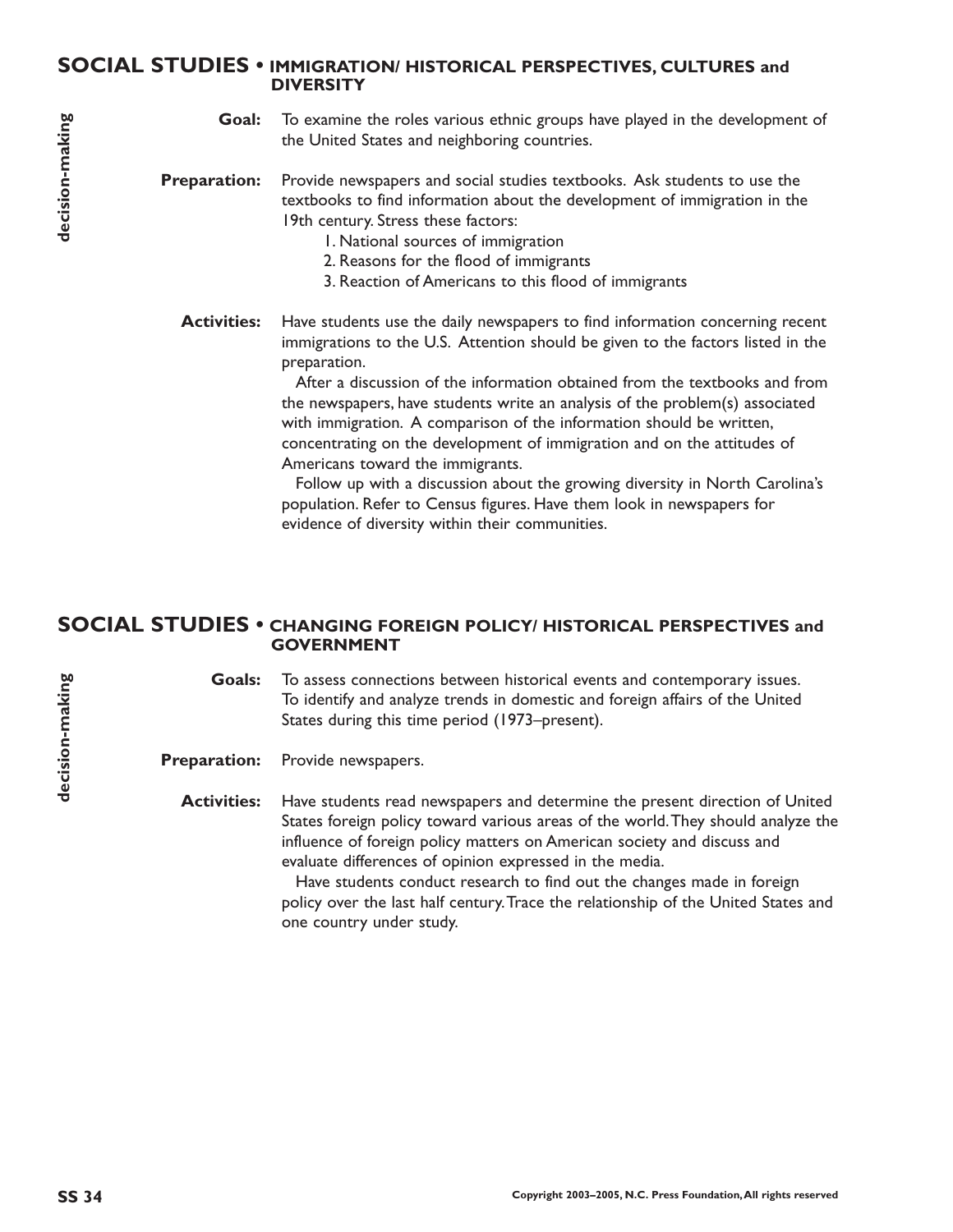#### **SOCIAL STUDIES • WANTS, NEEDS and the "GOOD LIFE"/ ECONOMIC DEVELOPMENT**

- To apply basic economic concepts and evaluate how North Carolinians apply the use of economic resources within communities, the state and nation. To investigate how and why individuals and groups make economic choices. **Goals:**
- Provide newspapers, scissors and grocery bags labeled "wants" and "needs." To introduce history, talk about the emergence of the middle class in America and the resulting changes in expectations.Talk about the effect class structure (and where someone lives) on real and perceived wants and needs. **Preparation:**
	- Have students cut out items from newspapers that represent wants and needs and place them in bags labeled "wants" and "needs." Draw or have students draw items from the bags and discuss whether the items are truly wants or needs. **Activities:**

Ask students to read about a foreign country in the newspaper and ask students to indicate which items in the newspapers represent wants and needs to people in that country. Also have them choose wants and needs for people in another period in history. Ask which items in the newspaper cannot be used without electricity or current modes of transportation.

Follow-up with a discussion about real and perceived "needs." Ask which bear on physical health and which bear on emotional, mental and/or social health. Refer to the health section, H 1 for more explanation. Ask if some needs are universal and exist wherever and whenever a person lives.

Have them characterize the "good life" and the things that are essential to having a good life, in their opinion.

## **SOCIAL STUDIES • GOODS and SERVICES/ ECONOMIC DEVELOPMENT**

| Goals:              | To apply basic economic concepts and evaluate the use of economic resources<br>within communities.<br>To investigate how and why individuals and groups make economic choices.                                                                                                                                                                                                                                                                                                                                                             |
|---------------------|--------------------------------------------------------------------------------------------------------------------------------------------------------------------------------------------------------------------------------------------------------------------------------------------------------------------------------------------------------------------------------------------------------------------------------------------------------------------------------------------------------------------------------------------|
| <b>Preparation:</b> | Provide newspapers and scissors, if your directions call for cutting.                                                                                                                                                                                                                                                                                                                                                                                                                                                                      |
| <b>Activities:</b>  | Have students choose items from newspapers that represent goods and<br>services. Ask them to cut and paste the items for display.<br>Follow-up by having students classify goods as old or new and services as for<br>the home, for individuals and/or for businesses. Also ask if certain goods and<br>services are expensive and why. Ask if any goods or services are scarce and,<br>therefore, more expensive.<br>Have younger students cut out photographs of service providers or<br>community helpers and ask how they help others. |

reading strategies

**eading strategies**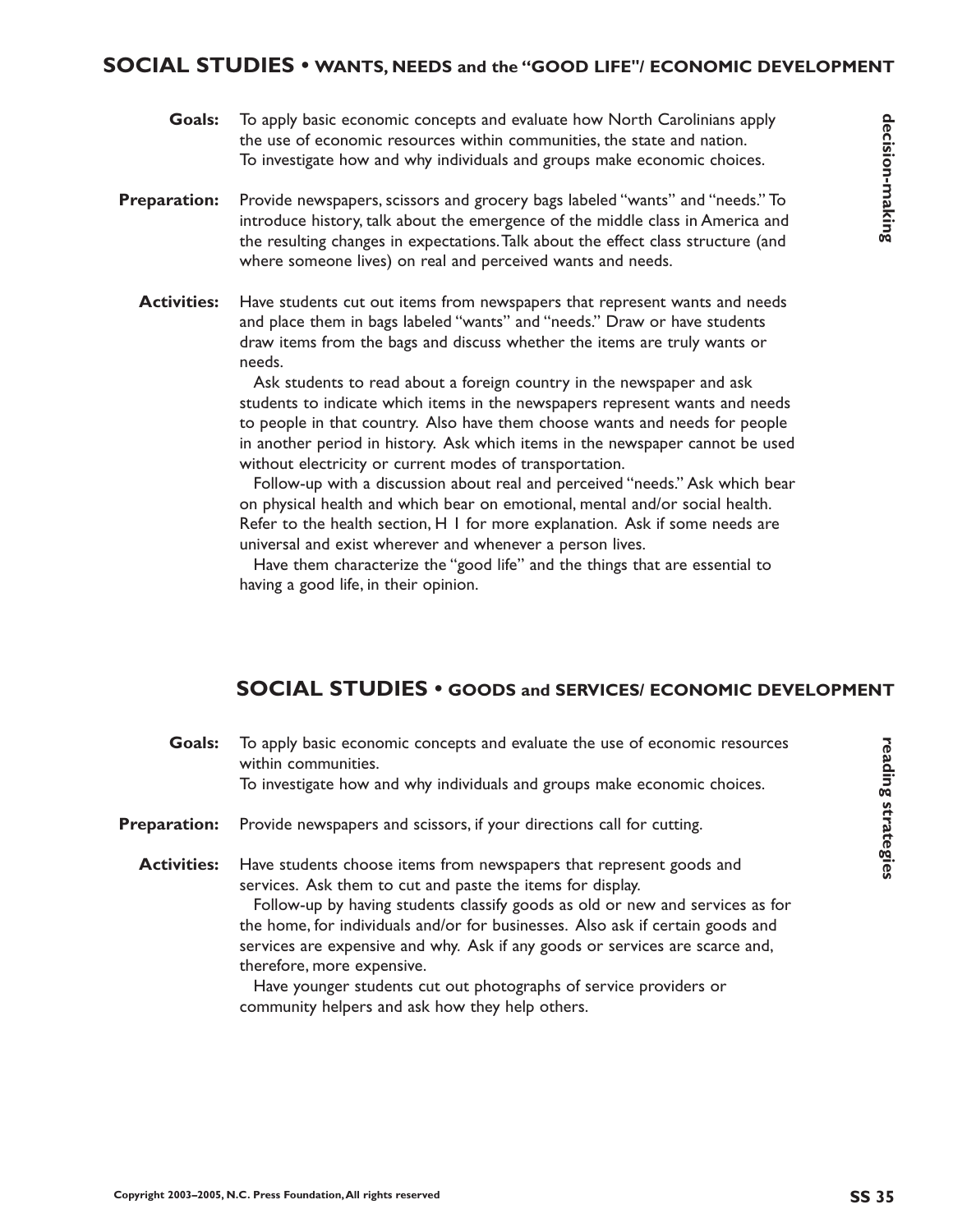#### **SOCIAL STUDIES • TRADE-OFFS/ ECONOMIC DEVELOPMENT**

- To apply basic economic concepts and evaluate the use of economic resources within communities. To investigate how and why individuals and groups make economic choices. **Goals:**
- Provide newspapers. Explain opportunity cost. Opportunity cost is what someone gives up to keep or acquire something else. **Preparation:**

Have students pretend they have a certain amount of money to spend on clothes, food, car, furnishings for their room or other items. Direct them to the newspaper and ask them to spend the money on items from the newspaper. After they come up with choices, tell them they have less money and have to cut out items. Choosing one item over another involves trade-offs. **Activities:**

> Vary the activity. Have students plan a TV viewing schedule when they have only one hour a night to watch. Ask:What are the trade-offs or opportunity costs?

Another approach is to have students invest imaginary money in stocks.They must choose from a list of stocks you list. Ask questions that point to the trade-offs:

- 1.What do investors lose? How else might they spend or invest their money
- 2.What do they risk? What security do they give up?
- 3.What do they gain by investing in stocks?

### **SOCIAL STUDIES • ANALYZING ADS/ ECONOMICS and SOCIOLOGY**

To investigate how and why individuals and groups make economic choices. **Goal:**

Provide sections of the newspaper that carry a wide variety of retail ads. Also explain the kinds of appeals used in ads. Examples include ads that appeal to: **Preparation:**

- 1. Desire for a bargain.
- 2. Convenience for the user.
- 3. Elimination of pain and discomfort.
- 4. Desire for a higher social status.
- 5. Desire to be more attractive or desirable.
- 6. Fulfillment of physical needs.
- 7. Desire to be recognized as economically affluent\*

Provide the graphic organizer SS 36-17.

In a class discussion, ask students to identify the appeals made in selected advertisements. Explain that more than one appeal may be used in a single ad. Have students discuss their personal reactions to the ads and evaluate their reasoning. Follow up by having students list questions to ask about advertisements before deciding to purchase items. Emphasize the fact that personal values influence the ways ads are evaluated.The decision to buy or not to buy on the basis of an ad may vary legitimately from person to person, but differences should be discussed. **Activities:**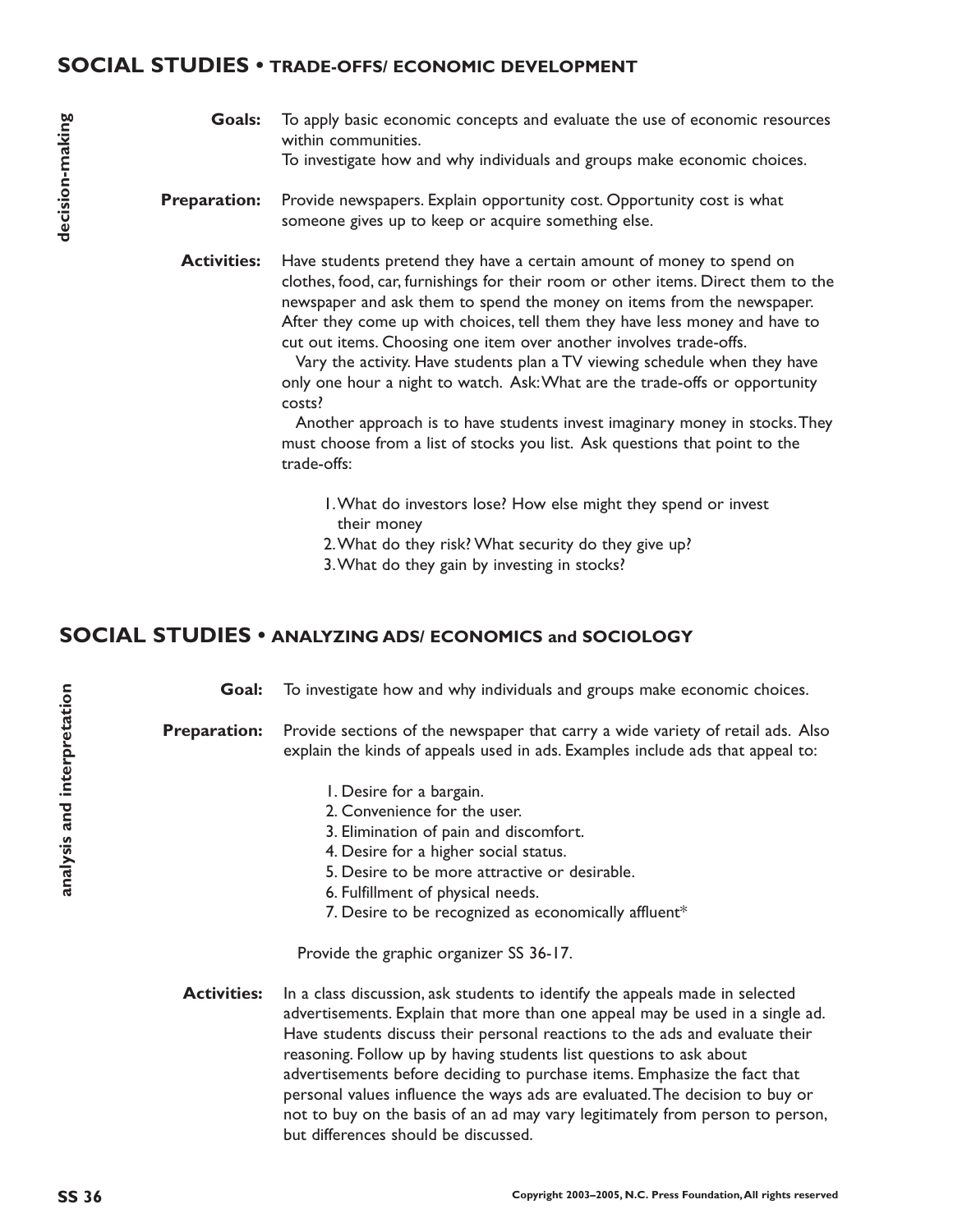## **SOCIAL STUDIES • ANALYZING ADS/ ECONOMICS and SOCIOLOGY, continued**

#### **Activities,**

Follow up by having students decide the target audience for the different ads. Ask them to identify ads that appeal to women, men, children, high income, low income, teenagers, people in a particular occupation or with a particular interest or skill. Provide the graphic organizer SS 36-17 for students to record answers. In small group discussions, explain how and why they thought the ads appealed to a particular person or persons and report their best examples of audience appeal to the class. **continued:**

\*Berryman, *Improving Reading Skills,* 1973

## **SOCIAL STUDIES • ECONOMIC CONCEPTS/ ECONOMIC DEVELOPMENT**

- To apply basic economic concepts and evaluate the use of economic sources within communities. **Goal:**
- Provide newspapers and familiarize students with the business section of the paper. Have them look through the rest of the paper and identify articles that deal with business and economics. **Preparation:**
	- Ask students to identify unfamiliar economics-related terms and use context clues and other media to figure out the meanings.They should also look them up in dictionaries. If any words are not in dictionaries, point out that as economic policy changes, words and phrases are often coined to describe a new idea or approach. **Activities:**

## **SOCIAL STUDIES • DIVISION OF LABOR/ ECONOMIC DEVELOPMENT**

To apply basic economic concepts and evaluate the use of economic sources within communities. To investigate how and why individuals and groups make economic choices. **Goals:**

- Provide copies of the classified ads. Ask students to locate the help wanted section. **Preparation:**
	- To help them understand that there is a division of labor (specialization) in their neighborhoods and communities, ask students to identify as many types of jobs as they can find in the help wanted section. For example, have them look for all of the jobs and expertise to build a house. **Activities:**

Then ask them to select a job that they would like to have, read the ad and answer the following questions:

- 1. How many ads are for this job?
- 2.What kinds of education and training are required?
- 3.What is the salary?
- 4. How is the work of someone with the job you selected dependent on others with special training and experience?

reading strategy

**eading strategy**

reading strategies

**eading strategies**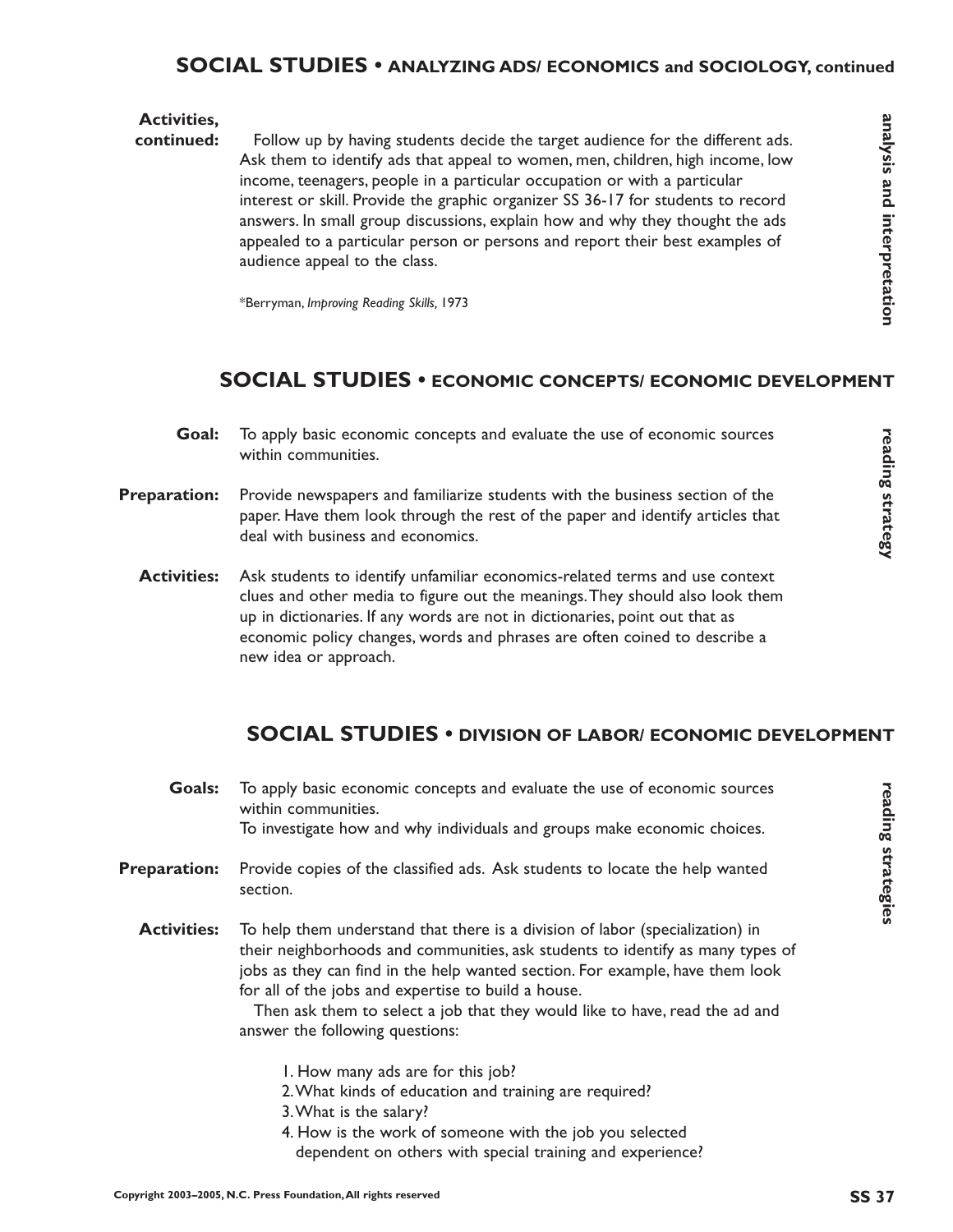## **SOCIAL STUDIES • SCARCITY/ ECONOMIC DEVELOPMENT**

To apply basic economic concepts and evaluate the use of economic sources within communities. To investigate how and why individuals and groups make economic choices. **Goals:**

- Provide newspapers. Define scarcity as not having enough of something. Use school-related examples to explain human, natural and capital resources.The human resources include students, teachers, principals and other staff. Natural resources include notebook paper from wood, the heating fuel from gas or oil, and the cafeteria food from plants and animals. Capital resources include the school building, textbooks, school buses, salaries of teachers and computer equipment. **Preparation:**
	- Have students locate articles in the newspaper dealing with scarcity of resources and decisions that businesses, individuals or governments must make. Have students read newspapers over a period of time and keep a scarcity diary. In the diary, they should draw and fill in the following chart: **Activities:**

| <b>Description of</b><br>scarce resources | Natural, human<br>or capital | <b>Decision</b> |
|-------------------------------------------|------------------------------|-----------------|
|                                           |                              |                 |
|                                           |                              |                 |

## **SOCIAL STUDIES • SUPPLY and DEMAND/ ECONOMIC DEVELOPMENT**

To apply basic economic concepts and evaluate the use of economic sources within communities. To investigate how and why individuals and groups make economic choices. Provide newspaper ads and any articles useful in exploring the role of supply and demand. As consumption rises, income rises and savings increase. Producers try to produce all the items consumers will buy and to figure out in advance any shifts in tastes, as part of marketing strategy. Have students watch business activity, particularly in the stock market. For example: If business is poor for car salesmen, check for an increase in the number of ads. Do the same with food sections. If there is an over supply of turkey, look for ads that advertise turkey at a bargain price. Have students identify and explain ads running as a result of scarcity or over production. **Goals: Preparation: Activities:**

Also, note the effect of current events on prices.When you read about crises, consider which goods and services are likely to be affected or become scarce. In particular, look for fluctuating prices of oil and gasoline and the effect current events have on prices.When conflicts or disagreements threaten the flow of oil, watch what happens to gasoline prices.

**decision-making**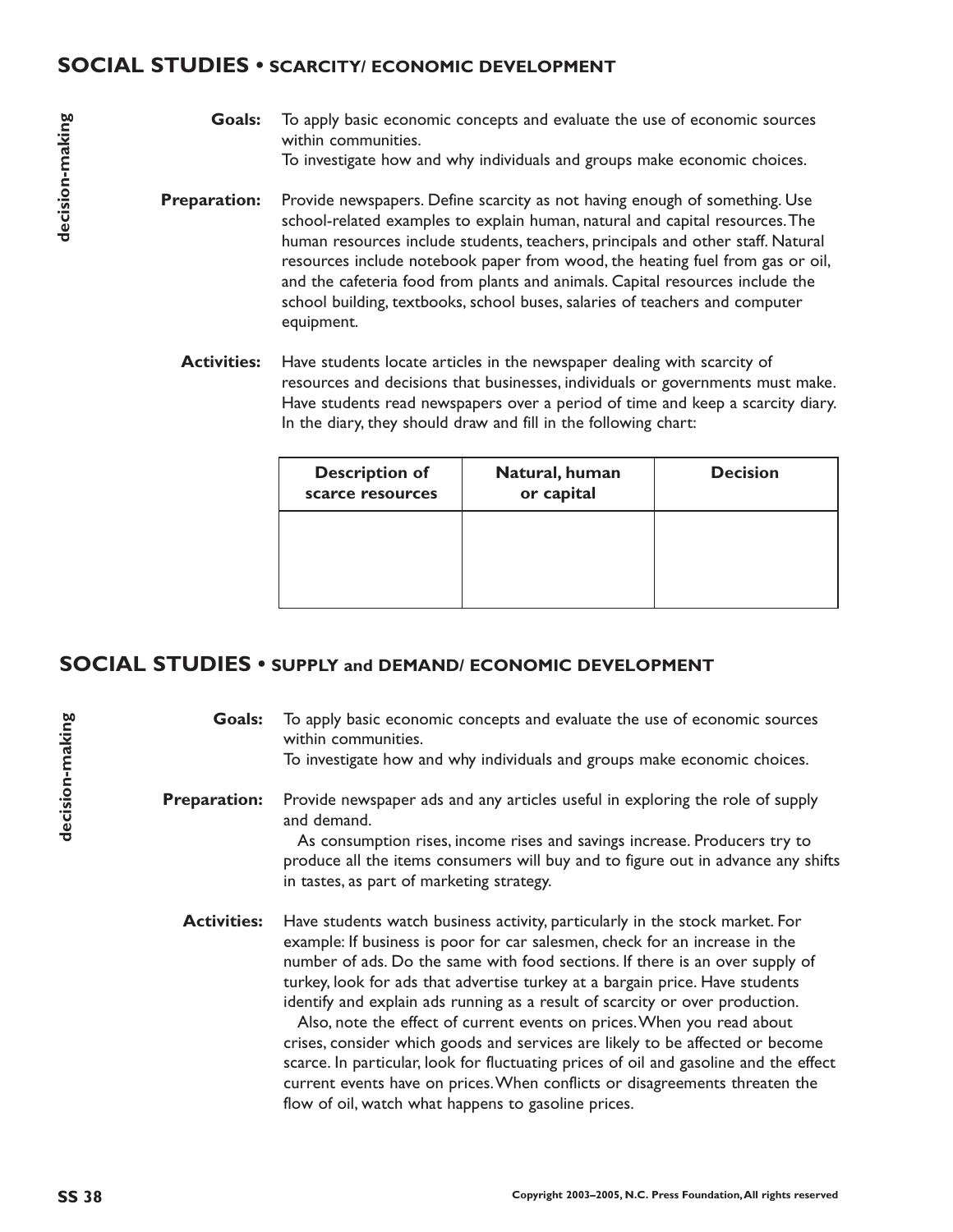### **SOCIAL STUDIES • LOCAL BUSINESSES/ ECONOMICS and DEVELOPMENT**

- To apply basic economic concepts and evaluate the use of economic resources within communities. **Goals:**
- Provide newspapers. **Preparation:**
	- Have students locate different types of businesses in the newspaper and keep a list of what they find. Ask them to explain how certain businesses affect their lives. Direct student discussion with questions: How does a toy store affect you? a printing company? a department store? a governmental agency? **Activities:**

#### **SOCIAL STUDIES • PRIVATE ENTERPRISE/ ECONOMIC DEVELOPMENT**

- To analyze features of the economic system of the United States. **Goal:**
- Provide newspapers that contain articles and ads dealing with finance, particularly the banking industry. **Preparation:**

Use newspaper ads and articles to help students understand interest rates and "tight" money: Interest rates fluctuate.When many people or agencies are competing for a limited supply of money, rates rise, and money is said to be "tight." Government, privately-owned corporations and individuals compete with each other for money.

Have students check the ads for interest rates and read articles for information that explains why the rates change. Also have them read to find out how the changes affect the economy. **Activities:**

## **SOCIAL STUDIES • INDUSTRIAL DEVELOPMENT/ ECONOMIC DEVELOPMENT**

- To evaluate ways the United States and other countries of North America make decisions about the allocation and use of economic resources. **Goal:**
- Have students search newspapers for articles about the closing or opening of an industry in their local community. **Preparation:**

Discuss the impact of industrial development (or lack of it) on communities: Industries pay tax and increase the income of cities.Those moving in need new homes and require schools and teachers, creating jobs for other people.

The negative effects of industrial development are environmental damage and strain on public services such as transportation systems and garbage disposal.

After students find stories about the opening of industry, have them follow debates over the effects. Have them debate the pros and cons of having a new factory in the area and write letters to the editor stating their views. Also ask them to compare their views with those expressed in editorials. **Activities:**

> Consider, too, the impact of industries relocating to other countries. Ask: What happens when a manufacturer moves to Mexico from the U.S.? What happens when it moves farther away? What motivates a company to move?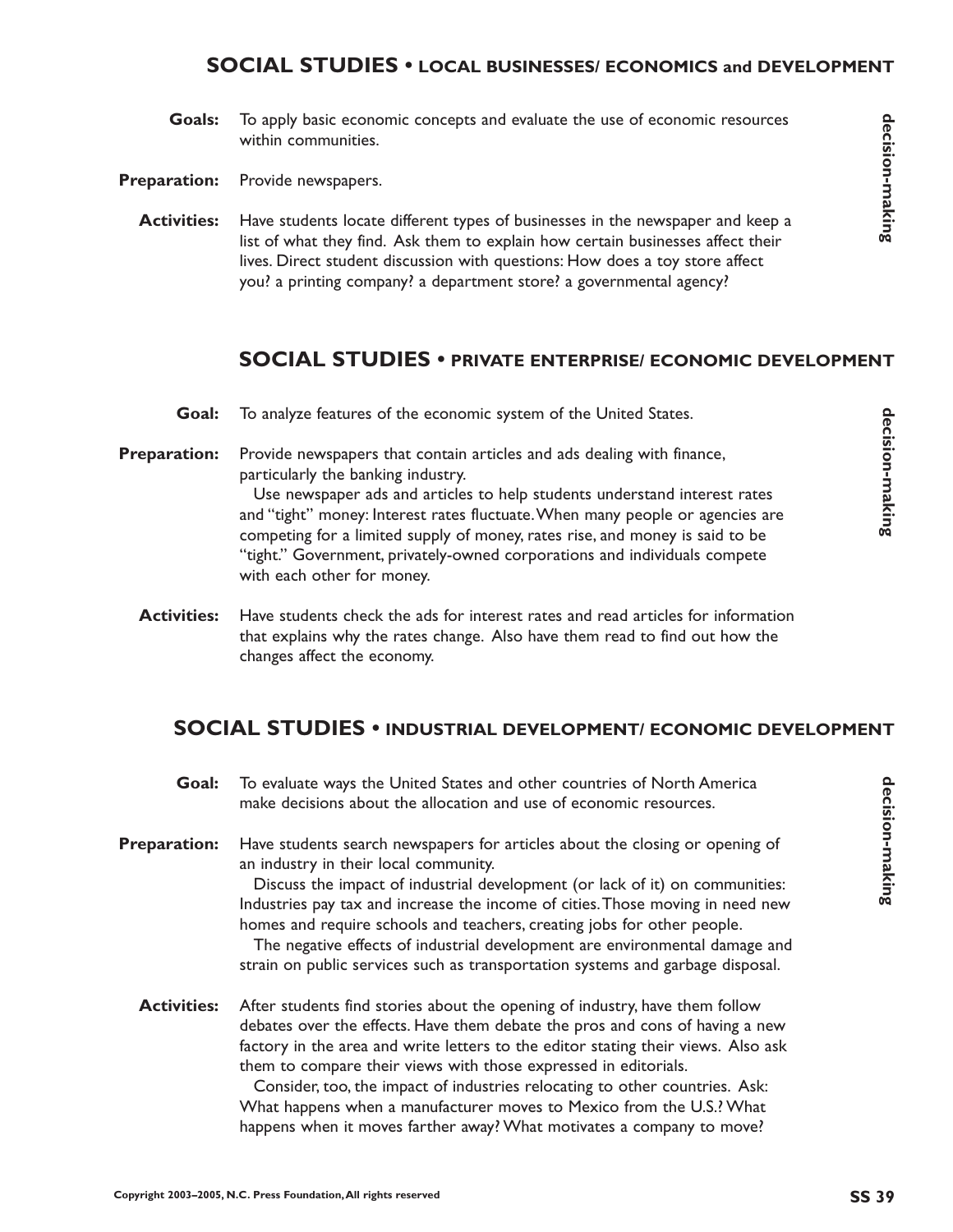#### **SOCIAL STUDIES • GOVERNMENT RESPONSIBILITY/ ECONOMIC DEVELOPMENT**

|  | <b>Goal:</b> To analyze factors influencing the United States economy. |
|--|------------------------------------------------------------------------|
|--|------------------------------------------------------------------------|

Provide newspapers and point out articles dealing with the U.S. economy Discuss changes over time in the ways good and services are produced, bought and sold and the shift from an agrarian to an industrial-based economy. Industrialization and growth of cities have led to an increasingly complicated, diversified and complex economic system.The role of government has grown in proportion. Some of the responsibilities assumed by government are inspection and licensing, arbitration between business and labor and national defense. **Preparation:**

Have students look for and clip news stories about areas of government responsibility. Discuss when those become needed and whether the needs are changing or are likely to change enough to alter the role of government. Conduct research as needed. **Activities:**

## **SOCIAL STUDIES • U.S. FISCAL POLICY/ ECONOMIC DEVELOPMENT**

| Goal:               | To analyze factors influencing the United States economy.                                                                                                                                                                                                                                                                                                                                                                                                                   |
|---------------------|-----------------------------------------------------------------------------------------------------------------------------------------------------------------------------------------------------------------------------------------------------------------------------------------------------------------------------------------------------------------------------------------------------------------------------------------------------------------------------|
| <b>Preparation:</b> | Provide newspapers and explain that U.S. fiscal policy is the use of government<br>spending and taxation to achieve and maintain national economic growth and<br>stability.                                                                                                                                                                                                                                                                                                 |
| <b>Activities:</b>  | Have students identify articles dealing with taxation. They should identify the<br>kinds of taxes and the services provided. Also have them determine which<br>level of government is responsible for levying taxes.<br>Point out that taxes are hotly debated because citizens are concerned about<br>the way government uses their money. Organize panel discussions or debates<br>on any issue involving taxation. Be sure that varying points of view are<br>discussed. |

## **SOCIAL STUDIES • CONSUMER RIGHTS/ ECONOMIC DEVELOPMENT**

**SS 40 decision-making** To analyze factors influencing the United States economy. Help students locate information in newspapers that relates to consumerism. Examples are columns and advertisements that help buyers understand shifts in prices and give warnings of fraudulent companies and claims. Have students identify the following: 1. Examples of wise and unwise consumer practices. 2. Agencies, policies and/or regulations that aid the consumer. 3. Advice to help make a wise decision. Have them focus attention on information helpful to young people. **Goal: Preparation: Activities:**

decision-making

**decision-making**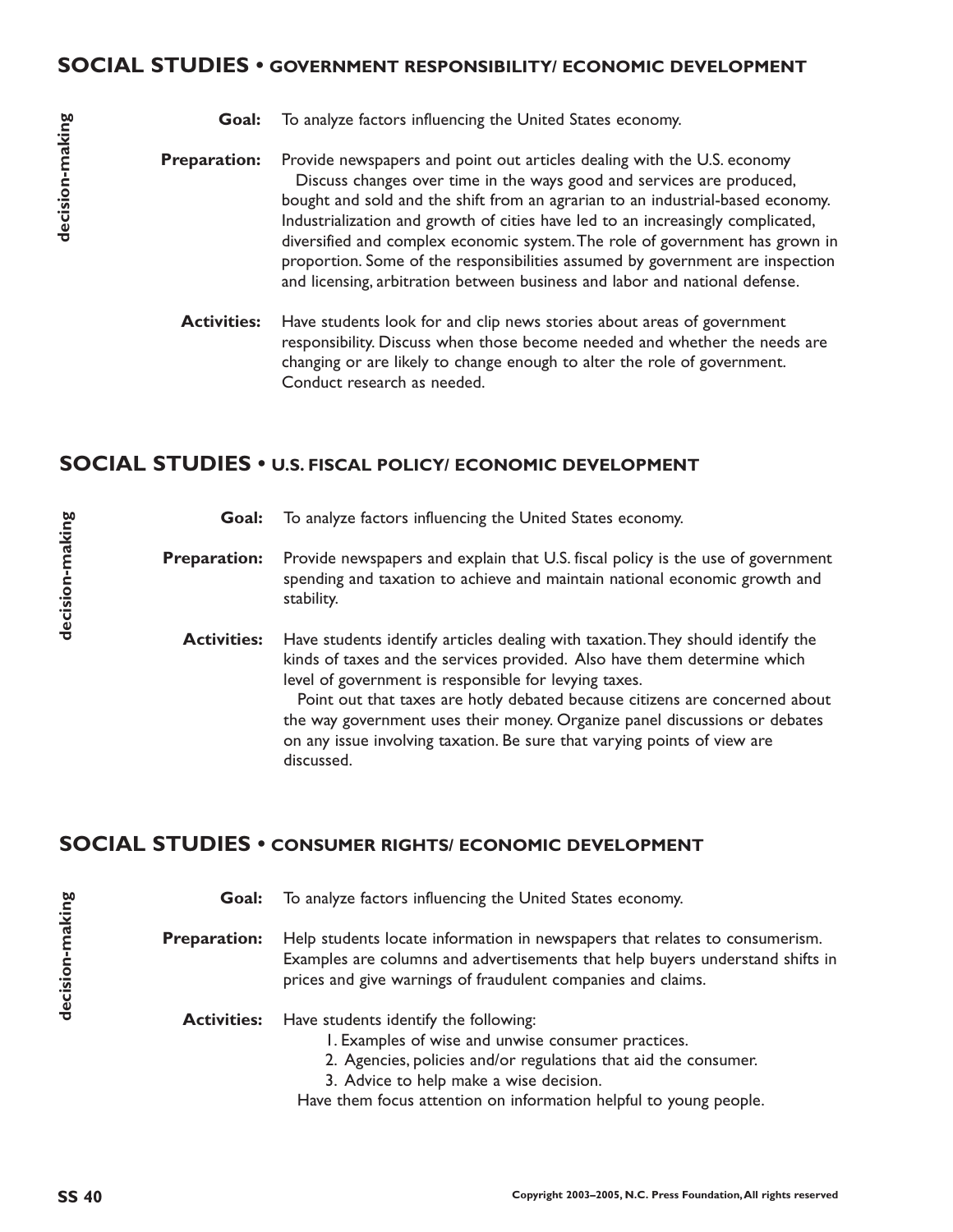## **SOCIAL STUDIES • ECONOMIC PROBLEMS/ ECONOMIC DEVELOPMENT**

- To analyze factors influencing the United States economy. **Goal:**
- Provide newspapers. Encourage the use of textbooks and other resource materials that are needed. **Preparation:**
	- Have students look for news about economic problems. Have them use information in the articles and other resource material and decide which problems are old and which are new. Ask them to work in groups to create time lines that trace problems created by earlier policies and events. Have them explain the business cycle with what they learn. Ask where the current economy is in the business cycle, based on the news and students' own experiences. **Activities:**

## **SOCIAL STUDIES • CURRENT ECONOMIC ISSUES/ ECONOMIC DEVELOPMENT**

To analyze factors influencing the United States economy. **Goal:**

Provide newspapers and list economic issues: **Preparation:**

- 1. National debt/ Taxes
- 2.Women in the work force
- 3. Labor and management
- 4. Social services
- 5. Defense spending
- 6. Health care
- 7. Education
- 8. Economic development
- Have students list questions that are asked and/or answered in news stories, features, letters to the editor, columns and editorials about each area. Sample questions include: **Activities:**
	- 1. National debt/ Taxes
		- a. How big is it?
		- b. Is it increasing or decreasing?
		- c. Are tax cuts or increases proposed to shrink the debt?
		- d.What impact does the debt have on the economy?
	- 2.Women in the work force
	- a. In what positions are women entering the work force?
	- b.What are their salaries? How do they compare with men's salaries for comparable jobs?
	- c.What has caused women in large numbers to work out of the home?
	- d. How do current trends affect the family?
	- 3. Labor vs. management
		- a.What industries are discussing contracts?
		- b.What are the issues?
		- c.What are the areas of disagreement and/or agreement?
		- d.What are the effects of the dispute (and/or strike) on the economy?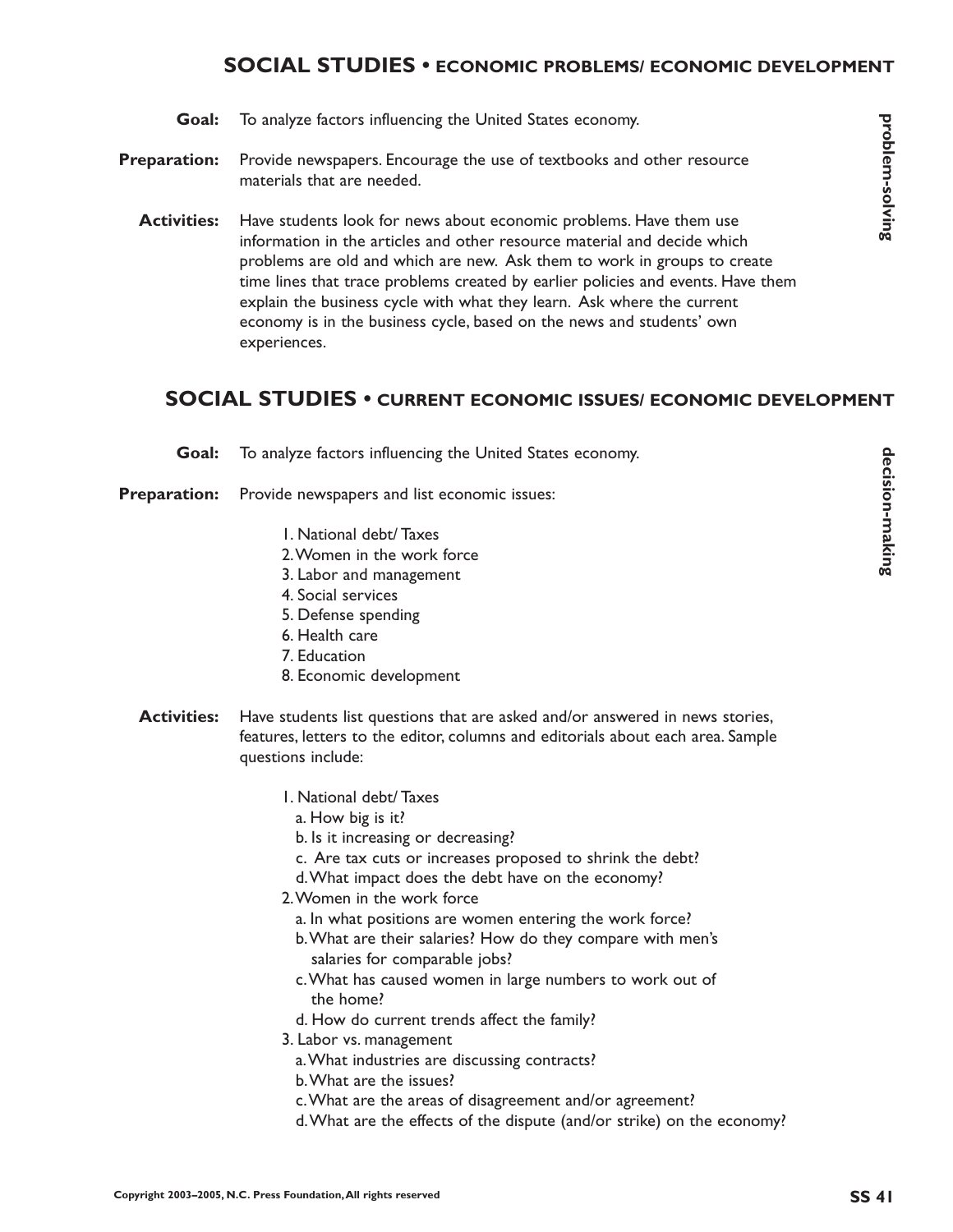#### **SOCIAL STUDIES • CURRENT ECONOMIC ISSUES/ ECONOMIC DEVELOPMENT, continued**

| <b>Activities,</b> |                                                              |
|--------------------|--------------------------------------------------------------|
| continued:         | 4. Social services                                           |
|                    | a. Who receives them? Why?                                   |
|                    | b. Who deserves them? on what terms?                         |
|                    | 5. Defense spending                                          |
|                    | a. How large is it?                                          |
|                    | b. What kind of machinery or weapons are bought?             |
|                    | c. How does it effect spending in other areas and            |
|                    | overall economic development?                                |
|                    | 6. Health care                                               |
|                    | a. Who is lacking and who is receiving health care? Why?     |
|                    | b. Who deserves health care?                                 |
|                    | c. What systems are in place to provide health care?         |
|                    | d. What are the costs associated with different systems      |
|                    | for delivering health care?                                  |
|                    | 7. Education                                                 |
|                    | a. What changes are advocated? Why?                          |
|                    | b. What are the costs?                                       |
|                    | c. Who benefits from the changes?                            |
|                    | d. Who benefits from top quality schools?                    |
|                    | 8. Economic development                                      |
|                    | a. What is the unemployment rate?                            |
|                    | b. What is proposed/ needed in a community?                  |
|                    | c. What types of jobs? What types of education requirements/ |
|                    | experiences are needed to fill the jobs?                     |
|                    | d. What are the costs and benefits of economic development?  |

As students gather information, identify different points of view by polling the class. Have students draw conclusions about the opinion of the class. Compare the viewpoint of students to those reported in the newspapers. For example: During political campaigns, attention is often given to the welfare system, why the government should reduce the number of those receiving benefits and why benefits should be maintained. Check the newspaper for different viewpoints and compare those with the opinions of classmates.